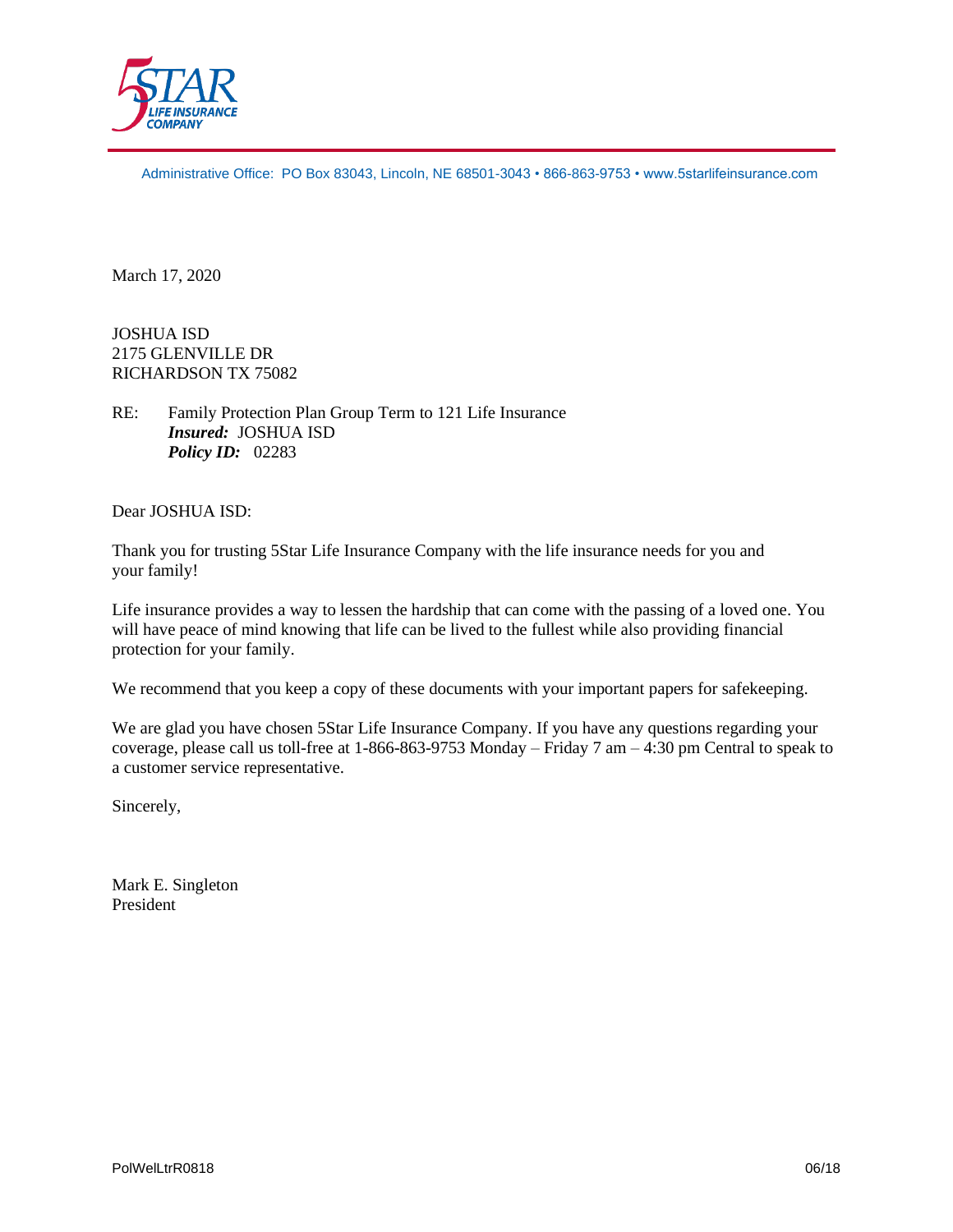

*A Lincoln, Nebraska company*

*Administrative Office*: PO Box 83043, Lincoln, NE 68501 • 866-863-9753 • [www.5starlifeinsurance.com](http://www.5starlifeinsurance.com/)

## **A GROUP TERM LIFE INSURANCE CERTIFICATE**

5 Star Life Insurance Company certifies that, subject to the terms of the Group Policy issued to JOSHUA ISD (referred to as the Policyholder), the Employee named in the Benefits Summary insert is insured for the benefits described in this Certificate. This Certificate, along with the Benefits Summary form, becomes the Certificate of Insurance. This Certificate of Insurance replaces any and all Certificates and riders previously issued.

This Certificate describes the benefits, provisions and limitations of the Group Policy that apply to You. Nothing in this Certificate waives or alters any of the terms or conditions of the Group Policy. The final interpretation of any specific provision in this Certificate is governed by the terms of the Group Policy. The benefits outlined in this Certificate are effective only if You are eligible for insurance, become insured and remain insured according to the terms of the Group Policy.

| <b>INSPECTION OF GROUP POLICY:</b> | You may inspect the Group Policy associated with this Certificate through your<br>Employer at all reasonable times during normal business hours.                                                                                                                                                                                                                                                                                                                                                                                                                                                                                                       |
|------------------------------------|--------------------------------------------------------------------------------------------------------------------------------------------------------------------------------------------------------------------------------------------------------------------------------------------------------------------------------------------------------------------------------------------------------------------------------------------------------------------------------------------------------------------------------------------------------------------------------------------------------------------------------------------------------|
| <b>POLICYHOLDER:</b>               | JOSHUA ISD, 2175 GLENVILLE DR, RICHARDSON, TX                                                                                                                                                                                                                                                                                                                                                                                                                                                                                                                                                                                                          |
| <b>GROUP POLICY NUMBER:</b>        | 02283                                                                                                                                                                                                                                                                                                                                                                                                                                                                                                                                                                                                                                                  |
| <b>ELIGIBILITY REQUIREMENTS:</b>   | All Permanent, Active Full-Time Employees who work 20 or more hours a week for the<br>Employer and Employees who have one or more Dependents are eligible for Dependent<br>Insurance Coverage on the date Employees become eligible for optional insurance<br>Coverage unless they were eligible under the Prior Policy and declined such Coverage<br>or the Dependent failed to pass Evidence of Insurability requirements. If Employees do<br>not have any Dependents, they do not qualify for Dependent Insurance Coverage. In this<br>case, Employees become eligible for Dependent Insurance Coverage on the date they<br>first have a Dependent. |
| <b>POLICY EFFECTIVE DATE:</b>      | January 1, 2020. The Policy Effective Date is when the Policyholder submits an<br>application for group insurance and pays the first premium.                                                                                                                                                                                                                                                                                                                                                                                                                                                                                                          |

#### **INSURANCE DEPARTMENT:** (512) 463-6164

### **PLEASE READ YOUR CERTIFICATE CAREFULLY, INSURANCE BENEFITS MAY BE SUBJECT TO CERTAIN REQUIREMENTS, REDUCTIONS, LIMITATIONS, AND EXCLUSIONS**

Our Secretary and Our President witness this Certificate.

(ichael R. Nover

*Secretary President*

 $Val \geq$ 

*The Group Family Protection Plan A Group Term Life Insurance Policy to Age 121* Non-Participating Coverage Amount Subject to Adjustment after Year 10 Premiums Payable as shown in Policy Specifications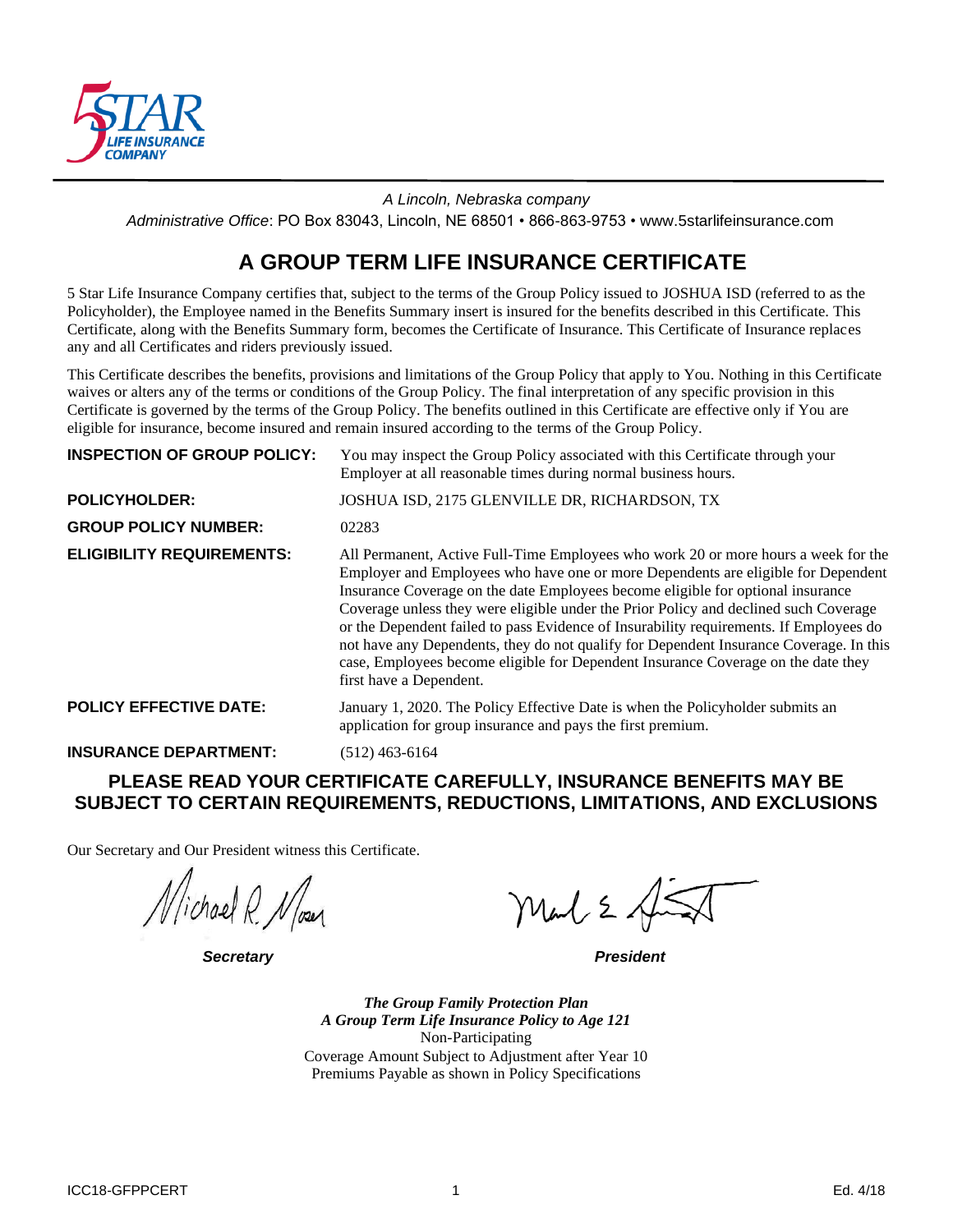## **TABLE OF CONTENTS**

| CONFORMITY WITH INTERSTATE INSURANCE PRODUCT REGULATION COMMISSION STANDARDS  6 |  |
|---------------------------------------------------------------------------------|--|
|                                                                                 |  |
|                                                                                 |  |
|                                                                                 |  |
|                                                                                 |  |
|                                                                                 |  |
|                                                                                 |  |
|                                                                                 |  |
|                                                                                 |  |
|                                                                                 |  |
|                                                                                 |  |
|                                                                                 |  |
|                                                                                 |  |
|                                                                                 |  |
|                                                                                 |  |
|                                                                                 |  |
|                                                                                 |  |
|                                                                                 |  |
|                                                                                 |  |
|                                                                                 |  |
|                                                                                 |  |
|                                                                                 |  |
|                                                                                 |  |
|                                                                                 |  |
|                                                                                 |  |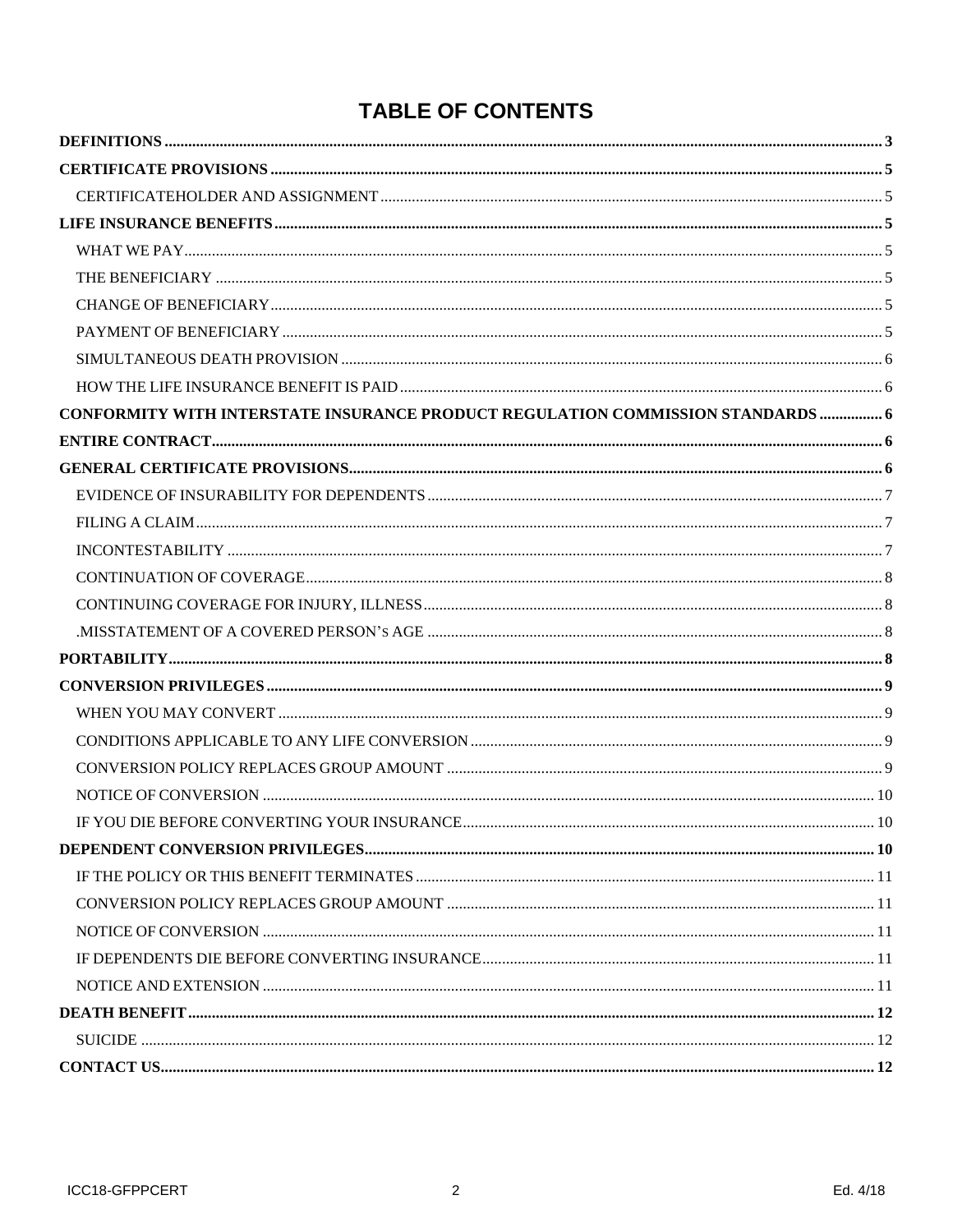### <span id="page-3-0"></span>**DEFINITIONS**

#### **Actively At Work or Active Work** means that You:

- 1. are present at an Employer's place of business or another work site designated by an Employer; and
- 2. are performing the usual and customary duties of Your job.

On any day that is not Your regularly scheduled work day (i.e., vacation, holiday or Weekend), You are considered Actively At Work if You:

- are not confined in a medical care treatment facility; and
- 2. are not disabled due to injury or sickness; and
- Were Actively At Work on Your last scheduled work day.

You usually perform the regular duties of Your job at Your home, You are considered Actively At Work if You meet all the above requirements and could work at an Employer's Usual place of business if required to do so.

If You Were covered under the Prior Policy on the day before the effective date of this Policy, the Actively At Work requirement may be waived by 5 Star Life for an amount of Coverage up to that in force with the Prior Policy.

**Application** means any form used by a Policyholder to apply for a group term life insurance policy. The application shall be filed for approval whether or not it is attached to the Policy at issue.

**Beneficiary** means the person(s), natural or otherwise, to whom 5 Star Life will pay the life insurance benefits in accordance with the terms of the Certificate.

**Certificate** means the document which describes Your benefits and rights under the Policy, and which includes any riders, endorsements or amendments, notices or other attachments to the Certificate.

**Certificateholder** means that You are eligible for benefits provided by the Policyholder's Policy and who receives a Certificate of insurance.

**Child** means Your biological/natural Children, adopted Children, Children placed for adoption, and any other Children required to be covered under the civil union, domestic partnership, marriage or other family or domestic relations laws of the state where the Policy is delivered or issued for delivery.

**Contribution** means the amount the Policyholder may require You to pay towards the total Premium that the insurance company charges for the insurance provided under the Policy.

**Contributory Coverage** means insurance for which the Policyholder requires You to pay towards the total Premium that 5 Star Life charges for the Coverage under the Policy.

**Covered Person** means each person insured under the Policy.

**Conversion Period** means the thirty-one (31) day period starting at 12:01 AM on the day after insurance Coverage terminates.

**Coverage** means the life insurance benefits that insures the life of You or Your Dependent under the Policy.

**Dependent** means a person who is:

- a lawful Spouse under the laws of the jurisdiction in which the Policy is issued; or
- an unmarried person with the legal status as Your Child at least fourteen (14) days old but less than nineteen (19) years of age. An unmarried Child who is at least nineteen (19) years of age but less than twenty-six (26) years of age is also a Dependent if enrolled in a school as a Full-Time student, as defined by the school the Child is attending, and continues to receive at least 50% support from the Employee.

**Employee** means any person who meets the eligibility requirements established by the Employer to be Covered Person under the Policy.

The term Employee does not include any person performing services for an Employer

- subject to the terms of a leasing agreement between an Employer and a leasing organization; or
- who receives income that is reported by an Employer on IRS Form 1099.

**Employee Benefits or Employee Insurance Coverage** means the insurance coverage for You as provided by the Policy.

**Employer** means the Policyholder. Such term shall also include each of its subsidiaries and affiliates on a list as maintained by the Policyholder.

**Enrollment form** means any form Used to enroll for insurance benefits under the group Policy.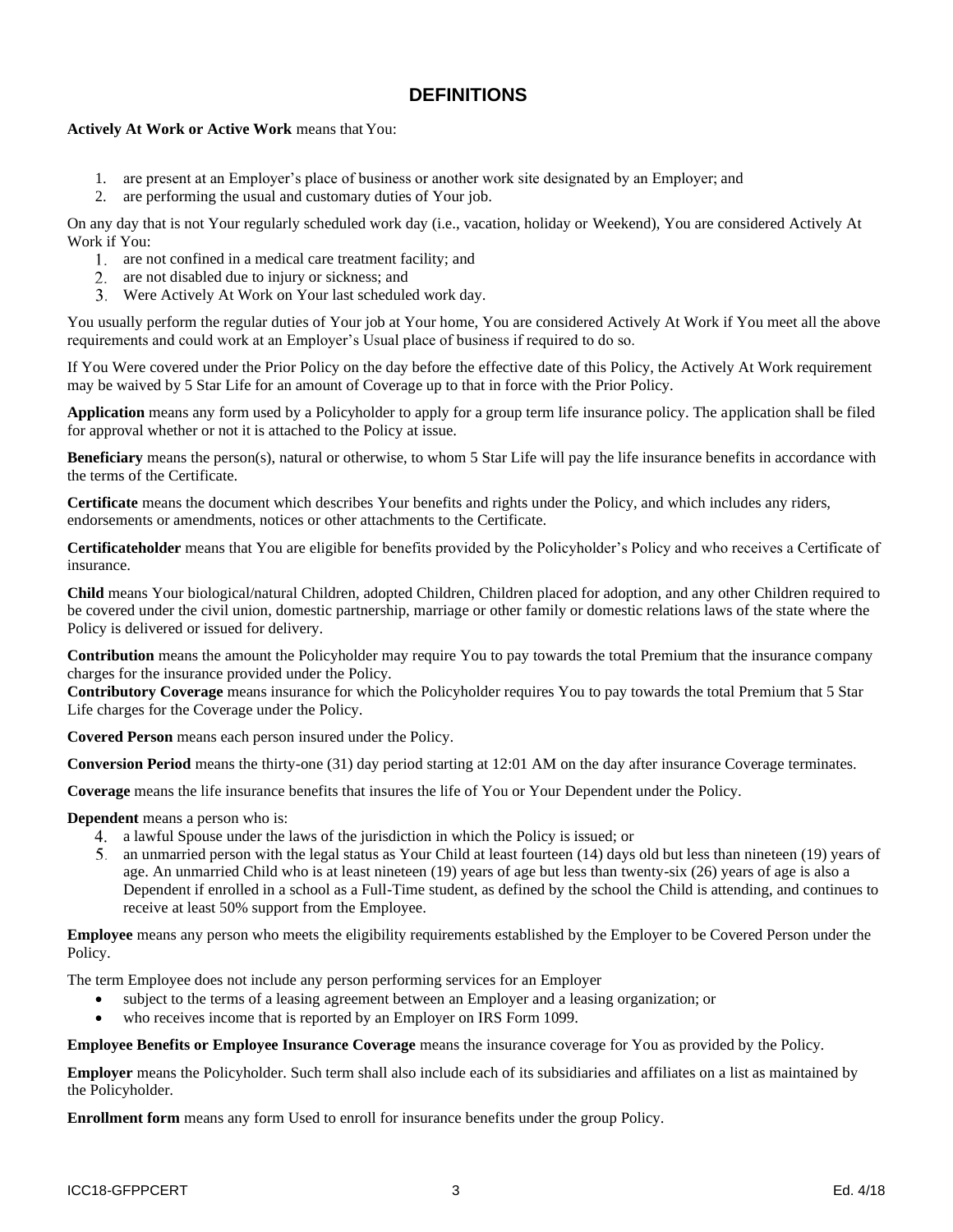A **Subsidiary** is an entity with controlling stock ownership (51% or more) held by the Employer who is the Policyholder.

An **Affiliate** is a company whose business is controlled by the Employer through stock ownership, contract, common officers or otherwise.

**Evidence of Insurability** means Written proof given to Us that an eligible person is insurable. This proof must be based on medical, employment, financial, or related information and must be acceptable to Us.

**Family Member** means an Employee who is covered by this Policy who has a lineal family relationship with another Employee.

**Full-Time** means, for an Employee, a work Week of at least twenty (20) hours. For Employees whose work Weeks vary above and below this number, We will determine eligibility by averaging the hours worked in the ninety (90) period immediately prior to the claim event benefit.

**Irrevocable Beneficiary** means a Beneficiary in a life insurance Policy that must agree to any changes in rights to compensation.

**No Evidence Limit** means the greatest amount of insurance Coverage an Employee or Dependent may have without providing Evidence of Insurability.

**Policy Anniversary** means the specified period of time (such as one year) following the effective date of the Policy, and each subsequent period.

**Policy Month** means the period of time that begins on a Premium due date and runs to the next monthly Premium due date.

**Policy Period** means that as shall be defined in the retrospective experience rating reduction section of the Premium rate(s) provision of the Policy, if any.

**Policy Year** means a twelve (12) month period beginning on the Policy Effective Date or its Anniversary.

**Premium** means the amount the Policyholder shall pay to the insurance company for the insurance provided under the Policy.

**Policy** means the group term life insurance Policy issued to the Policyholder, which includes any riders, endorsements or amendments, notices or other attachments to the Policy.

**Policyholder** means the entity to whom the Policy is issued.

**Proof of Loss** means the evidence satisfactory to 5 Star Life that a person has satisfied the conditions and requirements for any benefit described in the Certificate. Proof of Loss shall establish the nature and extent of the loss or condition, 5 Star Life's obligation to pay, and the claimant's right to receive payment.

**Signed or Signature** means any symbol or method executed or adopted by a person with the present intention to authenticate a record, and which is on or transmitted by paper, electronic or telephonic media, and which is consistent with applicable law.

**Spouse** means Your lawful Spouse and any other person required to be covered as Your Spouse under the civil union, domestic partnership, marriage or other family or domestic relations laws, including the case law, of the state where the Policy is delivered or issued for delivery.

**Written or writing** means a record which is on or transmitted by paper, electronic or telephonic media, and which is consistent with applicable law.

**We, Us or Our** means 5 Star Life Insurance Company ("Company" or "5Star Life").

You, Your, or Yours means the party(ies) named as Owner in the Policy Application unless later changed as provided in this Policy.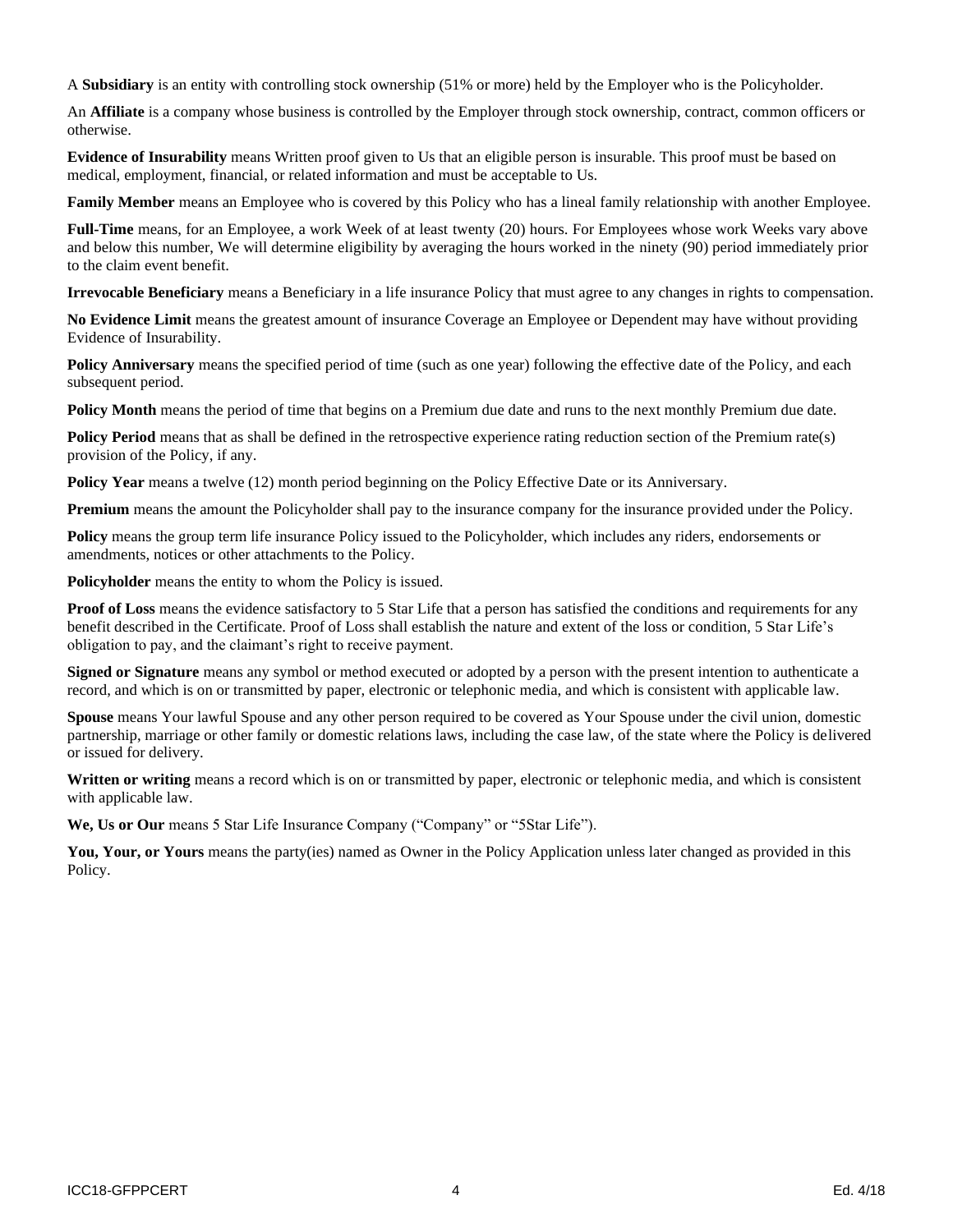### **CERTIFICATE PROVISIONS**

### <span id="page-5-1"></span><span id="page-5-0"></span>**CERTIFICATEHOLDER AND ASSIGNMENT**

**Certificateholder.** All Certificate rights and privileges belong to the Certificateholder and may be exercised by the Certificateholder during the lifetime of the insured. If the Certificateholder dies before the insured, all the rights and privileges of the Certificateholder pass to the estate of Certificateholder. A Certificateholder's benefits and rights under the Policy shall not be less than those stated in this Certificate.

**Assignment.** An assignment of this Certificate is not binding on Us unless:

- 1. A Written form satisfactory to 5 Star Life affirms the assignment;
- 2. The Written form has been Signed by the Employee andassignee;
- 3. If acting as a plan administrator, the Policyholder acknowledges that the life insurance being assigned is in force on the life of the assignor; and
- 4. The Written form is received by 5 Star Life.

An assignment will take effect when recorded at 5 Star Life and shall take effect on the date the notice of assignment is Signed by the Employee, subject to any payments made or actions taken by 5 Star Life prior to receipt of this notice. The right of any Beneficiary to receive the death benefit under the Policy shall be subject and subordinate to the rights of any assignees. We are not responsible for the validity of any assignment.

### **LIFE INSURANCE BENEFITS**

#### <span id="page-5-3"></span><span id="page-5-2"></span>**WHAT WE PAY**

If a Covered Person dies, Proof of Loss is required to be sent to 5 Star Life. When 5 Star Life receives the Proof of Loss with the claim, We will review the claim and if it is approved We will pay the Beneficiary the death benefit of the Certificate that is in effect on the date of death.

5Star Life shall pay the death benefit in one sum.

### <span id="page-5-4"></span>**THE BENEFICIARY**

A **Beneficiary** is a person the Insured names to receive the death benefit. Death benefits will be paid to the Insured's named Beneficiary, if any, on file at the time of payment or to the Certificate owner if alive. After We make payment, We have no further liability.

If there is no named Beneficiary, We will pay any benefits due at the insured's death in the following order:

- 1. to the insured's Spouse, if living; otherwise
- to the insured's Children, in equal shares, if living; otherwise
- to the insured's parents, in equal shares, if living; otherwise
- to the insured's siblings, in equal shares, if living; otherwise
- 5. to the insured's estate.

### <span id="page-5-5"></span>**CHANGE OF BENEFICIARY**

Unless the Insured names an Irrevocable Beneficiary, the Insured has the right to change the Beneficiary at any time. The Insured must do this in writing on a form satisfactory to Us, stating the date the change is to take effect. The form must be delivered to Us during the Insured's lifetime. No change may take effect if We receive it after We pay the death benefit.

### <span id="page-5-6"></span>**PAYMENT OF BENEFICIARY**

The Insured may name more than one Beneficiary. If so, they will share equally unless the Insured clearly states the order of rights. The share of a Beneficiary who dies before the Insured dies will pass to any surviving Beneficiaries in the order the Insured stated.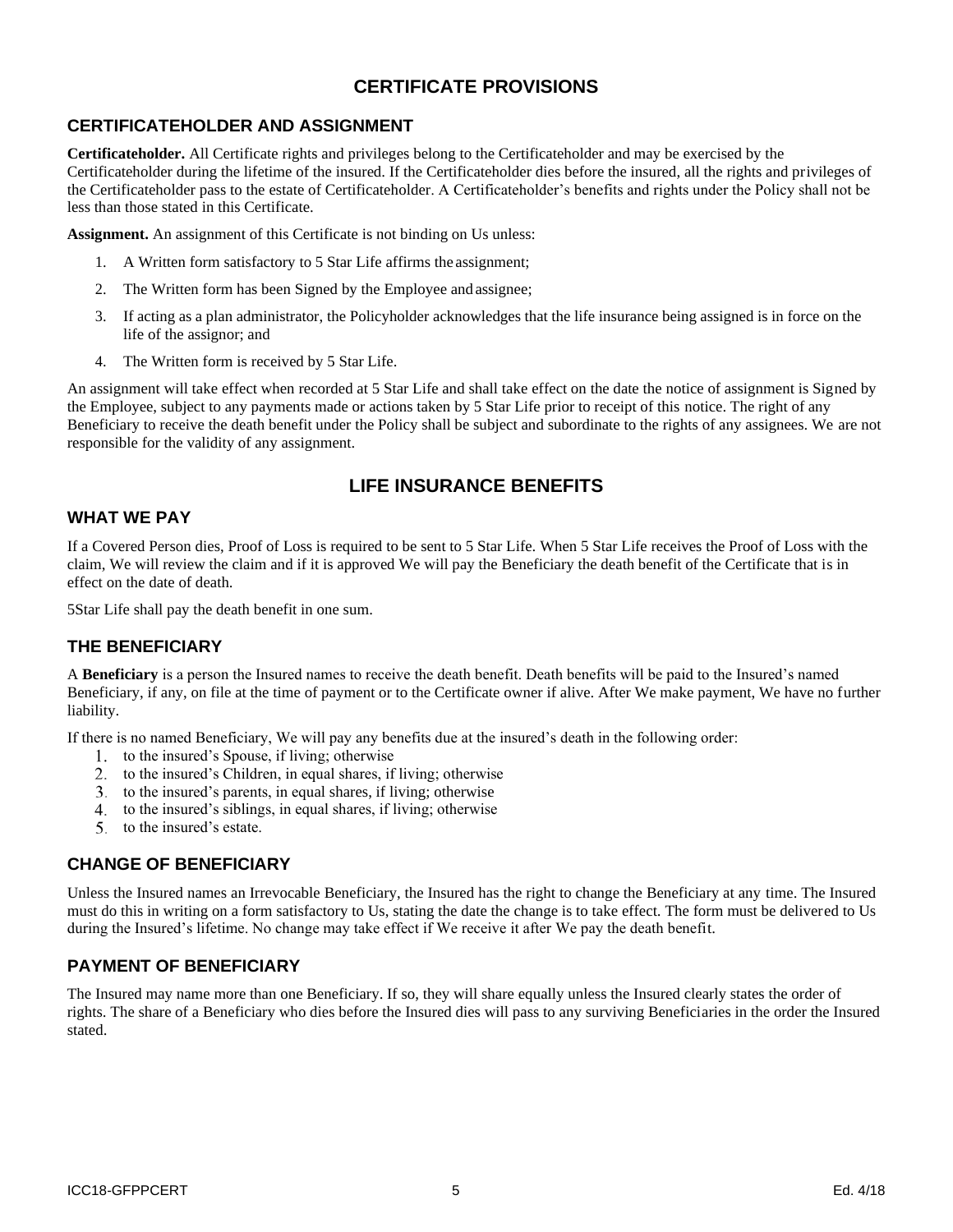We may rely on an affidavit or other Written evidence deemed satisfactory to Us to determine the identity or the existence of Beneficiaries not identified by name. Any payment made by Us in good faith reliance on such evidence will fully discharge Us to the extent of such payment. If the Insured has no surviving Beneficiary, We have the right to make the payment to the Insured's estate or to the Insured's:

- 1. Spouse.
- 2. Children.
- 3. parents.
- 4. brothers and sisters.

### <span id="page-6-0"></span>**SIMULTANEOUS DEATH PROVISION**

If a Beneficiary dies:

- 1. on the same day the Member dies; or
- 2. within 15 days thereafter;

benefits will be paid as if that Beneficiary had died before the Member. If Proof of Loss with respect to the Member's death was delivered to Us before the date of the Beneficiary's death, this provision will not apply.

#### <span id="page-6-1"></span>**HOW THE LIFE INSURANCE BENEFIT IS PAID**

<span id="page-6-2"></span>The life insurance benefit is paid in a single sum.

### **CONFORMITY WITH INTERSTATE INSURANCE PRODUCT REGULATION COMMISSION STANDARDS**

The Policy and Certificates Were approved under the authority of the Interstate Insurance Product Regulation Commission and issued under that Commission's Standards. Any provision of the Policy or Certificate in conflict with the Standards for group life insurance as the Policy's effective date are hereby amended to conform with those Standards as the Policy's effective date.

### **ENTIRE CONTRACT**

<span id="page-6-3"></span>The insurance for Covered Persons is provided under a contract of group term insurance with the Policyholder, and the entire contract with the Policyholder includes the Policy, the Policyholders' Application, the entire Certificates, and any riders, amendments or endorsements to the Policy and to the Certificates.

### **GENERAL CERTIFICATE PROVISIONS**

<span id="page-6-4"></span>**Entire Certificate; Change**s. The entire Certificate consists of:

- 1. this Certificate; and
- 2. the Enrollment form and/or evidence of insurability form; and
- 3. any riders, amendments or endorsements attached to this Certificate.

A change in this Certificate will be binding on Us only if:

- 1. the change is in writing; and
- the change is made by Our President, Vice President, Secretary or Assistant Secretary.

**Evidence of insurability** will be in the form of a self-completed health statement for Spouses and abbreviated questions for Dependent Children. We may require that Dependents be examined by a Doctor of Our choice, at Our expense, except for exams required for amounts over the No Evidence Limit.

Whenever Evidence of Insurability is required, the coverage in question will not be effective until the later of:

- 1. the date We approve the evidence; or
- 2. the Dependent's eligibility date.

#### **No Evidence Limit**

The No Evidence Limit is shown in the Group Policy.

- The Employees may be eligible for more than this amount at initial Enrollment; or
- 2. the amount of existing insurance coverage may be increased to an amount in excess of any No Evidence Limit; or
- the amount of insurance coverage currently in excess of the No Evidence Limit may be further increased.

In any of these situations, the Employee must send Us Evidence of Insurability. The amount of an Employee's insurance coverage in excess of that limit will become effective as described in the Evidence of Insurability provision.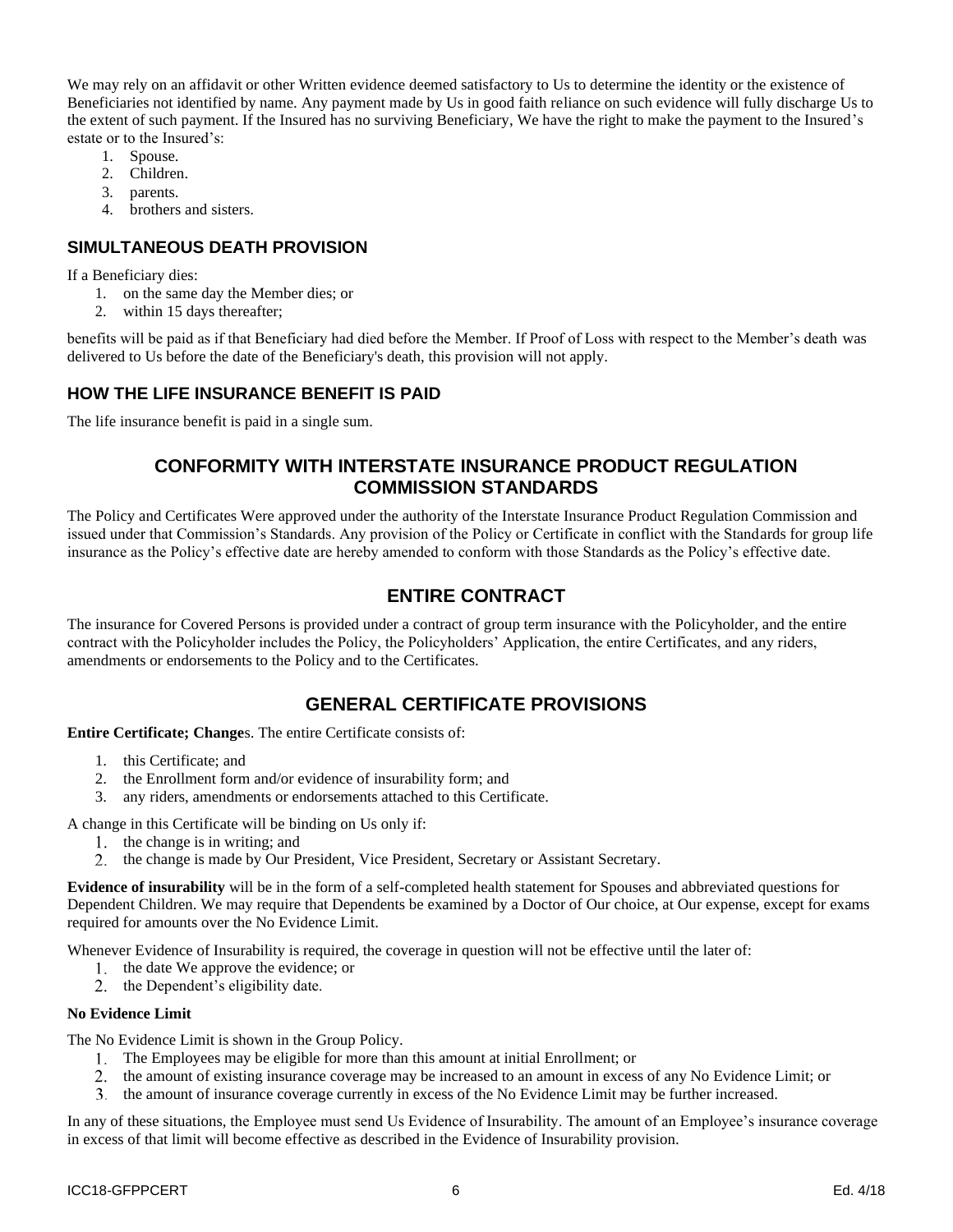Within two (2) years of its effective date, no amount or increase in amount of Employee Life Insurance Coverage issued at any time in excess of the No Evidence Limit is payable for a death due to suicide.

### <span id="page-7-0"></span>**EVIDENCE OF INSURABILITY FOR DEPENDENTS**

Individual Evidence of Insurability satisfactory to Us must be given to Us if:

- Employees apply for insurance coverage more than thirty-one (31) days after becoming eligible; or
- Employees apply to reinstate coverage after voluntarily ending insurance coverage; or
- Employees Were eligible but not covered under the Prior Policy for Dependent Spouse and/or Child benefits; or
- Employees apply to increase their Dependent benefit; or
- A Spouse life insurance coverage amounts exceed the No Evidence Limit.

#### **No Evidence Limit**

No Evidence Limit means the greatest amount of insurance coverage a Dependent may have without providing Evidence of Insurability. The No Evidence Limit for a Dependent Spouse is shown in the Group Policy.

If the Dependent's amount of insurance coverage exceeds the No Evidence Limit, the amount of insurance coverage in excess of that limit will become effective on the Entry Date after:

- 1. the Dependent becomes eligible for the insurance coverage; and
- We approve the Dependent's Evidence of Insurability.

No amount or increase in amount of Dependent Spouse Life Insurance Coverage issued at any time in excess of the No Evidence Limit is payable for a death due to suicide occurring within two (2) years following the date the Spouse becomes covered for such amount or increase in amount of insurance coverage.

### <span id="page-7-1"></span>**FILING A CLAIM**

Proof of Loss for the death of the insured will consist of a certified copy of the death Certificate of the insured, or other lawful evidence providing equivalent information, and proof of the claimant's interest in the proceeds. Proof of Loss shall be sent to 5 Star Life after a loss occurs. 5 Star Life shall review the Proof of Loss and if We approve the claim, We shall pay the benefits subject to the terms of the Certificate.

- 1. Claimant shall obtain a claim form kit from the Policyholder.
- 2. The process for completing the claim form and submitting the claim form will be explained in the claim form kit.

#### **INTEREST ON ONE-SUM DEATH BENEFITS**

Interest at the applicable rate declared by 5 Star Life will be paid on life insurance benefits which are paid in one sum. Such interest will be paid from a date, not later than 60 days after the date of death, set by 5 Star Life to the later of:

- 1. one year after date of death; or
- 2. a date determined by 5 Star Life.

In no case will the interest rate or the period for which the interest is paid be less than required by law. Nor will interest be paid for any period after the one-sum payment is made.

#### <span id="page-7-2"></span>**INCONTESTABILITY**

We rely on the statements made in the Application for this Coverage. We also rely on statements made in any subsequent request for a change of this Coverage. Such statements are deemed representations and not warranties. In addition to the other reasons permitted by law, We can contest the validity of this Coverage or any reinstatement of this Coverage, if:

- a. any material misrepresentation of fact is made in the Application or subsequent request for a change to this Coverage; and
- b. a copy of that Application or subsequent request for a change is attached to this Coverage when issued or delivered or is later made a part of this Coverage

The Policy and Coverage shall not be contested, except for nonpayment of Premium, after it has been in force for 2 years from the Policy Effective Date or most recent Effective date of any Policy reinstatement.

No statement by an Employee covered under the Policy shall be used in contesting the validity of

- a. such person's insurance coverage, or
- b. that coverage or portion of such person's insurance coverage with respect to which the statement was made after such insurance coverage, or portion, as the case may be, has been in force for 2 years during such person's life, except when Premium Contribution payments are insufficient to keep the insurance coverage in force.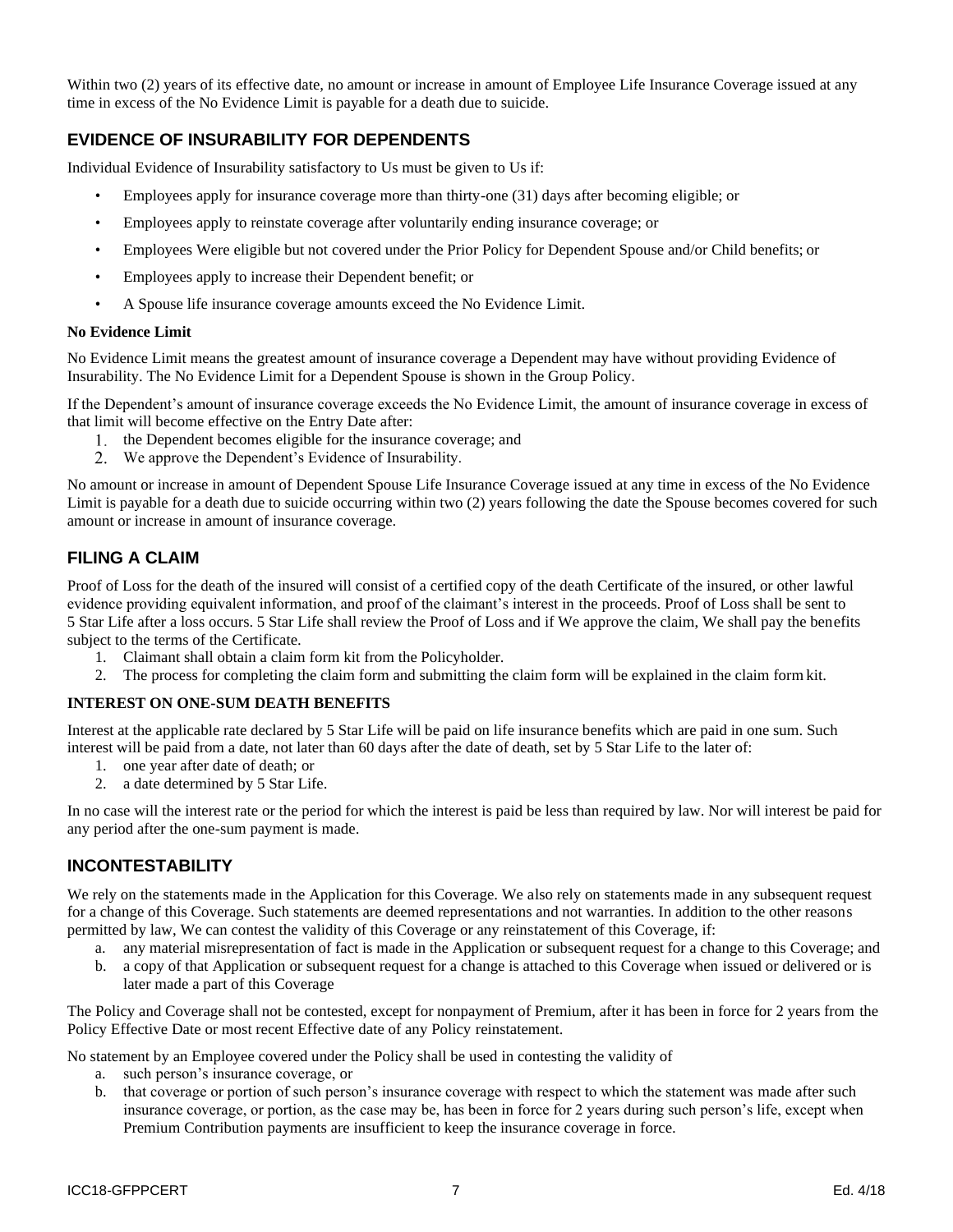Nor shall such statement be used at all unless:

- contained in a Written Application Signed by the person making such statement;
- a copy of that instrument is or was provided to such person or person's Beneficiary or personal representative; and
- 3. the statement is material to the risk We assumed.

Employee statements shall be deemed representations and not warranties. Notwithstanding the above, any fraud in the procurement of the Policy or Coverage shall be subject to the laws of the jurisdiction in which the Policy was issued.

### <span id="page-8-0"></span>**CONTINUATION OF COVERAGE**

If the Certificateholder loses eligibility for the coverage provided under this group policy as stated in the Termination provision, the Certificateholder will have the option to continue the coverage, including any riders, by paying the premiums directly to us at our Administrative Office. We will bill the Certificateholder for these premiums. If the Certificateholder stops paying premiums under this option, the coverage may enter its Grace Period.

We must receive a written request for this continuation of coverage option within 30 of the date the certificate would otherwise terminate. No continuation of coverage will be provided if insurance under the policy terminated due to the discovery of fraud or material misrepresentation or due to the Certificateholders' failure to make required premium payments.

### <span id="page-8-1"></span>**CONTINUING COVERAGE FOR INJURY, ILLNESS**

**Total Disability** means that, due to an Injury or Sickness, a Covered Person:

- a. is unable to perform the Substantial and material duties of the work-related tests prescribed in the terms /concepts of Regular Job, Regular Occupation, Regular Specialty or any gainful Occupation for which the Covered Person is qualified by reason of education, training or experience, as applicable; and
- b. is not in fact engaged in any Job for wage or profit.

If You become totally disabled not actively at work while insured under the policy, insurance will be continued with payment of premium upon receipt of proof by the Company that the insured person has been totally disabled for 12 months. The policyholder and certificateholder shall be responsible to pay the premium for the continuation on the same basis as premium was paid on the day before total disability began. The continuation shall be provided for life insurance benefits that were in force under the certificate on the day before total disability. Coverage will be continued for 12 months. Notice of satisfactory proof of loss must be submitted no later than 12 months after the insured person has been continuously disabled for 12 months. Failure to furnish proof of total disability within the time required will not invalidate or reduce any claim if it was not reasonably possible to give proof within such time, provided such proof is furnished as soon as reasonably possible. If the insured person dies during the continuation period, the Company shall pay the certificate death benefit to the beneficiary upon receipt of proof of loss establishing that the insured person died during the continuation period. If at the end of the continuation period the insured person is no longer eligible for insurance under the certificate, the conversion privilege section of the certificate shall describe the insured person's right to convert

### <span id="page-8-2"></span>**.MISSTATEMENT OF A COVERED PERSON's AGE**

If the age of any person insured under the Policy has been misstated, there shall be a fair adjustment of Premiums. If such person's amount of insurance depends on age, that person's amount of insurance shall be adjusted to an amount determined by such person's correct age.

### **PORTABILITY**

<span id="page-8-3"></span>You may "port" (or buy) Group Life insurance coverage when You are losing coverage because Your employment is being voluntarily or involuntarily terminated. The portable group insurance coverage is provided under the same Group Policy and offers group term Life, for members and their dependents, as well as Dependents Life insurance and ends when the Policy ends unless notification by You to continue this coverage is provided within 30 days of the event. The amount of coverage eligible for portability is limited to a maximum of \$150,000 on each insured employee or spouse. Children coverage may be maintained under the Children's Term Insurance rider, under the certificate it was originally issued, if that coverage is part of the portability request. All other previously issued riders are similarly eligible for portability.

#### **How It Works**

The Portability option allows terminating employees to continue their life insurance coverage while the Group Master Policy is in effect. This means you can take your coverage with you at a reasonable group rate when you leave your job. Portability coverage shall only be available for amounts of group term insurance for which no application to convert has been made.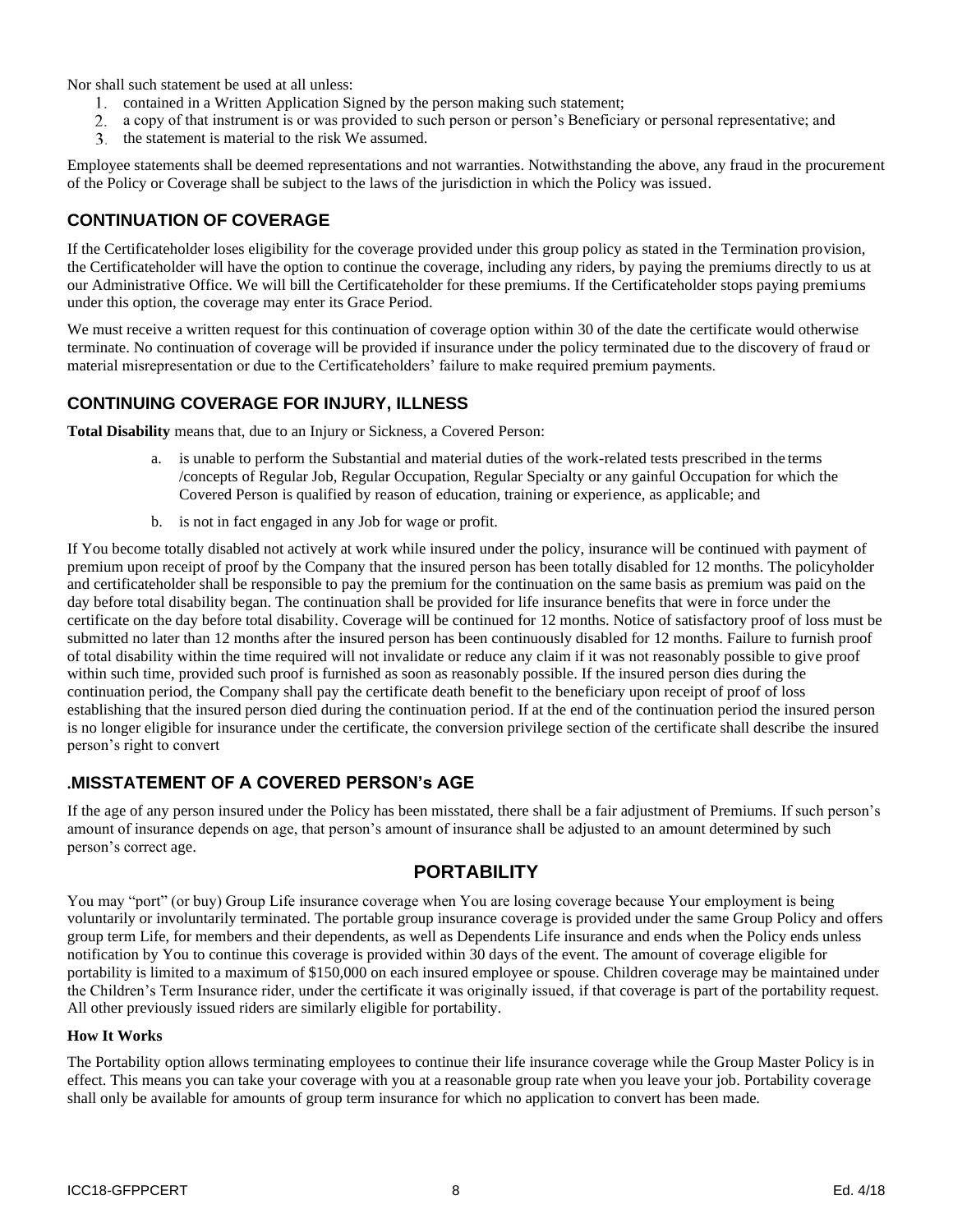#### **Eligibility**

When group life plans offer the Portability option, Portability coverage is available to employees when their employment terminates, the policy remains in force provided that you have been covered by this Certificate for at least 30 days. Check with your employer regarding which specific group life coverage that includes the Portability option.

If your life plan contains a Portability provision for spouse and dependent(s), you may also be able to elect Portability coverage for them, as long as they're insured under your current group life coverage and not entering active military service. Spouse coverage and dependent child coverage are subject to maximums of \$50,000 and \$10,000, respectively.

You don't have to elect to continue coverage under the provision in order for your spouse to do so. However, you or your spouse must elect Portability coverage to continue coverage for your dependent child(ren).

#### **Term of Coverage**

You and your spouse can continue Portability coverage until age 121. You are responsible for paying your premiums on the ported coverage on a monthly basis. Dependent child coverage can be continued under the Portability provision until age 19 (age 26 if the child is a full-time student).

If a Covered Person dies within 31 days of the date insurance ends under the Certificate, and an application for portability coverage is not received by Us during such time, We shall pay the life insurance benefit in accordance with the conversion provision. If an application for portability coverage is received by Us during such period, We shall pay the amount of life insurance, exclusive of additional benefits, that the Covered Person was entitled to convert under the terms of the certificate. Any premiums paid for the portability coverage shall be refunded. In no event shall We be required to pay the death benefit under the conversion, portability coverage, and the continuation provisions of the certificate.

### **CONVERSION PRIVILEGES**

### <span id="page-9-1"></span><span id="page-9-0"></span>**WHEN YOU MAY CONVERT**

You may convert Your insurance to an individual life Policy without Evidence of Insurability for any part of Your life insurance that ends because:

- You are no longer eligible for the life insurance amount under this Policy. You may convert a life amount up to the amount that terminated, less the amount of any group life insurance for which You are eligible within 31 days after termination.
- 2. this Policy or the Policy Holders coverage under this Policy:
	- a. terminates; or
	- b. is amended to exclude the class in which the Member belongs; or
	- c. is amended to terminate the Member Life Insurance Benefit.

The maximum life amount that may be converted is the lesser of:

- a. the terminated life amount less the life amount for which You become eligible under any other group Policy within 31 days of the termination; or
- b. \$10,000.

### <span id="page-9-2"></span>**CONDITIONS APPLICABLE TO ANY LIFE CONVERSION**

The following provisions apply to any individual life Policy issued under these conversion privileges.

- 1. You may convert to any one of the Policy forms We normally issue except individual term insurance.
- 2. An individual Policy will be issued only if Application is made within 31 days of the date the Your Life Insurance ends. Payment of the first Premium must be paid within that time.
- 3. The cost of the converted Policy is based on Our standard rates for the form of the converted Policy.
- 4. The converted Policy will take effect at the end of the Conversion Period.

If Your insurance ends or is reduced for any reason as specified in the certificate, the maximum amount that You may elect to convert shall be the amount, exclusive of additional benefits, that ends or is reduced under the certificate, less the amount of life insurance for which You become eligible under any group policy within 31 days after the date Your insurance ended or was reduced.

### <span id="page-9-3"></span>**CONVERSION POLICY REPLACES GROUP AMOUNT**

The converted amount of life insurance will replace the group life insurance amount You Were eligible to convert. Premiums for the conversion policy shall be based on: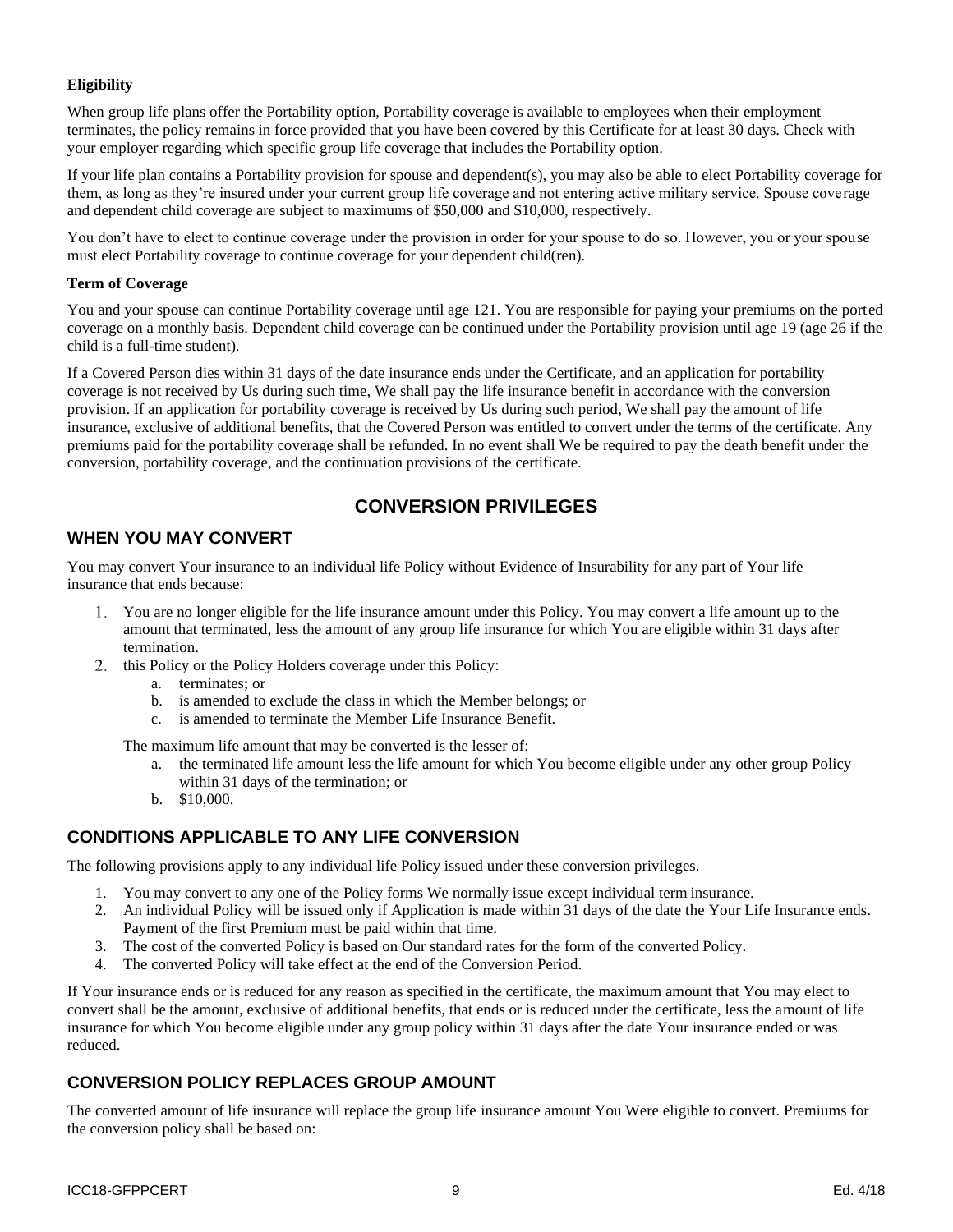- 1. Our rates in use;
- 2. The form and amount of insurance;
- 3. The Employee's class of risk; and
- 4. The Employee's attained age when insurance ends or is reduced. When insurance is reduced:
	- a. If You elect not to convert a reduced amount of life insurance, You shall not have the right to convert such amount at a later date
	- b. We must receive a completed application and required Premium within 31 days after insurance ends or is reduced (the "conversion period").

#### <span id="page-10-0"></span>**NOTICE OF CONVERSION**

A written notice of the conversion right shall be mailed to You by Us or the Policyholder, at Your last known address, at least 15 days prior to the date insurance ends or is reduced. The right to convert will expire on the later of 16 days after You receive such notice or the end of the conversion period, but in no event shall the right to convert extend beyond 60 days after the expiration of the conversion period.

To convert, We must receive a completed Application for conversion and the first Premium within 31 days of the date Your insurance ends. You may convert to any one of the Policy forms We normally issue except term insurance. You may convert up to the amount that ended, less the amount of any group life insurance for which You are or become eligible within 31 days after termination. The cost of the converted Policy is based on Our standard rates for the form of the converted Policy. The converted Policy will take effect at the end of the 31 day period after Your insurance ended.

### <span id="page-10-1"></span>**IF YOU DIE BEFORE CONVERTING YOUR INSURANCE**

If You die during the 31 day period allowed for conversion, We will pay the amount of group life insurance You Were eligible to convert, whether or not You had applied for a converted Policy, exclusive of additional benefits, that You are entitled to convert under the terms of the Certificate. If application and Premium payment has been made for the conversion policy, any premiums paid for the conversion policy shall be refunded. In no event shall We be liable to pay a death benefit under both the group policy and the conversion policy.

If application and Premium payment is made for portability coverage and You die during the conversion period, We shall pay the amount of life insurance, exclusive of additional benefits, that You were entitled to convert under the terms of the certificate. Any premiums paid for the portability coverage shall be refunded. In no event shall We be liable to pay a death benefit for both the coverage that You were entitled to convert and the amount that You ported, whether such ported coverage is to be provided under the same or a different group policy.

### **DEPENDENT CONVERSION PRIVILEGES**

<span id="page-10-2"></span>You may convert Your Dependent's life insurance to an individual life Policy without Evidence of Insurability if the Dependent's life insurance ends for any reason other than:

- 1. Nonpayment of Premium;
- 2. A Spouse ceases to be a Spouse as defined in the Certificate; or
- 3. A Child attains the limiting age for coverage under theCertificate;

You may convert the Dependent's life insurance if it's reduced:

- 1. On or after the Dependent attains a specified age;
- 2. Because You change from one eligible class to another; or
- 3. Due to a Policy change

A Spouse may convert life insurance if it ends because the Spouse ceases to be a Spouse as defined in the Certificate; or

A Child may convert life insurance if it ends because the Child attains the limiting age for coverage under the Certificate;

A Dependent has the right to convert his or her group life insurance to an individual Policy if any part of their life insurance ends because:

- 1. You transfer into an ineligible class; or
- 2. You die; or
- 3. The dependent no longer meets the definition of Dependent

No medical exam is required to obtain an individual Policy.

To convert, We must receive a completed Application for conversion and the first Premium within 31 days of the date the Dependent's insurance ends. A Dependent may convert to any one of the Policy forms We normally issue except term insurance. A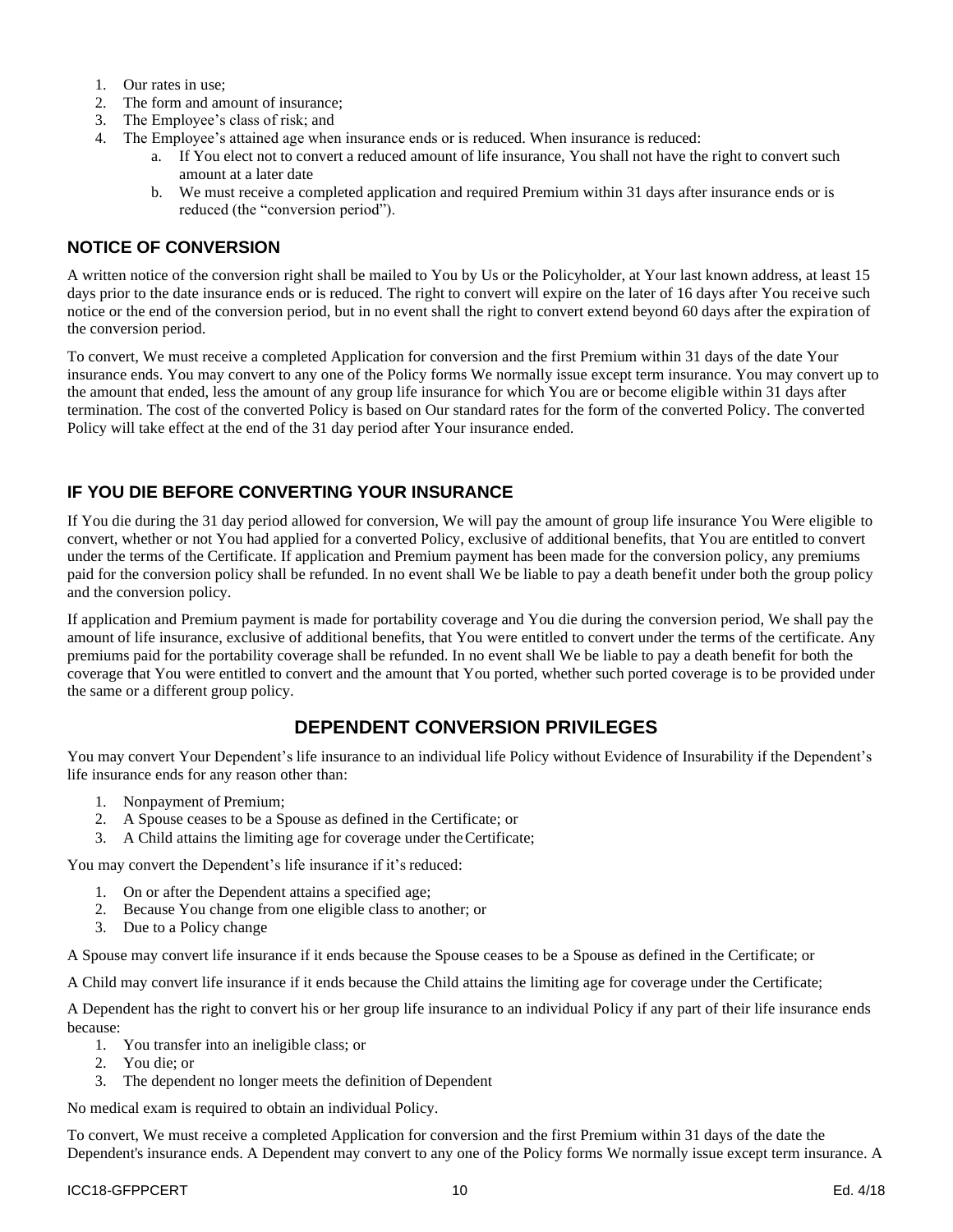Dependent may convert up to the amount that ended, less the amount of any group life insurance for which the Dependent is or becomes eligible within 31 days after termination. Benefits for disability will not be included in the converted Policy. The cost of the converted Policy is based on Our standard rates for the form of the converted Policy. The converted Policy will take effect at the end of the 31 day period after the Dependent's insurance ended.

### <span id="page-11-0"></span>**IF THE POLICY OR THIS BENEFIT TERMINATES**

A Dependent Spouse has the right to convert if his or her group life insurance ends because this Policy coverage:

- 1. ends; or
- 2. is amended to exclude the class in which the Member belongs; or
- 3. is amended to terminate the Dependent Life Insurance Benefit.

For a Dependent Spouse to be eligible for conversion, You must have been insured under this Policy for at least five (5) consecutive years. The Dependent Spouse must apply for conversion and pay the first Premium within 31 days of the date insurance ends. The provisions for conversion described in **If a Dependent's Life Insurance Ends** will apply, except that the maximum conversion amount is \$10,000.

### <span id="page-11-1"></span>**CONVERSION POLICY REPLACES GROUP AMOUNT**

The converted amount of life insurance will replace the group life insurance amount the Dependent was eligible to convert. Premiums for the conversion policy shall be based on:

- 1. Our rates in use;
- 2. The form and amount of insurance;
- 3. The Dependent's class of risk; and
- 4. The Dependent's attained age when insurance ends or is reduced. When insurance is reduced:
	- a. If the Dependent elected not to convert a reduced amount of life insurance, The Dependent shall not have the right to convert such amount at a later date
	- b. We must receive a completed application and required Premium within 31 days after insurance ends or is reduced (the "conversion period");

#### <span id="page-11-2"></span>**NOTICE OF CONVERSION**

A written notice of the conversion right shall be mailed to the Dependent by Us or the Policyholder, at their last known address, at least 15 days prior to the date insurance ends or is reduced. The right to convert will expire on the later of 16 days after the Dependent receives such notice or the end of the conversion period, but in no event shall the right to convert extend beyond 60 days after the expiration of the conversion period.

### <span id="page-11-3"></span>**IF DEPENDENTS DIE BEFORE CONVERTING INSURANCE**

If a Dependent dies during the 31 day period allowed for conversion, We will pay the amount the Dependent was eligible to convert, whether or not the Dependent had applied for a converted Policy, exclusive of additional benefits, that the Dependent is entitled to convert under the terms of the Certificate. If application and Premium payment has been made for the conversion policy, any premiums paid for the conversion policy shall be refunded. In no event shall We be liable to pay a death benefit under both the group policy and the conversion policy.

If application and Premium payment is made for portability coverage and the Dependent dies during the conversion period, We shall pay the amount of life insurance, exclusive of additional benefits, that the Dependent was entitled to convert under the terms of the certificate. Any premiums paid for the portability coverage shall be refunded. In no event shall We be liable to pay a death benefit for both the coverage that the Dependent was entitled to convert and the amount that the Dependent ported, whether such ported coverage is to be provided under the same or a different group policy.

### <span id="page-11-4"></span>**NOTICE AND EXTENSION**

We will give You Written notice of the right to convert Dependent coverage at least 15 days before the end of the Conversion Period. If We do not give You Written notice within 15 days, the time allowed for You to exercise the conversion privilege will be extended for a period of 15 days following the date You receive the Written notice. In no event will the extended period exceed 60 days after the expiration of the Conversion Period. We will deliver the Written notice to Your last known address. If You elect not to convert a Dependent's reduced amount of life insurance, You shall not have the option to convert such reduced amount at a later date.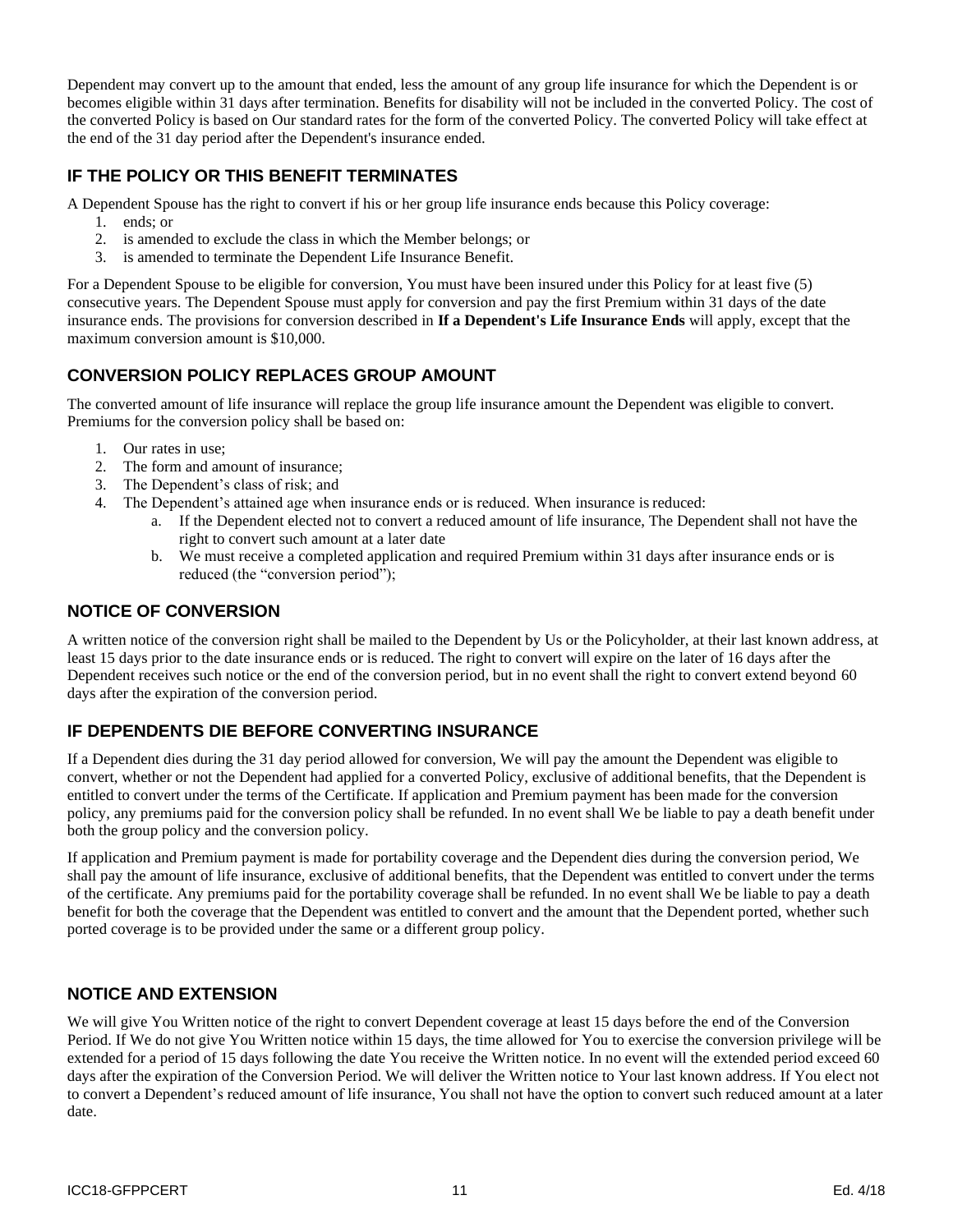### **DEATH BENEFIT**

<span id="page-12-0"></span>5 Star Life will pay the Coverage Amount to Your Beneficiary upon receipt at its Administrative Office of due proof of the death of the insured while covered under this Coverage. The "Coverage Amount" is equal to the amount of life insurance Coverage in force under this Coverage at the insured's death, as determined from the Benefits Summary.

The Employee's Beneficiary can be determined from the Beneficiary provisions.

The death benefit will be paid in one sum.

The Minimum Coverage Amount is level for at least the first ten (10) years and decreases annually thereafter. However, the projected Enhancement to the Minimum Coverage Amount is anticipated to increase the actual Coverage Amount in order for it to remain level for the duration of the Policy. Refer to Table A for Minimum Coverage Amounts in year 11 and thereafter.

An Emergency Death Benefit equal to the lesser of 50% of the Coverage Amount in force or \$10,000 will be payable within 24 hours of Our being notified of the Insured's death, unless the death is within the contestability period and/or under investigation. The Insured's death must occur while he or she is Insured under this Policy. The Emergency Death Benefit is payable in one sum only and shall be deducted from the Coverage Amount in force on the Insured at the date of death.

We will pay interest as required by jurisdictions on proceeds paid in a lump sum in the event of the Insured's death.

#### <span id="page-12-1"></span>**SUICIDE**

This provision shall not apply to Coverage in effect for two (2) continuous years. If the insured commits suicide, while sane or insane, during a period of two (2) continuous years of Coverage under the Policy or a Prior Policy issued by Us, We will pay in lieu of all other benefits an amount equal to the Premiums paid. If the insured commits suicide, while sane or insane, during a period of 2 continuous years after an increase in Coverage, but after the initial Coverage was in effect for two (2) continuous years, We will pay the initial Coverage amount plus the Premium paid on the increase over the initial Coverage. If the law of the jurisdiction where the Policy is issued provides a different period, the law of that jurisdiction will govern.

### **CONTACT US**

<span id="page-12-2"></span>Communications regarding this Certificate may be sent to 5 Star Life Insurance Company at its Administrative Office: 777 Research Dr., Lincoln, NE 68521 • 1-866-863-9753.

**The Group Family Protection Plan - Group Term Life Insurance to Age 121 Adjusted Annually after Year 10 Premiums Payable as shown in Minimum Coverage Table A.**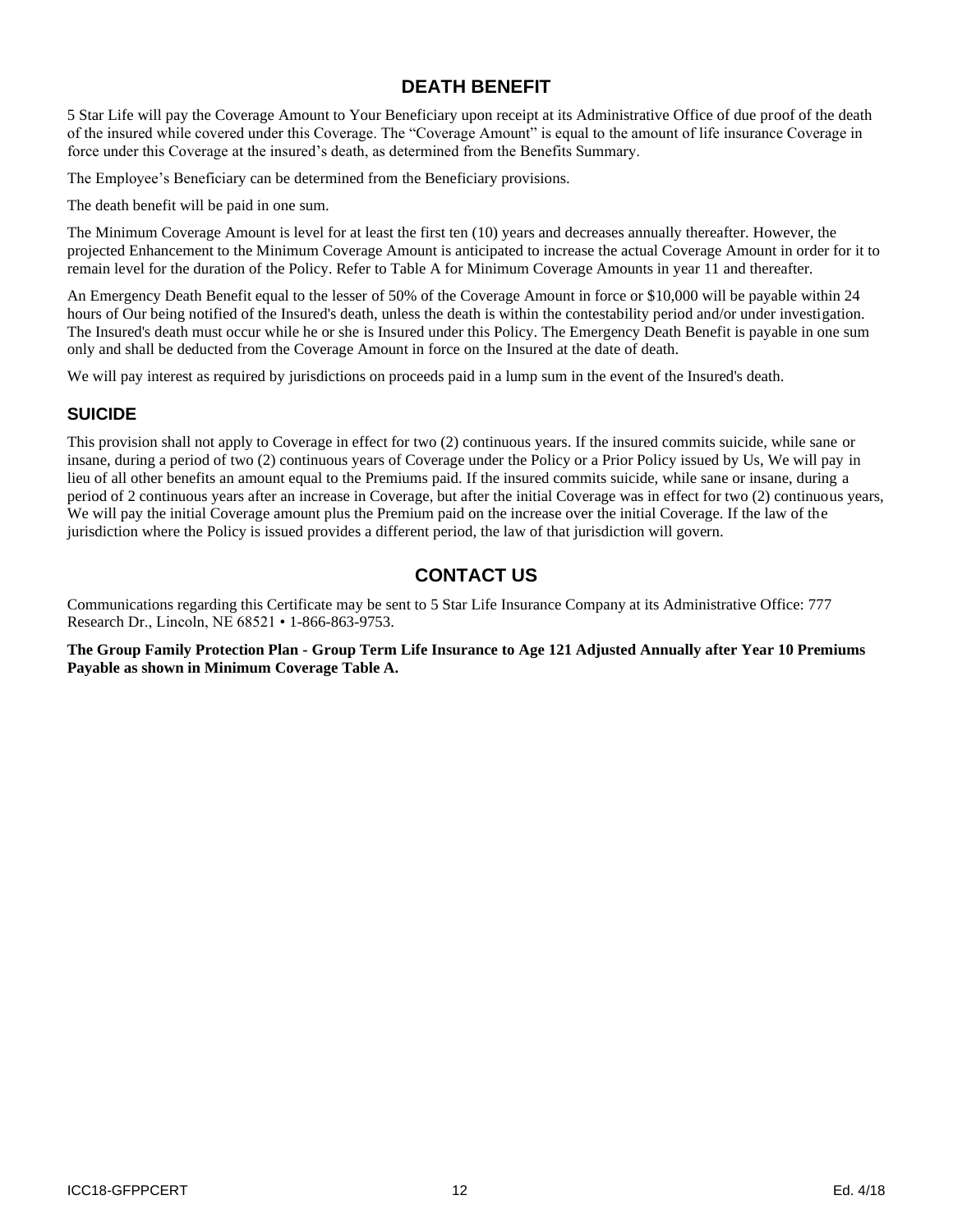## **MINIMUM COVERAGE AMOUNT TABLE A**

| <b>Policy</b><br>Year | <b>Attained</b><br>Age of<br><b>Insured</b> | <b>Minimum</b><br>Coverage<br><b>Amount</b> | <b>Policy</b><br>Year | <b>Attained</b><br>Age of<br><b>Insured</b> | <b>Minimum</b><br>Coverage<br><b>Amount</b> |
|-----------------------|---------------------------------------------|---------------------------------------------|-----------------------|---------------------------------------------|---------------------------------------------|
| 1                     | 66                                          | 50,000                                      | 30                    | 95                                          | 5,150                                       |
| $\overline{c}$        | 67                                          | 50,000                                      | 31                    | 96                                          | 4,850                                       |
| 3                     | 68                                          | 50,000                                      | 32                    | 97                                          | 4,550                                       |
| 4                     | 69                                          | 50,000                                      | 33                    | 98                                          | 4,300                                       |
| 5                     | 70                                          | 50,000                                      | 34                    | 99                                          | 4,050                                       |
| 6                     | 71                                          | 50,000                                      | 35                    | 100                                         | 3,800                                       |
| $\overline{7}$        | 72                                          | 50,000                                      | 36                    | 101                                         | 3,589                                       |
| 8                     | 73                                          | 50,000                                      | 37                    | 102                                         | 3,422                                       |
| 9                     | 74                                          | 50,000                                      | 38                    | 103                                         | 3,260                                       |
| 10                    | 75                                          | 50,000                                      | 39                    | 104                                         | 3,104                                       |
| 11                    | 76                                          | 50,000                                      | 40                    | 105                                         | 2,953                                       |
| 12                    | 77                                          | 50,000                                      | 41                    | 106                                         | 2,808                                       |
| 13                    | 78                                          | 25,000                                      | 42                    | 107                                         | 2,668                                       |
| 14                    | 79                                          | 22,450                                      | 43                    | 108                                         | 2,533                                       |
| 15                    | 80                                          | 20,150                                      | 44                    | 109                                         | 2,404                                       |
| 16                    | 81                                          | 18,100                                      | 45                    | 110                                         | 2,281                                       |
| 17                    | 82                                          | 16,300                                      | 46                    | 111                                         | 2,163                                       |
| 18                    | 83                                          | 14,750                                      | 47                    | 112                                         | 2,051                                       |
| 19                    | 84                                          | 13,350                                      | 48                    | 113                                         | 1,943                                       |
| 20                    | 85                                          | 12,100                                      | 49                    | 114                                         | 1,841                                       |
| 21                    | 86                                          | 10,950                                      | 50                    | 115                                         | 1,743                                       |
| 22                    | 87                                          | 9,900                                       | 51                    | 116                                         | 1,651                                       |
| 23                    | 88                                          | 9,000                                       | 52                    | 117                                         | 1,563                                       |
| 24                    | 89                                          | 8,150                                       | 53                    | 118                                         | 1,480                                       |
| 25                    | 90                                          | 7,450                                       | 54                    | 119                                         | 1,401                                       |
| 26                    | 91                                          | 6,900                                       | 55                    | 120                                         | 1,327                                       |
| 27                    | 92                                          | 6,400                                       | 56                    | 121                                         | 1,260                                       |
| 28                    | 93                                          | 5,950                                       |                       |                                             |                                             |
| 29                    | 94                                          | 5,550                                       |                       |                                             |                                             |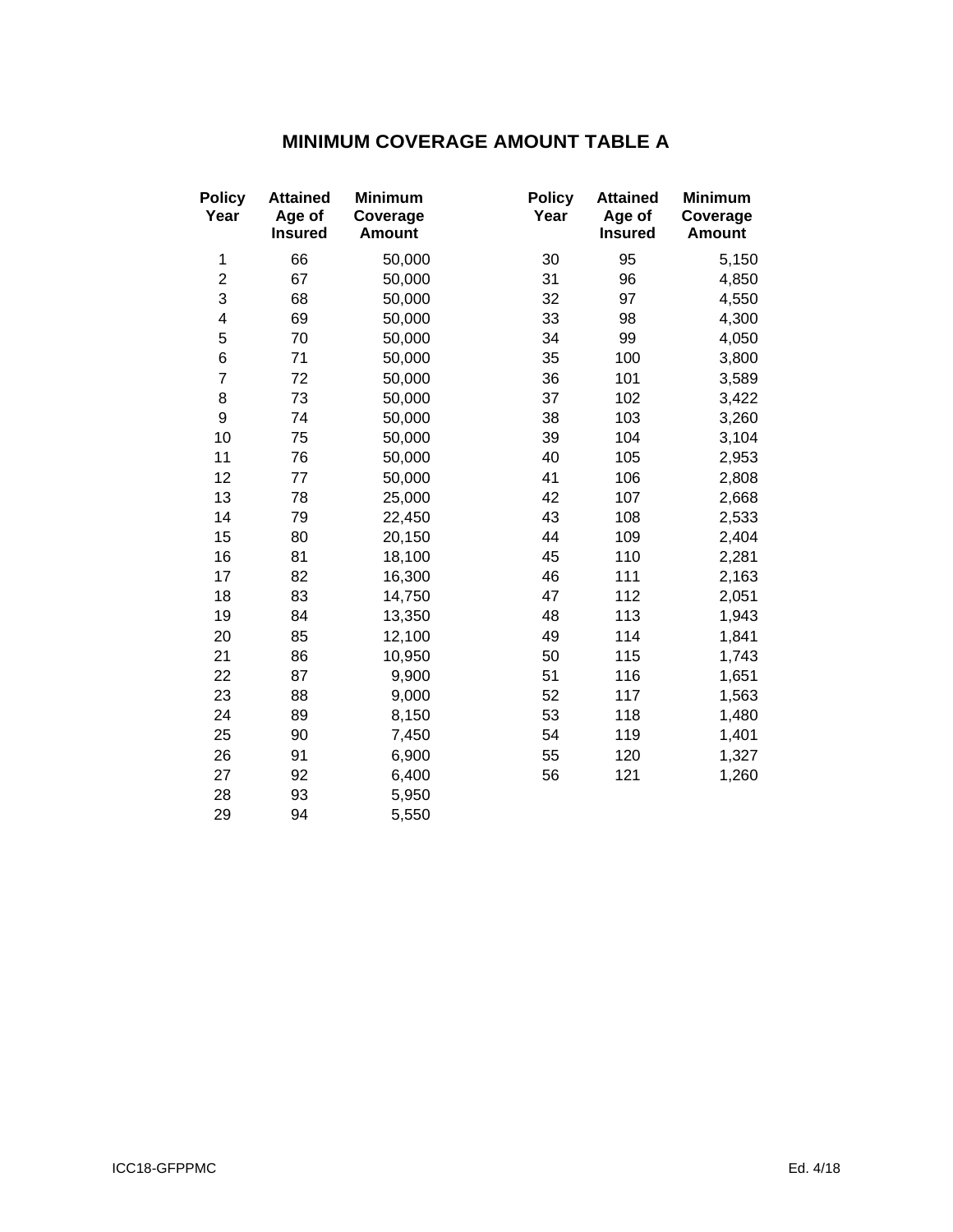

### *a Lincoln, Nebraska company Administrative Offices*: P.O. Box 83043, Lincoln, NE 68501

(5 Star Life Insurance Company hereinafter referred to as 5 Star Life or "We" "Our" or "Us")

### **For inquiries or to obtain information about coverage and to provide assistance in resolving complaints, please call: 1-866-863-9753**

### **ACCELERATED DEATH BENEFIT FOR TERMINAL ILLNESS RIDER**

**Provides for the Advance of a Portion of the Death Benefit due to Terminal Illness. The terminal illness benefit you receive under this rider may be taxable. Receipt of the waiver of premium benefit may result in the cost of your coverage being considered income. Consult with your personal tax advisor.**

This rider is issued in consideration of the enrollment form and/or evidence of insurability form for this rider. Benefits are subject to the provisions of this rider and the certificate. All terms defined in the certificate and used in this rider apply to this rider, unless otherwise defined in this rider.

### **DEFINITIONS**

**Death Benefit Advance.** The advance, during the covered person's lifetime, of a portion of the death benefit amount.

**Certificate.** The certificate to which this rider is attached.

**Policy.** The policy to which this rider is attached.

**Certificate Insured.** The person named as the covered person in the certificate.

**Rider Date.** The effective date of this rider. The rider date is the certificate date, unless this rider is applied for at a later date. If this rider is applied for at a later date, the rider date is the effective date assigned by our Administrative Office in accordance with our dating rules in effect at the time this rider is issued.

**Terminal Illness.** An illness or physical condition as diagnosed by a licensed physician:

- expected to result in the insured's death within 12 months, (24 months or less in Illinois, Kansas, and Massachusetts), or other period of time as stated by state law; and
- 2. for which there is no reasonable prospect for recovery.

### **PAYMENT OF BENEFITS**

If the insured incurs a terminal illness while coverage under this rider is in effect, you may request a death benefit advance. We agree to pay to you the death benefit advance amount upon our receipt of all of the following:

- your written election of the death benefit advance; and
- the written consent of any irrevocable beneficiary or any assignee, that you may elect the death benefit advance; and
- a written opinion of the insured's physician that states the diagnosis of the insured's medical condition and that such medical condition is a terminal illness as defined in this rider; and
- 4. approval by our medical director. The death benefit advance can only be elected once, per certificate, subject to the limits outlined in the Calculation of Payment provision.

The death benefit advance can only be elected once, per certificate, subject to the limits outlined in the Calculation of Payment provision.

Your election of the death benefit advance is automatically voided and no benefit is payable under this rider if the insured dies after the above requirements are met and before we have paid the benefit.

Any amount later payable under the certificate as a death benefit is reduced by the amount of the death benefit advance.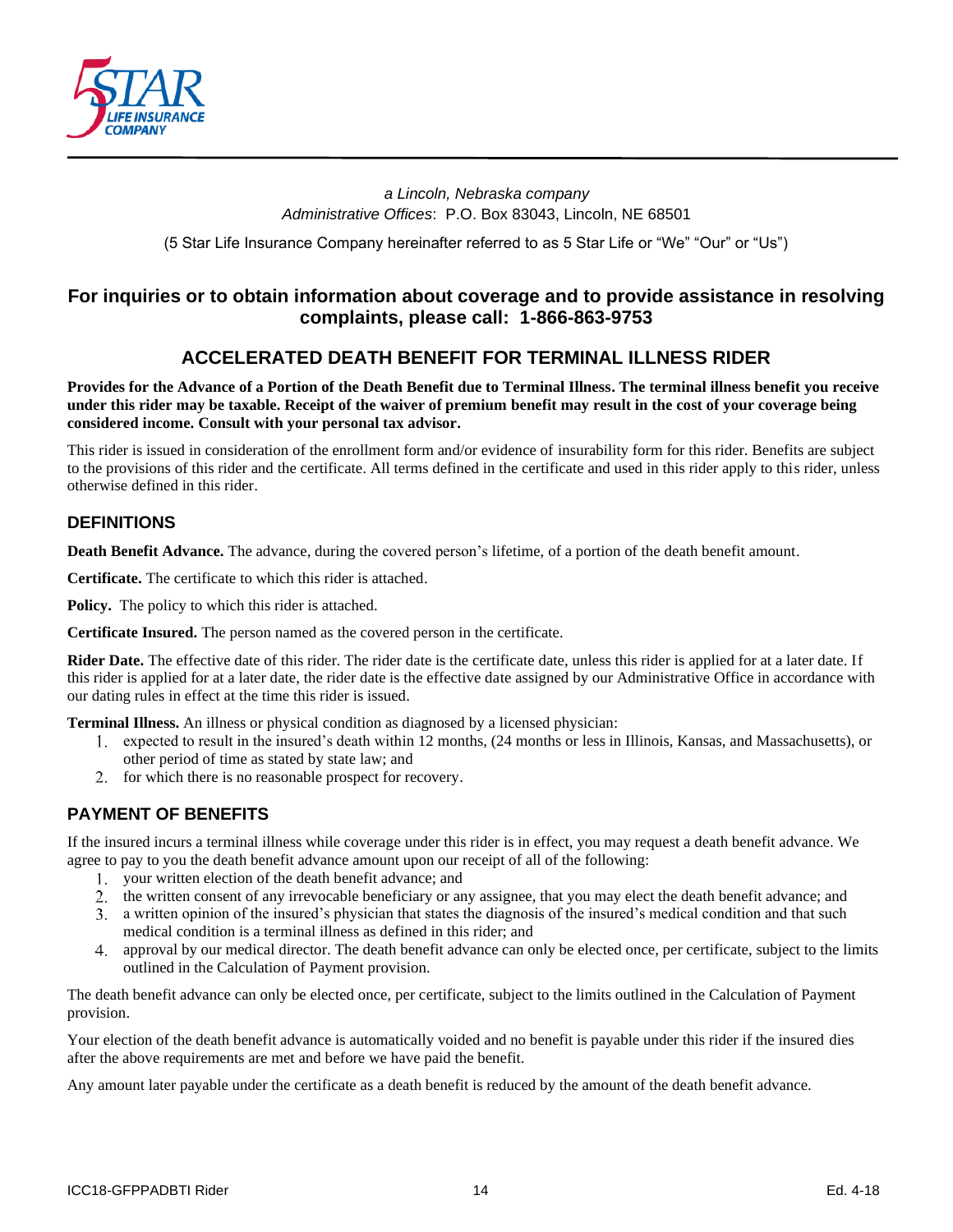**Calculation of Payment.** The amount available for death benefit advance is 75% of the death benefit amount for the certificate (excluding any term riders and accidental death benefit rider) on the insured's life subject to a maximum of \$100,000.

We will pay You the full percentage of the Coverage Amount elected, subject to any processing charge of up to \$250, based on a present value calculation at a 0% interest rate with no actuarial discount.

The death benefit advance amount payable to you is discounted at the current discount rate.

The death benefit advance and any remaining death benefit amount for the certificate will be determined at the time the claim is made.

If you elect this benefit on more than one certificate that the insured has with us, we retain the right to utilize the death benefit of one certificate completely prior to using another certificate.

**Cancellation of this Benefit:** This benefit may be cancelled by a written request from You. The date of cancellation will be the date We receive the written request at our Administrative Office. We will refund a pro rata part of any premium paid for this benefit beyond that date. Cancellation of this Benefit shall not prejudice the payment of any benefits for any qualifying event that occurred while the Rider was in force.

**Waiver of Premiums Benefit.** We waive premiums for the certificate and any riders attached to the certificate if the death benefit advance is paid. This waiver of premium benefit is in lieu of any other premium waiver benefit provided by the certificate or a rider attached to the certificate.

Waiver of premiums will:

- begin on the premium due date on or next following the date you provide us with satisfactory evidence of terminal illness as defined in this rider; and
- 2. continue until the certificate terminates.

#### **TERMINATION**

This rider terminates and is no longer in force on the earliest of:

- 1. the date You cease to be in an eligible class under the certificate
- the monthly date on or next following the date we receive your written termination request; or
- 3. the date the certificate terminates.

### **GENERAL**

This rider is a part of the certificate to which it is attached. This rider has no cash or loan value.

## **PLEASE READ YOUR RIDER CAREFULLY PLEASE ATTACH THIS RIDER TO YOUR POLICY OR CERTIFICATE**

Our Secretary and Our President witness this Rider.

Michael R. Moser

*Secretary President*

Mal 2 A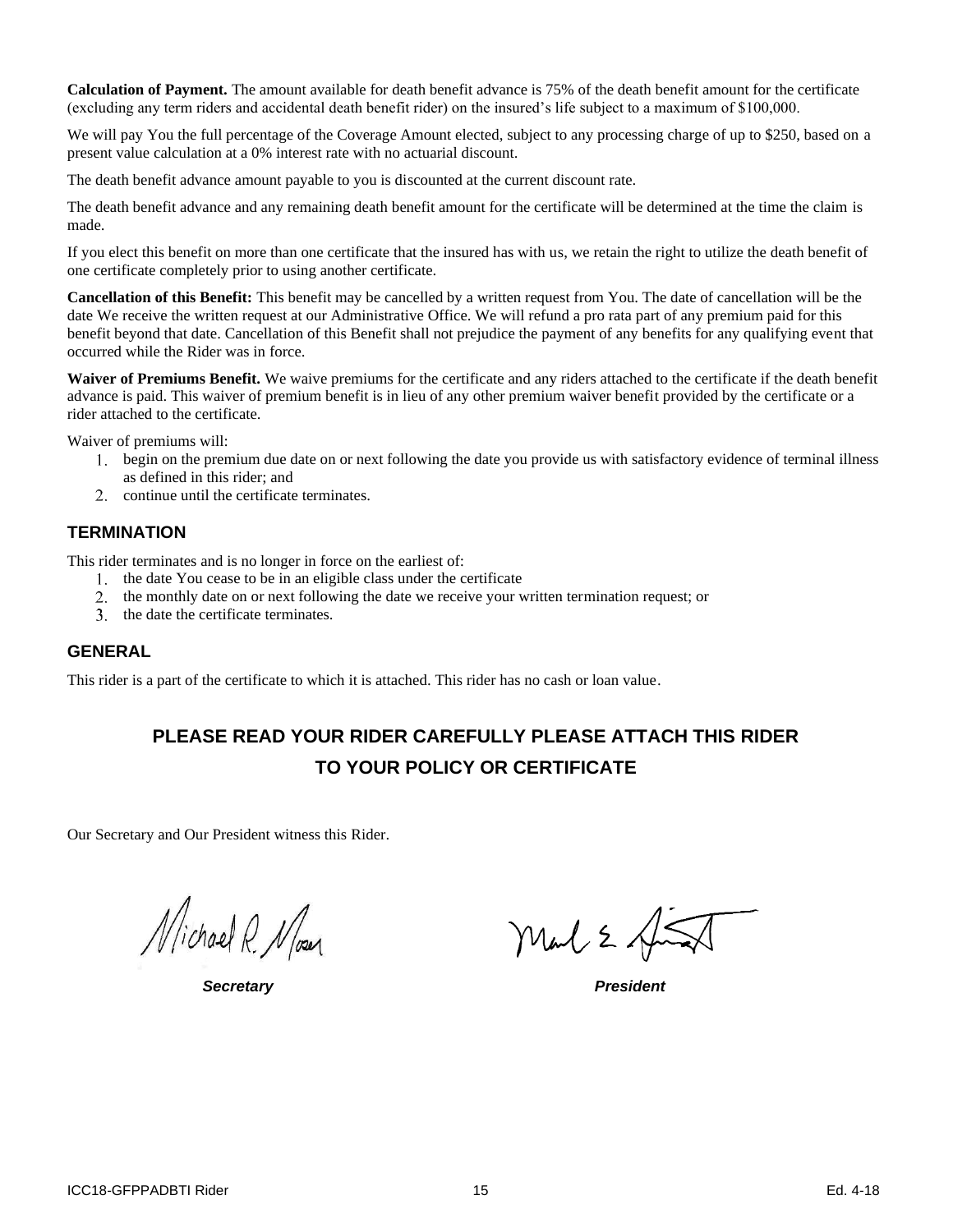

*Administrative Office*: PO Box 83043, Lincoln, NE 68501 • 866-863-9753 • [www.5starlifeinsurance.com](http://www.5starlifeinsurance.com/)

(5 Star Life Insurance Company hereafter called "the Company," "We," "Us," or "Our")

### **ACCELERATED DEATH BENEFIT FOR TERMINAL ILLNESS DISCLOSURE STATEMENT**

#### **IMPORTANT NOTICES TO OWNER**

- **(1) This is an optional Rider that provides an Accelerated Death Benefit for Terminal Illness.**
- **(2) The underlying policy is a Term to Age 121 life insurance policy that does not include COI (cost of insurance) charges, loans, non-forfeiture values or liens.**
- **(3) The Coverage Amount will be reduced if an Accelerated Death Benefit is paid.**
- **(4) The payment of the Overall Maximum Death Benefit Amount of 75% will cause termination of this Rider but the Policy will remain in force subject to its conditions and the reduced Coverage Amount.**
- **(5) Although the Accelerated Death Benefits for Terminal Illness are intended to qualify for favorable tax treatment there are circumstances when receipt of an accelerated benefit payment may be taxable. Receipt of this benefit may adversely affect Your eligibility for Medicaid or other government benefits or entitlements and may have income tax consequences. You should consult Your personal tax advisor and the Social Security Administration as well as other applicable social service agencies before requesting this benefit.**
- **(6) This Rider does not provide coverage for confinement in a nursing home facility or long term care benefits.**

#### **DESCRIPTION OF BENEFITS**

An Accelerated Death Benefit is an advance of a portion of the Policy's Coverage Amount prior to the Insured's death due to a diagnosis of a Terminal Illness by a Physician.

#### **DEFINITIONS**

The following definitions are described in more detail in the Rider.

**Coverage Amount** means the death benefit payable under the terms of the Policy including any increases resulting from an optional automatic increase rider.

**Maximum Accelerated Death Benefit Amount** means the specific percentage maximum for the Terminal Illness benefit that is shown in the Additional Policy Specifications page.

**Overall Maximum Accelerated Death Benefit Amount** means the 75% percentage of the Coverage Amount maximum that is applicable to the Terminal Illness Benefit Amounts that are payable under this Rider.

**Processing Charge** means the processing charge up to a maximum of \$250 that may be charged at the time an Accelerated Death Benefit Amount becomes payable and, if charged, will be deducted directly from that amount. If charged, the processing charge will only be charged once in the event that the Insured becomes eligible for more than one acceleration.

**Terminal Illness** means a medical condition that is reasonably expected to result in a drastically limited life span for the Insured of 12 months or less.

**Terminal Illness Benefit Amount** means the percentage of the Coverage Amount that is payable as shown in the Additional Policy Specifications page.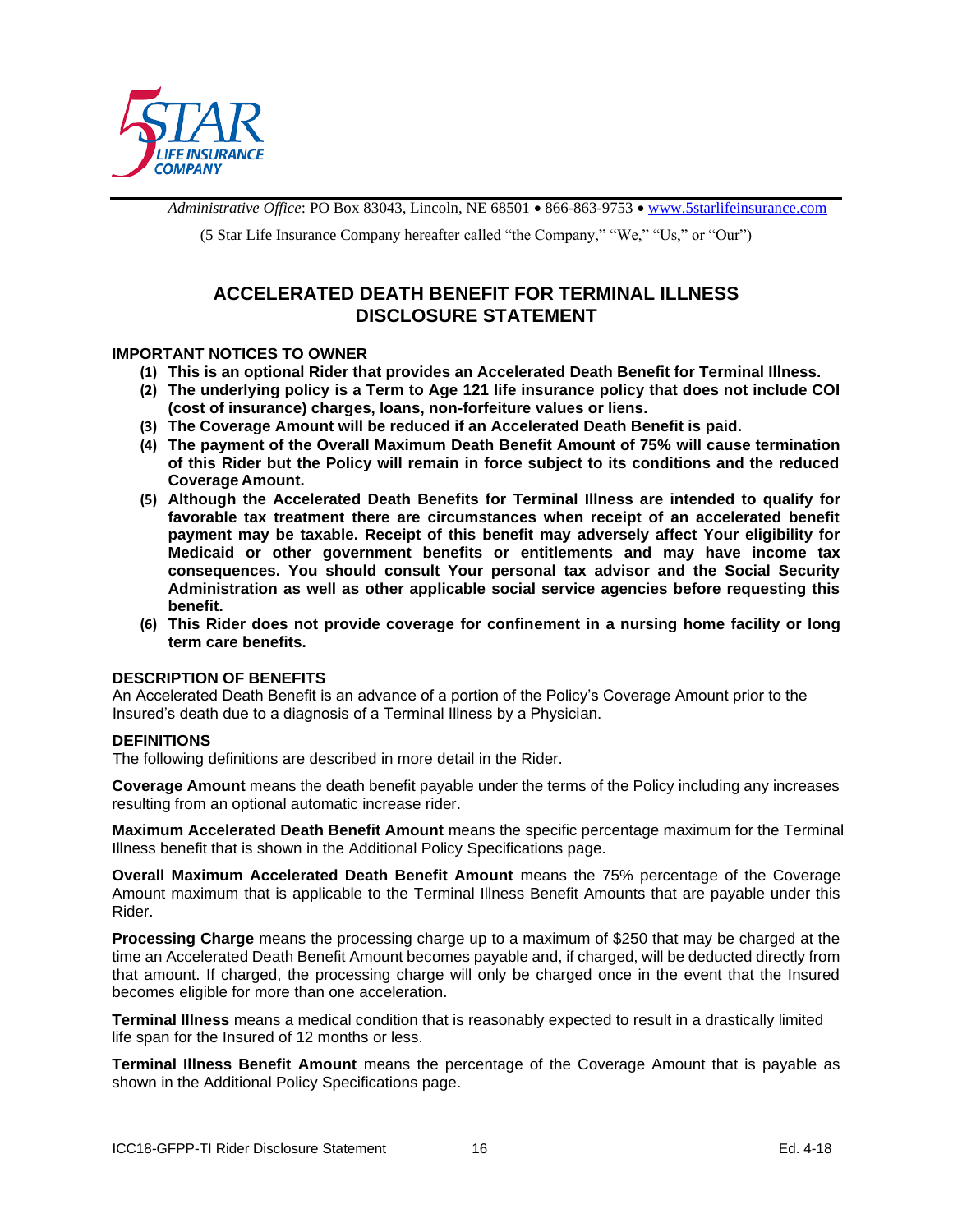#### **PREMIUMS AND WAIVER OF PREMIUMS**

The premium for the Rider will be shown on the Endorsement for Rider Specifications page. There is no extra premium for the Terminal Illness benefit. However, upon Our approval of an acceleration of the Coverage Amount to be paid as described in the Rider, We will waive the premiums due for the Coverage Amount provided by the Policy, including the premiums for all optional riders attached to the Policy. If the qualifying events for the accelerated benefits described in the Rider no longer apply, then the premium payments will be reduced proportionally to the reduction in Coverage Amount.

#### **FORM OF PAYMENTS**

Benefit payments may be made as a lump sum or as a series of periodic payments as set forth on the Endorsement for Rider Specifications page.

#### **EFFECT ON THE POLICY BENEFITS IF BENEFITS ARE PAID**

**Adjusted Coverage Amount Due to Acceleration:** The Coverage Amount that is payable at the death of the Insured will be reduced by the total of Terminal Illness benefit payments paid to the Owner but in no event by more than the specific Terminal Illness benefit maximums or the Overall Maximum Accelerated Death Benefit Amount. If the Insured dies while the Policy is in force, the remaining Coverage Amount proceeds will be paid to the Beneficiary. No further payments under this Benefit will be made to the Owner.

**A statement entitled "Statement of Effect of Acceleration of Benefits" showing the effect of the acceleration of payment on the Coverage Amount and the premium and showing the Processing Charge (if payable) will be provided.**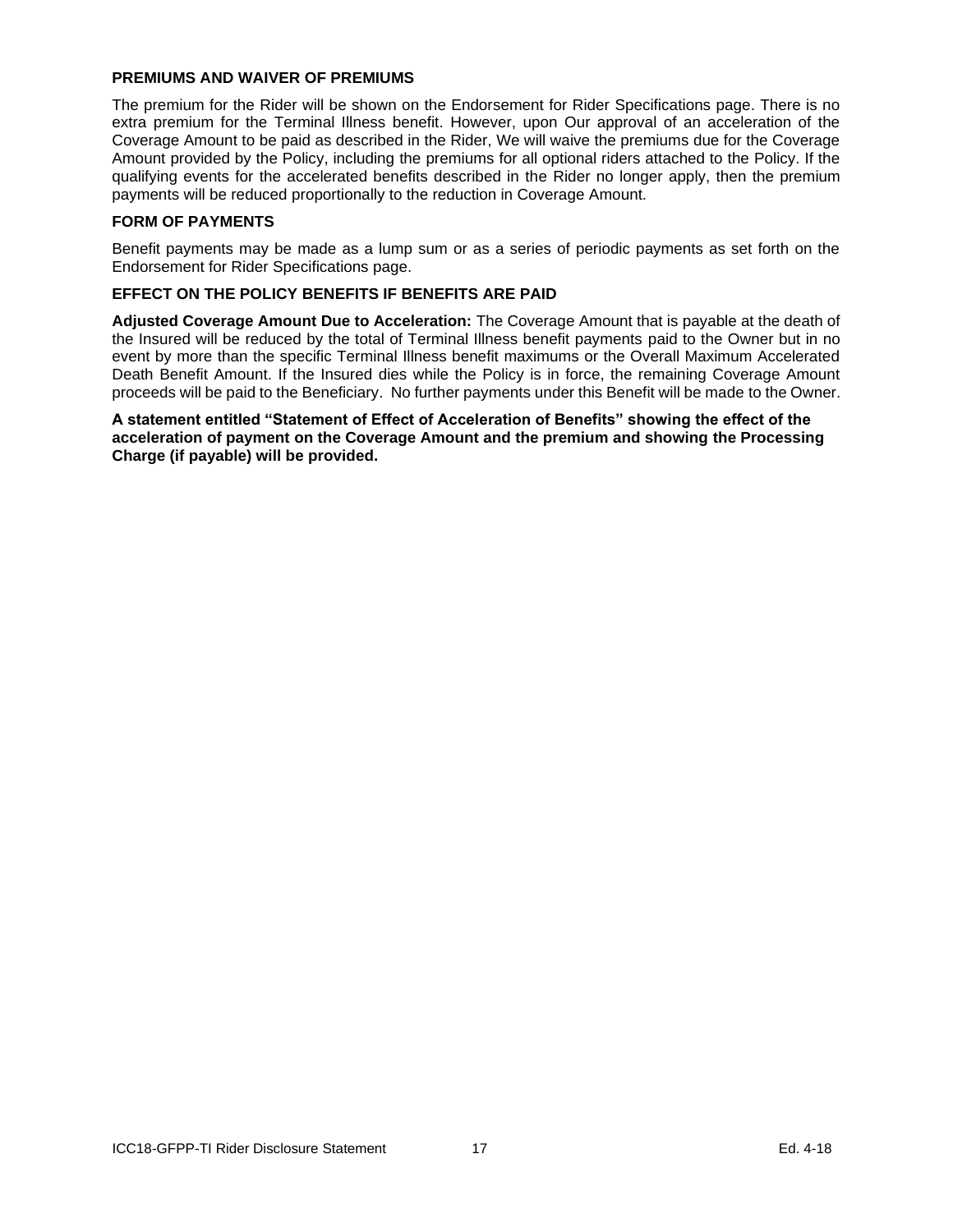Here is an example of the effect of a 30% lump sum option (less the \$250 Processing Charge) for an accelerated benefit payment for a terminal illness on the remaining life insurance benefit:

| Coverage Amount<br>Processing Charge            | \$10,000<br>(\$250) |
|-------------------------------------------------|---------------------|
| Amount of Accelerated Benefit                   | (\$2,750)           |
| Remaining Coverage Amount After<br>Acceleration | \$7,000             |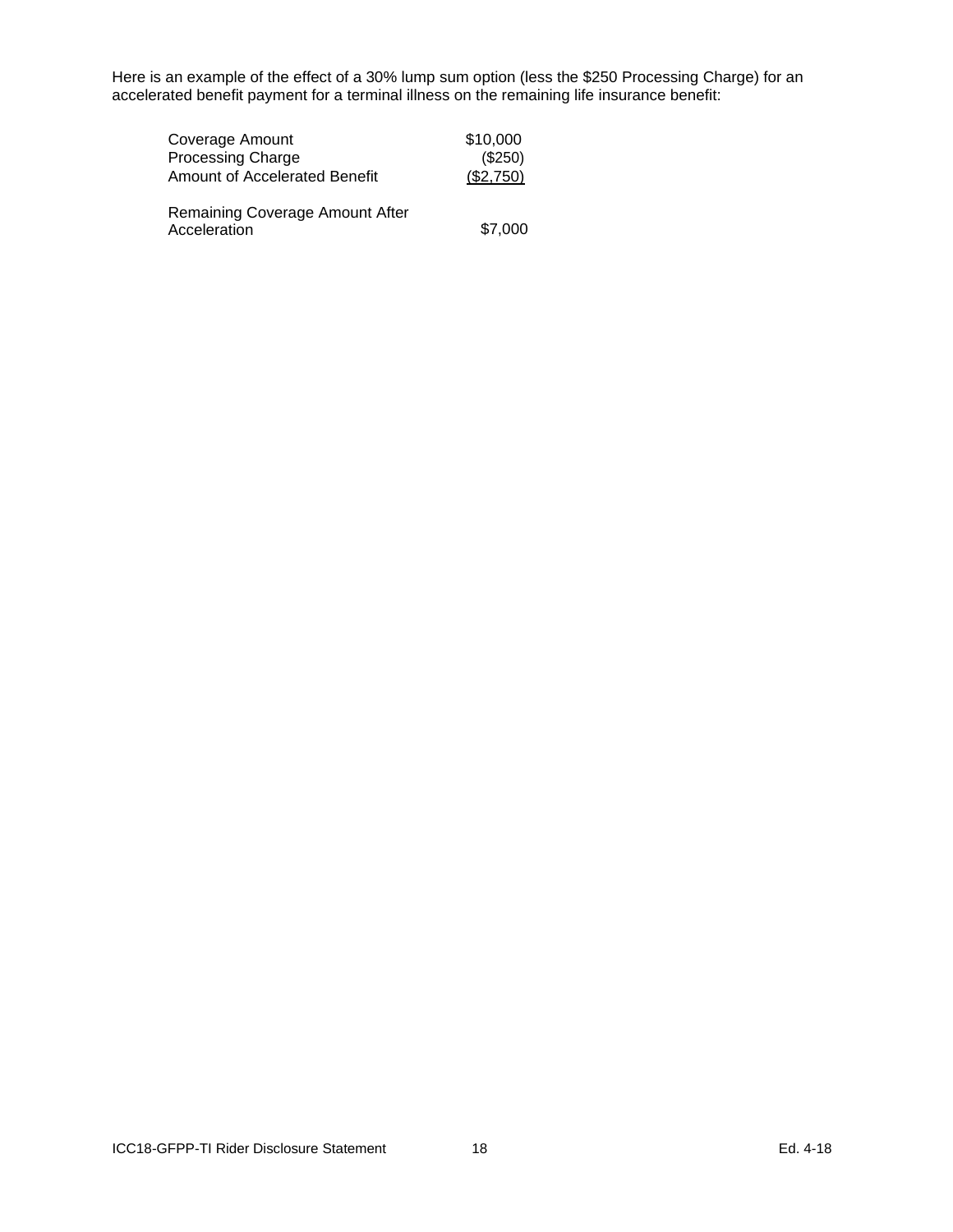

### *a Lincoln, Nebraska company Administrative Offices*: P.O. Box 83043, Lincoln, NE 68501

(5 Star Life Insurance Company hereinafter referred to as 5 Star Life or "We" "Our" or "Us")

### **For inquiries or to obtain information about coverage and to provide assistance in resolving complaints, please call: 1-866-863-9753**

### **CHILDREN'S TERM RIDER**

This rider is issued in consideration of the rider premium and the enrollment form and/or evidence of insurability form for this rider and is made a part of the certificate to which it is attached. Benefits are paid in addition to the life insurance benefits of the certificate. Benefits are subject to the provisions of this rider and the certificate. All terms defined in the certificate and used in this rider apply to this rider, unless otherwise defined in this rider.

### **DEFINITIONS**

**Age.** Issue age is each insured child's age on his or her last birthday as of the rider date. Attained age is each insured child's age on his or her last birthday as of the most recent rider anniversary (or the rider date if this rider has been in force less than one year).

**Certificate.** The certificate to which this rider is attached.

**Certificate Insured.** The person named as the insured in the certificate.

**Conversion Date.** The next monthly date after we receive a request for conversion.

**Insured Child.** An insured child under this rider is any natural child or legally adopted child of the certificate insured who is unmarried and financially dependent on the certificate insured for support and is:

- more than 14 days and less than 26 years of age on the rider date; or
- born after the date of enrollment for this rider, is more than 14 days and less than 26 years of age, and the certificate insured is named as parent on the child's birth certificate; or
- legally adopted by the certificate insured after the rider date for this rider and is more than 14 days and less than 26 years of age.

**Policy.** The policy to which this rider is attached.

**Rider Beneficiary.** Any person and/or entity named in our records to receive the death benefit of this rider when an insured child dies.

**Rider Date.** The effective date of this rider. The rider date is the policy date, unless this rider is applied for at a later date. If this rider is applied for at a later date, the rider date is the effective date assigned by our Home Office in accordance with our dating rules in effect at the time this rider is issued.

### **DEATH BENEFIT ON INSURED CHILDREN**

We pay the benefit amount shown for this rider on the Benefit Summary to the rider beneficiary after we receive written proof that the death of an insured child occurred:

- while this rider and the certificate are in force; and
- before the insured child's 26th birthday.

### **SUICIDE**

**Insured Child.** If an insured child dies by suicide, whether sane or insane, within 2 years from the date he or she is insured, our liability for that insured child is limited to a return of all premiums paid for this rider.

**Certificate Insured.** In the event of suicide of the certificate insured within 2 years from the date of the enrollment for this rider, coverage for any insured children may be converted as explained in the Conversion Option for Insured Child provision of this rider.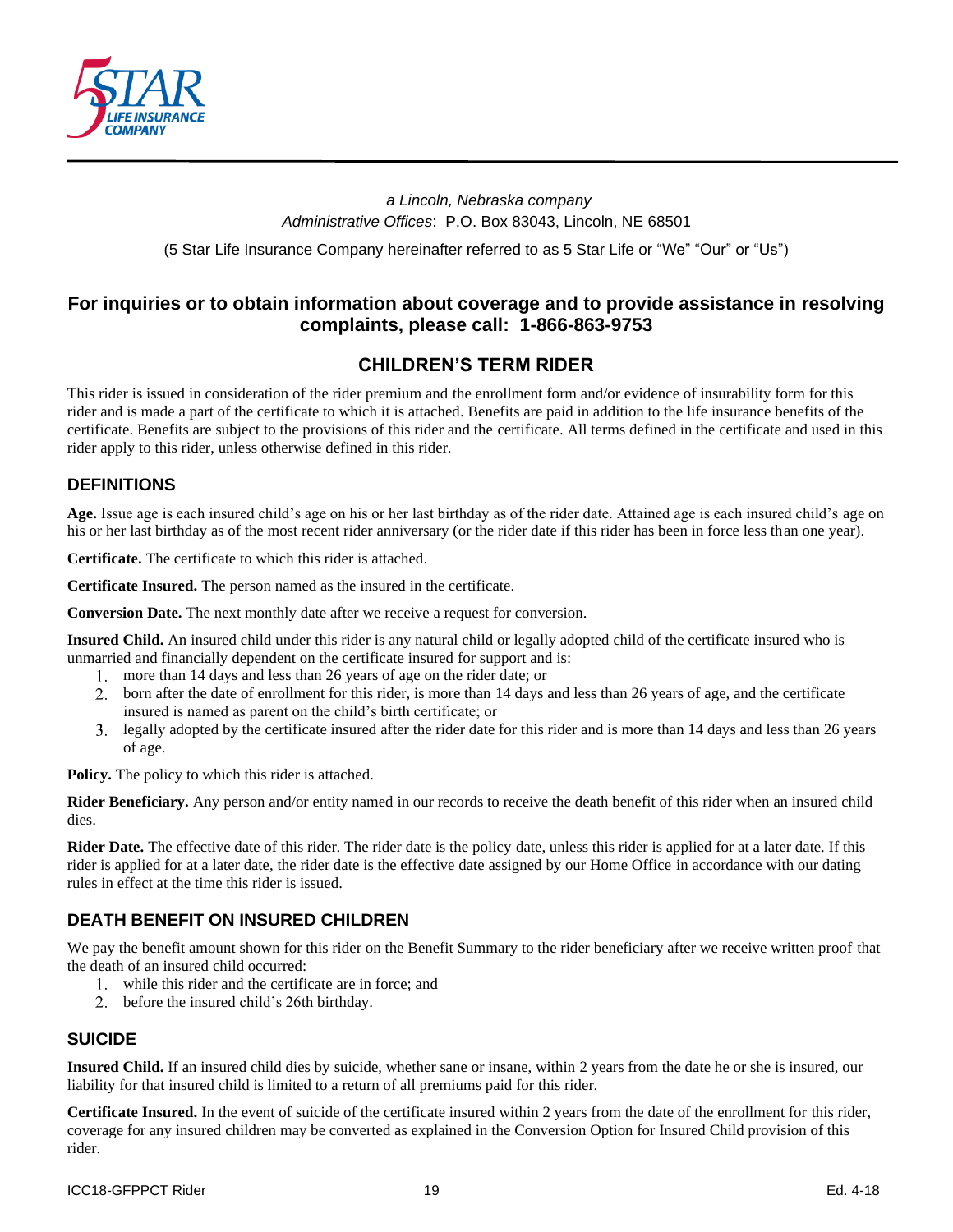### **PREMIUMS**

The annual premium for this rider is shown Benefits Summary.

### **REINSTATEMENT**

The certificateholder's rider may be reinstated upon reinstatement of the certificate if satisfactory evidence of insurability is furnished to us with respect to each insured child and for each insured within 15 days of the reinstatement of the certificate. The death of an insured child before the date of the reinstatement or evidence of insurability unsatisfactory to us with respect to an insured child shall not preclude the reinstatement of the certificate and the rider on the lives of those for whom the evidence of insurability is satisfactory to us.

### **MISSTATEMENT OF AGE**

If the age of any insured child is misstated, any benefit payable with respect to such insured child is determined by the correct age.

### **CONVERSION OPTION FOR INSURED CHILD**

We provide a conversion option to an individual policy for each insured child when that insured child's coverage ends:

- at his or her 26th birthday. We must receive a written request for this conversion option within 30 days of the insured child's 26th birthday and while this rider is in force; or
- due to the certificate insured reaching age 70. We must receive a written request for this conversion option within 30 days of the certificate insured's attained age 70; or
- due to the death of the certificate insured, including death by suicide. We must receive a written request for this conversion option within 30 days of the certificate insured's death.

Upon receipt of such request, we will send a questionnaire to determine the tobacco use status of the insured child. Other than this requirement, no additional evidence of insurability is required. The new policy will have a standard premium class.

The insured child may select the policy and amount of insurance for the new policy. The policy may be any other non- term life policy currently being offered:

- at the insured child's attained age; and
- 2. for the amount of insurance selected by the insured child; and
- for an amount of insurance not more than 5 times the death benefit of this rider, not to exceed \$50,000; and
- for an amount of insurance not less than the minimum benefit amount available for that policy on the conversion date.

Premiums for the new policy are:

- at the rate in effect for the insured child's attained age and premium class on the conversion date; and
- $2.$ subject to our rules on frequency of premium payments in effect on the conversion date. Coverage under this rider ends for that insured child when coverage under the new policy begins. The new policy will not include any additional benefits or riders unless agreed to by us.

#### **RIDER BENEFICIARY**

If not otherwise named in the enrollment form and/or evidence of insurability form for this rider, the certificateholder is the rider beneficiary.

The certificateholder may change the rider beneficiary by a written request to us:

- while the insured child is alive; and
- 2. if the prior designation does not prohibit such a change.

A change revokes any prior designation.

If not provided otherwise:

- The interest of any named rider beneficiary who dies before the insured child, passes to the remaining named rider beneficiaries in equal shares, if any.
- If no named rider beneficiary survives the insured child, the death benefit of the rider is paid to the certificateholder, if living, otherwise to the certificateholder's estate.

### **INCONTESTABILITY**

We cannot contest payment of this rider once this rider has been in force while each insured child is alive for 2 years from the rider date except for:

- 1. nonpayment of premiums; and
- the coverage on any insured child who is added subsequent to the rider date. This 2 year period begins on the date he or she becomes an insured child.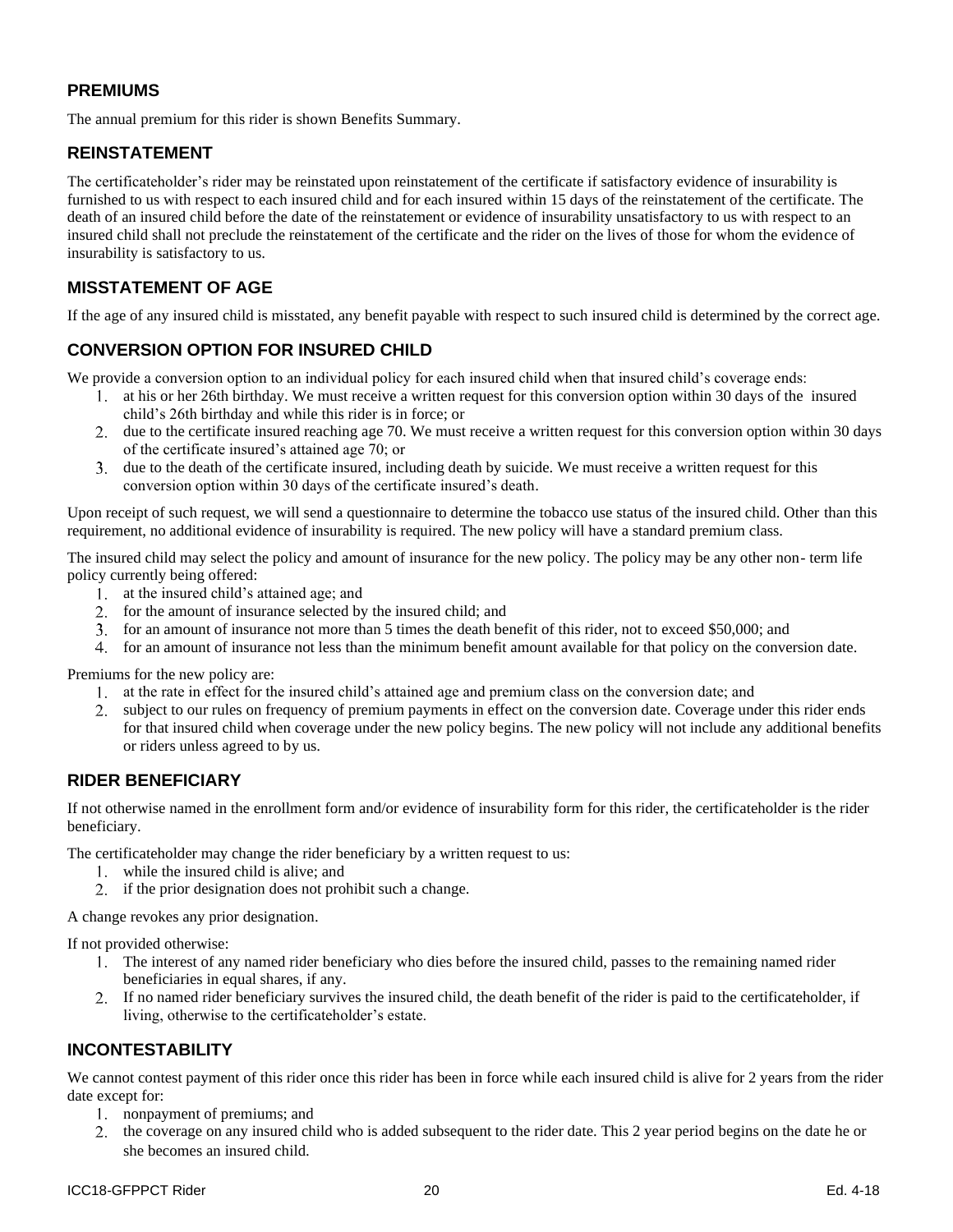### **CONTINUATION OF COVERAGE**

This Rider allows for the continuation of coverage for a mentally or physically disabled child.

- 1. Proof of the disability shall be sent to 5 Star Life Insurance Company within 31 days after the Child attains the age limit and annually beginning two years after such date;
- 2. insurance shall continue while such Child remains incapable of self-sustaining employment because of the disability and continues to meet the definition of Child except for the age limit;
- 3. coverage will end when:
	- a. the disability ends
	- b. you or your child cannot prove the disability continues
	- c. you refuse to have your child undergo any required exam
	- d. there is a reason to end it other than your dependent child reaching maximum age; and
- 4. if at the end of the continuation period the Child is no longer eligible for insurance under the certificate, the conversion provision outlined in the Conversion Option for Insured Child section describes the Child's right to convert.

#### **TERMINATION**

This rider terminates and is no longer in force on the date the group policy terminates.

Coverage for each insured child automatically terminates on the earlier of his or her 26th birthday or the date the certificateholder's rider terminates.

The certificateholder's rider terminates and is no longer in force on the earliest of:

- 1. the death of the certificate insured (see Conversion Option for Insured Child); or
- the date any premium for the rider or the certificate remains unpaid, subject to the grace period provision of the certificate; or
- 3. the date the certificate insured turns age 70; or
- the date the certificate terminates; or
- 5. the monthly date on or next following the date we receive the certificateholder's written request to terminate.

#### **GENERAL**

This rider is a part of the policy to which it is attached. This rider has no cash or loan value.

If an insured child dies during the grace period, we deduct the unpaid premium from the benefit to be paid.

## **PLEASE READ YOUR RIDER CAREFULLY PLEASE ATTACH THIS RIDER TO YOUR POLICY OR CERTIFICATE**

Our Secretary and Our President witness this Rider.

Michael R. Moser

*Secretary President*

Mal 2 f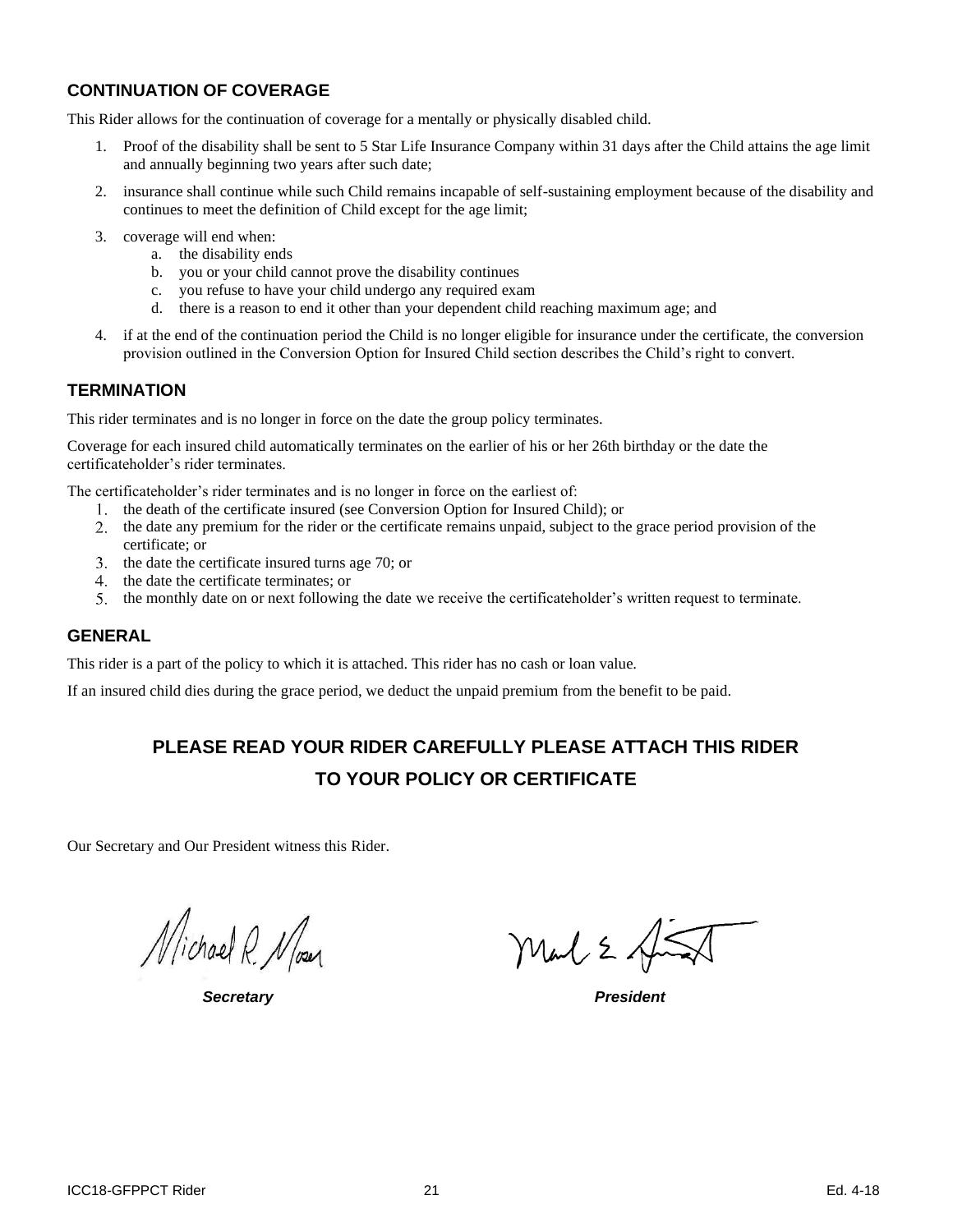

### *a Lincoln, Nebraska company Administrative Office*: P.O. Box 83043, Lincoln, NE 68501

(5 Star Life Insurance Company hereinafter referred to as "5 Star Life" or "We" "Our" or "Us")

### **For inquiries or to obtain information about coverage and to provide assistance in resolving complaints, please call: 1-866-863-9753**

### **"QUALITY OF LIFE" ACCELERATED DEATH BENEFIT RIDER This is an optional Rider that provides an Accelerated Death Benefit for Chronic Illness and Terminal Illness.**

This Rider, including the Endorsement for Rider Specifications page, is attached to and made a part of the Policy or Certificate to which it is attached. This Rider is issued in consideration of the Application and payment of any required payment of premium. This Rider is subject to all terms, conditions, limitations and exceptions of the Policy, except where changed by this Rider.

#### **IMPORTANT NOTICES TO OWNER**

- **(1) The underlying policy's Coverage Amount will be reduced if an Accelerated Death Benefit is paid.**
- **(2) The payment of the Overall Maximum Death Benefit Amount of 75% will cause termination of this Rider but the Policy will remain in force subject to its conditions and the reduced Coverage Amount.**
- **(3) Although the Accelerated Death Benefits for Chronic Illness and Terminal Illness are intended to qualify for favorable tax treatment there are circumstances when receipt of an accelerated benefit payment may be taxable. Receipt of this benefit may adversely affect Your eligibility for Medicaid or other government benefits or entitlements and may have income tax consequences. You should consult Your personal tax advisor and the Social Security Administration as well as other applicable social service agencies before requesting this benefit.**
- **(4) This Rider does not provide coverage for confinement in a nursing home facility or long term care benefits.**

#### **EFFECTIVE DATE**

This Rider is effective on the same date as the Effective Date of the Policy.

#### **DEFINITIONS**

Capitalized terms used in this Rider are used with the meanings assigned to them in the Policy or this Rider.

**Activities of Daily Living** means an activity that occurs every day. Each of the activities that are listed below is considered an Activity of Daily Living:

- (1) **Eating**: Feeding oneself by getting food into the body from a receptacle (such as a plate, cup or table), or by a feeding tube, or intravenously.
- (2) **Toileting**: Getting to and from the toilet, getting on and off the toilet, and performing associated personal hygiene.
- (3) **Transferring**: Moving into and out of a bed, chair or wheelchair.
- (4) **Bathing**: Washing oneself by sponge bath or in either a tub or shower, including the task of getting into or out of the tub or shower.
- (5) **Dressing**: Putting on and taking off all items of clothing and any necessary braces, fasteners, or artificial limbs.
- (6) **Continence**: The ability to maintain control of bowel and bladder function; or when unable to maintain control of bowel or bladder function, the ability to perform associated personal hygiene. This includes caring for a catheter or colostomy bag.

ICC18-GFPPQOL Rider 1 and 1 and 1 Ed.4-18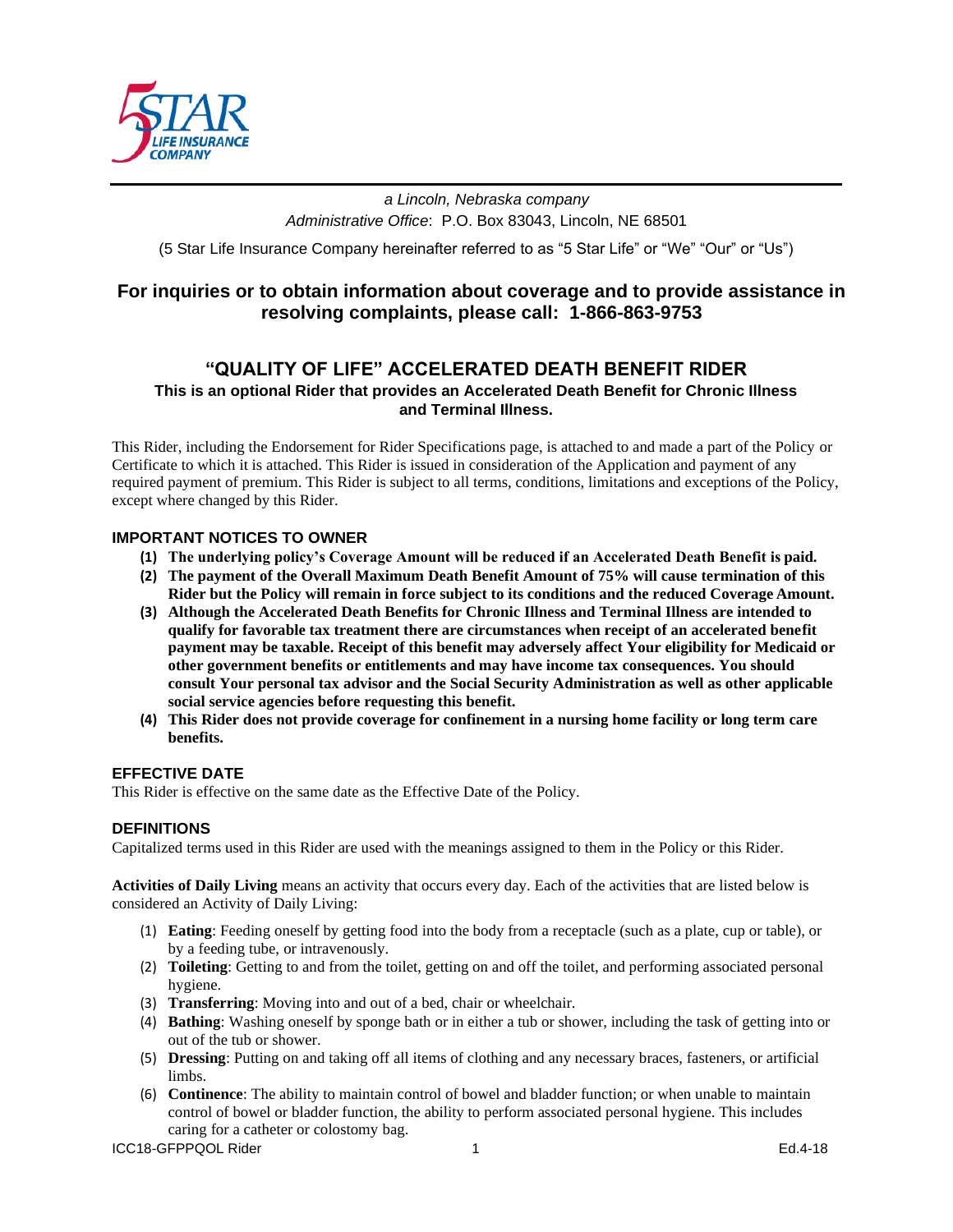#### **Chronic Illness** means:

- (1) the permanent inability to perform, without Substantial Human Assistance, at least two Activities of Daily Living; and
- (2) for periodic payments, that within the preceding 12-month benefit period a Licensed Health Care Practitioner has certified that the Insured meets the definition of a Chronically Ill Individual; and
- (3) for permanent Severe Cognitive impairment and similar forms of dementia, that Substantial Supervision is required.

**Chronically Ill Individual** means an Insured who has been certified by a Licensed Health Care Practitioner as:

- (1) being Unable to Perform, without Substantial Human Assistance, at least two Activities of Daily Living for a period of at least 90 days due to a loss of functional capacity; or
- (2) requiring Substantial Supervision to protect the Insured from threats to his or her health and safety due to Severe Cognitive Impairment.

If the Licensed Health Care Practitioner certifies that the Insured will need Substantial Human Assistance for the rest of the Insured's life, the above 90-day requirement is satisfied by the expectation that the Insured will be unable to perform at least two Activities of Daily Living prospectively.

**Coverage Amount** means the death benefit payable under the terms of the Policy including any increases resulting from an optional automatic increase rider.

**Elimination Period** means the consecutive number of days that the Chronically Ill Individual must meet as described in the Conditions for Eligibility for Chronic Illness benefits. There will be no Chronic Illness benefits paid during this period. The Elimination Period will start from the first day that the Chronically Ill Individual is certified by a Licensed Health Care Practitioner as: (1) being Unable to Perform without Substantial Human Assistance at least two Activities of Daily Living; or (2) having a Severe Cognitive Impairment that requires Substantial Supervision to protect the Chronically Ill Individual from threats to his or her health and safety. The Elimination Period for the Chronic Illness benefit will be shown in the Endorsement for Rider Specifications page. The Elimination Period only needs to be satisfied once during the Insured's lifetime. If the Licensed Health Care Practitioner certifies that the Insured will need Substantial Human Assistance for the rest of the Insured's life, the Elimination Period requirement is satisfied by the expectation that the Insured will be unable to perform at least two Activities of Daily Living prospectively.

**Immediate Family** means the Insured's or Your spouse, child, brother, sister, parent, grandparent or grandchild.

**Insured** means the individual who has a Terminal Illness or a Chronically Ill Individual who is the Insured under the Policy to which this Rider is attached.

**Licensed Health Care Practitioner** means any Physician, Registered Professional Nurse, or Licensed Social Worker.

**Licensed Social Worker** means a health care professional that is licensed in the state in which he or she practices. The Social Worker must be practicing within the scope of their license. A Licensed Social Worker does **not** include a member of the Insured's or Your Immediate Family. A Licensed Social Worker does **not** include anyone who resides in the Insured's or Your home or residence.

**Owner** means the Insured, unless another owner is named in the Application or otherwise changed as provided in the Policy.

**Physician** means an individual who is licensed to practice medicine and treat injury or illness in the state in which treatment is received and who is acting within the scope of that license. A Physician must be someone other than:

- (1) the Insured; or
- (2) the Owner; or
- (3) a person who lives with the Owner or the Insured; or
- (4) a person who is part of the Owner's or the Insured's Immediate Family.

**Registered Professional Nurse** means a health care professional that is licensed or registered as a professional graduate nurse by the state in which he or she practices. The Registered Nurse must be practicing within the scope of that license.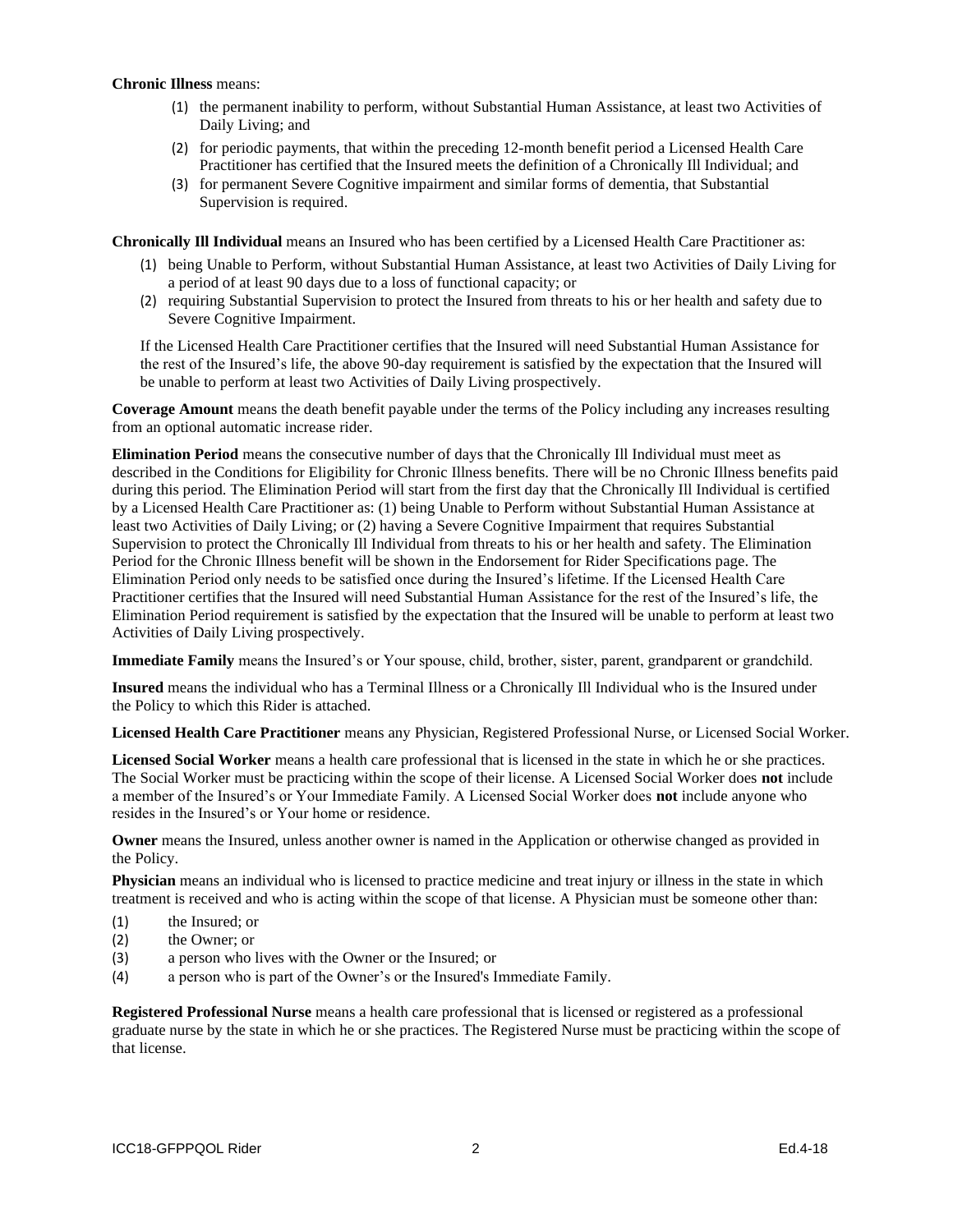**Severe Cognitive Impairment** means a deficiency in: the Insured's short-term or long-term memory; orientation as to person, place and time; deductive or abstract reasoning; or judgment as it relates to safety awareness. Diagnosis must be established by clinical evidence and standardized tests that can accurately measure the Insured's loss. An example of such an Impairment that is covered under this Benefit is Alzheimer's disease and other forms of senility, senile dementia and irreversible dementia.

**Substantial Human Assistance** means actual hands-on assistance that is provided by another individual.

**Substantial Supervision** means continuous, arms-length supervision. This includes, but is not limited to, verbal cueing by another individual to protect the Insured from harming himself/herself or others, or from threats to the Insured's health and safety.

**Terminal Illness** means a medical condition that is reasonably expected to result in a drastically limited life span for the Insured of 12 months or less.

**Unable to Perform** an Activity of Daily Living means that the Insured cannot perform an activity without Substantial Human Assistance, even if the Insured uses some equipment.

You or Your refer to the Owner.

#### **ACCELERATED DEATH BENEFIT FOR TERMINAL ILLNESS**

The Terminal Illness Benefit Amount is a percentage of the Coverage Amount, payable in a lump sum as shown on the attached Endorsement for Rider Specifications page. We will pay You the full percentage of the Coverage Amount elected, subject to any processing charge of up to \$250, based on a present value calculation at a 0% interest rate with no actuarial discount.

Upon a request to accelerate the policy Coverage Amount and upon the payment of the Accelerated Death Benefit for Terminal Illness, You and any irrevocable beneficiary will be given a statement entitled "Endorsement for Effect of Acceleration of Benefits" showing any processing charge and the effect of the acceleration of the payment of the Coverage Amount on the death benefit and premiums.

#### **Conditions for Eligibility for Payment of Terminal Illness Benefits**

The option to receive a portion of the Coverage Amount can be made when the Insured becomes eligible for benefits. To qualify for benefits, the following conditions for Terminal Illness benefits must be met.

- (1) The Insured has a Terminal Illness as certified by a physician licensed in the United States; and
- (2) Documentation of the diagnosis of Terminal Illness is supported by clinical, radiological, histological, or laboratory evidence of the Terminal Illness; and
- (3) the Coverage provided to the Insured by the Policy to which this Rider is attached is in force; and
- (4) all irrevocable beneficiaries and assignees have signed the written request for this benefit.

We reserve the right to require a second or third medical opinion to confirm benefit eligibility. The second or third medical opinions are at Our expense. The second medical opinion may include a physical examination by a Physician designated by Us. In the case of conflicting opinions, eligibility for the Accelerated Death Benefit shall be determined by a third medical opinion that is provided by a Physician that is mutually acceptable to the Insured and to the Company.

If the Insured dies following the election to receive this Accelerated Death Benefit, but prior to receipt of such benefit, We will cancel this Rider and pay the Coverage Amount in accordance with the terms of the Policy.

#### **ACCELERATED DEATH BENEFIT FOR CHRONIC ILLNESS**

The Chronic Illness Benefit Amount is a percentage of the Coverage Amount, payable in a lump sum or monthly payment option as shown on the attached Endorsement for Rider Specifications page. For all options, We will pay You the full percentage of the Coverage Amount elected, subject to any processing charge of up to \$250, based on a present value calculation at a 0% interest rate with no actuarial discount.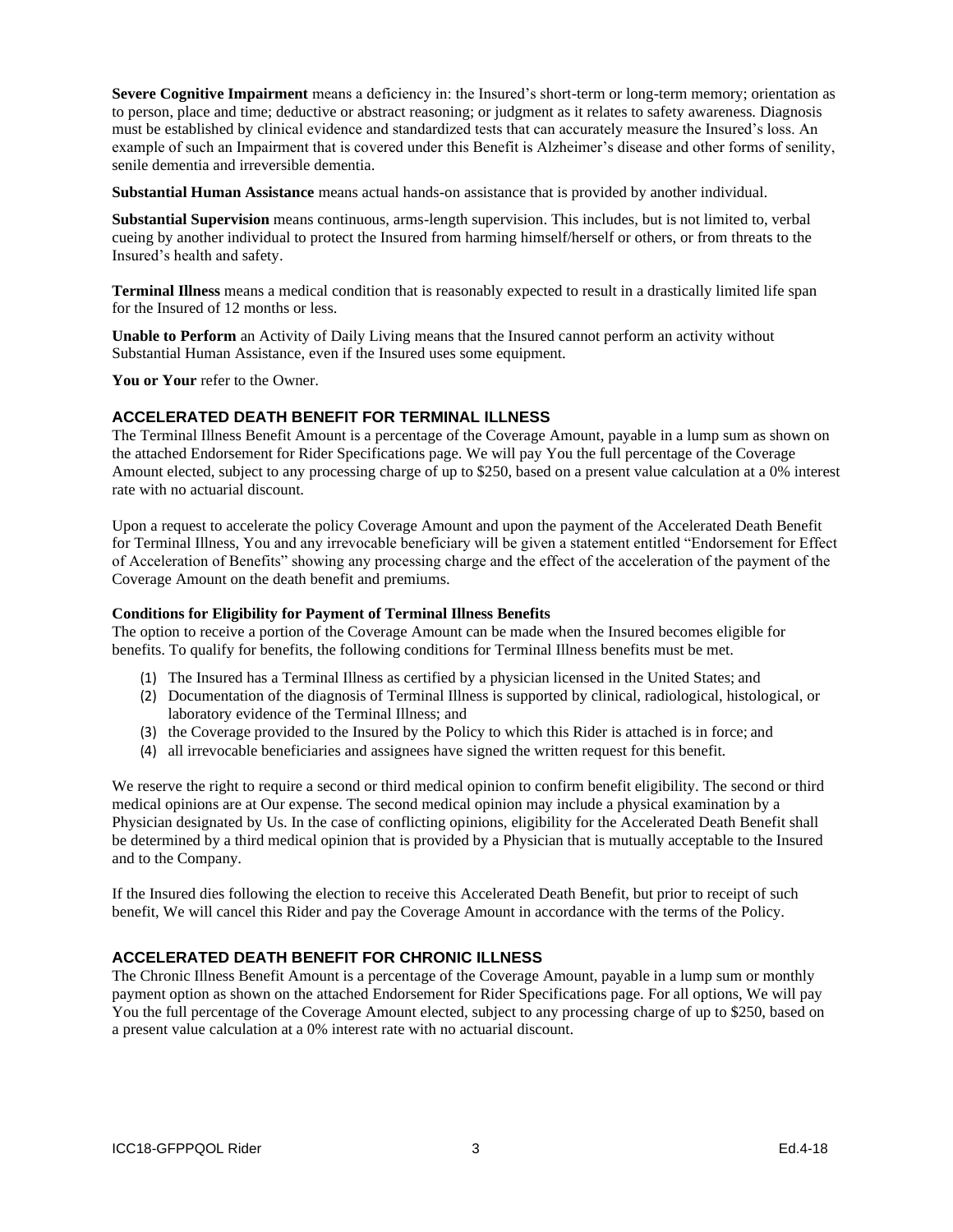Upon a request to accelerate the policy Coverage Amount and upon the payment of the Accelerated Death Benefit for Chronic Illness, You and any irrevocable beneficiary will be given a statement entitled "Endorsement for Effect of Acceleration of Benefits" showing any processing charge and the effect of the acceleration of the payment of the Coverage Amount on the death benefit and premiums.

#### **Conditions for Eligibility for Payment of Chronic Illness Benefits**

The option to receive a portion of the Coverage Amount can be made when the Insured becomes eligible for benefits. To qualify for benefits, the following conditions for Chronic Illness benefits must be met.

- (1) The Insured is a Chronically Ill Individual as certified by a Licensed Health Care Practitioner; and
- (2) The Insured has satisfied the Elimination Period; and
- (3) the Coverage provided to the Insured by the Policy to which this Rider is attached is in force; and
- (4) all irrevocable beneficiaries and assignees have signed the written request for this benefit.

We reserve the right to require a second or third medical opinion to confirm benefit eligibility. The second or third medical opinions are at Our expense. The second medical opinion may include a physical examination by a Physician designated by Us. In the case of conflicting opinions, eligibility for the Accelerated Death Benefit shall be determined by a third medical opinion that is provided by a Physician that is mutually acceptable to the Insured and to the Company.

If the Insured dies following the election to receive this Accelerated Death Benefit, but prior to receipt of such benefit, We will cancel this Rider and pay the Coverage Amount in accordance with the terms of the Policy.

#### **GENERAL PROVISIONS CONCERNING TERMINAL ILLNESS AND CHRONIC ILLNESS BENEFITS**

#### **PREMIUMS AND WAIVER OF PREMIUMS**

The premium for this Rider will be shown on the Endorsement for Rider Specifications page. There is no extra premium for the Terminal Illness benefit. However, upon Our approval of an acceleration of the Coverage Amount to be paid as described in this Rider, We will waive the premiums due for the Coverage Amount provided by the Policy, including the premiums for all optional riders attached to the Policy. If the qualifying events for the accelerated benefits described in this Rider no longer apply, then the premium payments will be reduced proportionally to the reduction in Coverage Amount.

**Processing Charge:** A processing charge up to a maximum of \$250 may be charged at the time an Accelerated Death Benefit Amount becomes payable and, if charged, will be deducted directly from that amount. If charged, the processing charge will only be charged once in the event that the Insured becomes eligible for more than one acceleration.

#### **FORM OF PAYMENTS**

Benefit payments may be made as a lump sum or as a series of periodic payments as set forth on the Endorsement for Rider Specifications page.

#### **MAXIMUM ACCELERATED DEATH BENEFIT AMOUNTS**

In no event will a Terminal Illness or Chronic Illness benefit exceed the specific percentage maximum for either benefit that is shown in the Endorsement for Rider Specifications page.

#### **OVERALL MAXIMUM ACCELERATED DEATH BENEFIT AMOUNT**

In no event will the combination of Chronic Illness or Terminal Illness Benefit Amounts that are payable under this Rider as shown in the Endorsement for Rider Specifications page exceed 75% of the Coverage Amount.

#### **EFFECT ON THE POLICY BENEFITS IF BENEFITS ARE PAID**

**Adjusted Coverage Amount Due to Acceleration:** The Coverage Amount that is payable at the death of the Insured will be reduced by the total of all Chronic Illness and/or Terminal Illness benefit payments paid to You, whether as a lump sum or as the aggregate of all periodic payments made to You, but in no event by more than the specific Chronic Illness benefit or Terminal Illness benefit maximums or the Overall Maximum Accelerated Death Benefit Amount. If the Insured dies while the Policy is in force, the remaining Coverage Amount proceeds will be paid to the Beneficiary. No further payments under this Benefit will be made to You.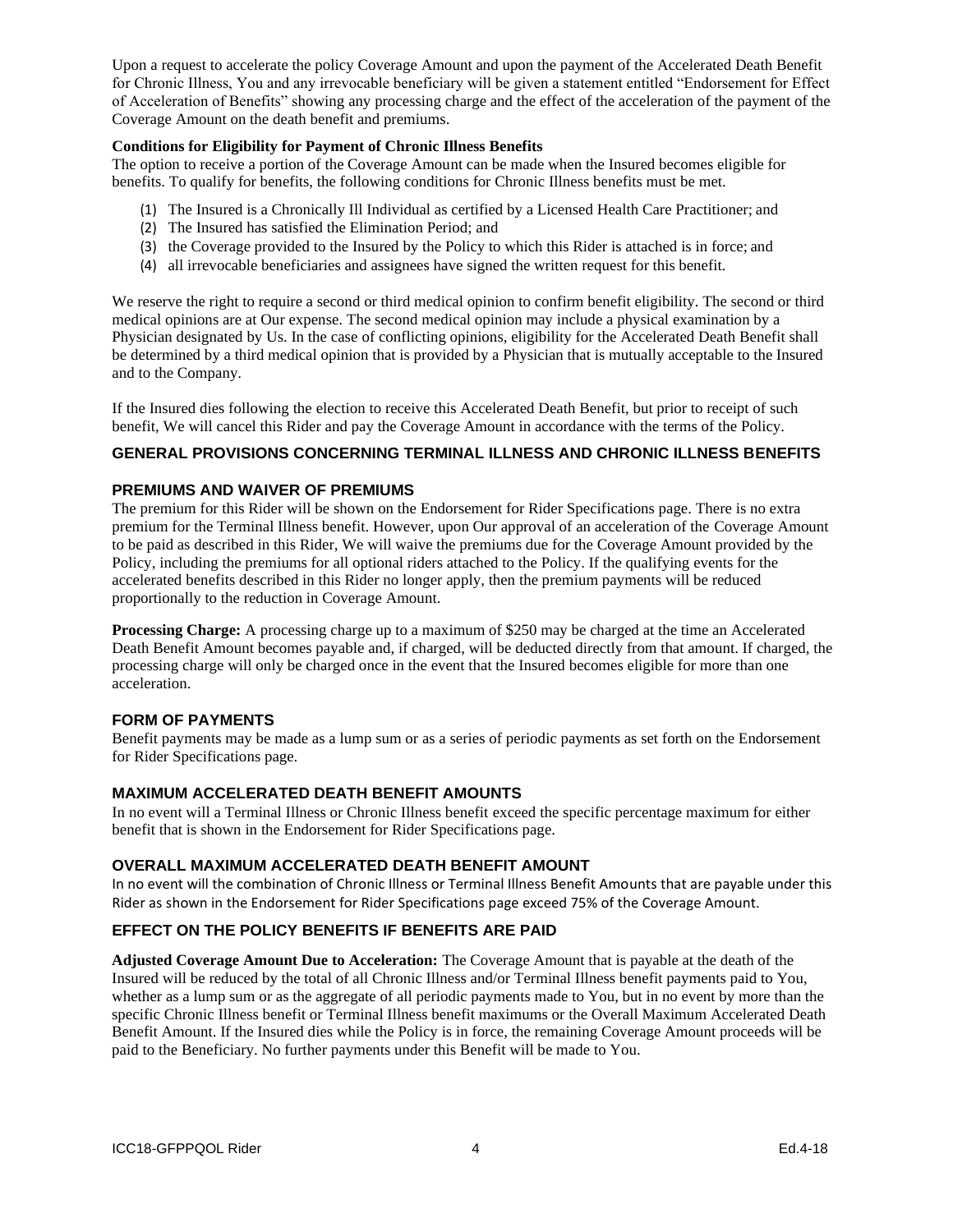**A statement entitled "Statement of Effect of Acceleration of Benefit" showing the effect of the acceleration of payment on the Coverage Amount and the premium and showing the Processing Charge, if any, will be provided.**

**Restriction on Changes to Policy and Benefits**: If benefits are being paid for accelerated death benefits no changes may be made to the Coverage Amount provided by the Policy. Additionally, no changes can be made to any optional rider attached to the Policy.

#### **PAYMENT PROCEDURES**

**Payment of Claims:** All benefits will be paid to You, unless You designate a different payee. Payment of the Accelerated Death Benefit, whether on a lump sum or as a series of periodic payments basis, will be made immediately upon receipt of due written proof of eligibility.

**Adjustment of the Death Benefit:** If benefit payments are paid after the Insured has died, but before notification of death has been received by the Company, We will reduce the Death Benefit by the amount of these benefit payments.

If the Insured dies before all payments of the accelerated death benefit are made, We will deduct the amount already accelerated from the Coverage Amount and pay the remaining amount to the Beneficiary.

**Contestability:** This Benefit will be contestable on the same basis as the Coverage under The Policy.

**Suicide:** If the Insured dies by suicide, while sane or insane, within two years from the Benefit Effective Date, the coverage under this Benefit will terminate. Any premiums refunded under the Suicide Exclusion provision of The Policy will be reduced by the amount of any accelerated benefits paid under this Benefit.

#### **Termination of this Benefit:**

This Benefit will terminate at the earliest of:

- (1) On the date the Overall Maximum Accelerated Death Benefit Amount reaches 75% of the Coverage Amount;
- (2) Upon written request from the Owner;
- (3) Upon termination of the Policy; or
- (4) Upon nonpayment of any separate premium for the Benefit, in accordance with the provisions of the Rider or the Policy.

**Cancellation of this Benefit:** This benefit may be cancelled by a written request from You. The date of cancellation will be the date We receive the written request at our Administrative Office. We will refund a pro rata part of any premium paid for this benefit beyond that date. Cancellation of this Benefit shall not prejudice the payment of any benefits for any qualifying event that occurred while the Rider was in force.

## **PLEASE READ YOUR RIDER CAREFULLY PLEASE ATTACH THIS RIDER**

#### **TO YOUR POLICY OR CERTIFICATE**

**5 STAR LIFE INSURANCE COMPANY**

Michael R. Moses

Mal 2 f

*Secretary President*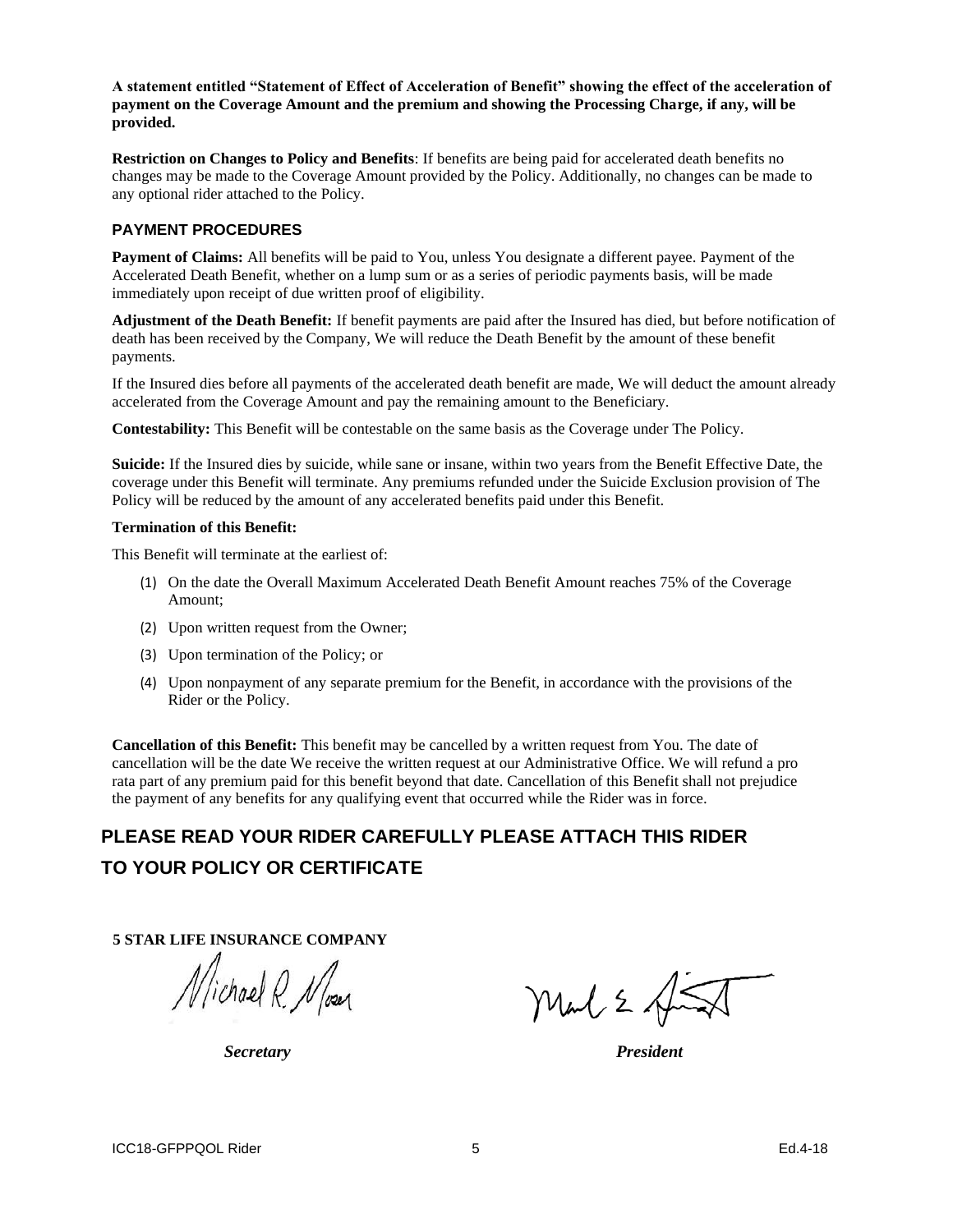### **"QUALITY OF LIFE" ACCELERATED DEATH BENEFIT RIDER RIDER SPECIFICATIONS**

**Policy ID: 02283 Plan:** FPP Quality of Life Rider: Chronic Illness Benefit and Terminal Illness Benefit<br>**Insured:** JOSHUA ISD **Effective Date of Issue: 01/01/20 Insurate:** Insure: 01/01/2020 **Expiry Date:** Insured age of 121 **Date of Birth:** See Benefit Summary **Issue Age:** See Benefit Summary **Initial Coverage Amount:** See Benefit Summary **Premium\* for Rider:** \$2.20 **Processing Charge:** \$250

\* The Premium for the Rider does not include any premium for the Terminal Illness Benefit because there is no charge for this benefit.

#### **Elimination Period**: 90 Days

#### **Chronic Illness Benefit Amount:**

Monthly Payment Option 2: 16% of Coverage Amount payable upon satisfaction of the Elimination Period and 4% of Coverage Amount monthly thereafter for a maximum of 14 Monthly Accelerated Death Benefit Amounts, subject to a maximum of 72% of the Coverage Amount Lump Sum Option: 70% of the Coverage Amount

**Terminal Illness\*\* Benefit Amount:** 30% of the Coverage Amount

- **\*\* The Terminal Illness Benefits contained in this Rider replace all the Accelerated Benefits provisions contained in the Policy to which the Rider is attached.**
- **Overall Maximum Accelerated Death Benefit Amount:** In no event shall any combination of Chronic Illness or Terminal Illness Benefit Amounts exceed 75% of the Coverage Amount.
- **Coverage Amount** as used herein means the death benefit payable under the terms of the Policy including any increases resulting from an optional automatic increase rider.
- **Notice: Payment of an Accelerated Benefit could affect your eligibility for Medicaid or other Government benefits. Also, Accelerated Benefits may be taxable. As with all tax matters, You should consult Your personal tax advisor.**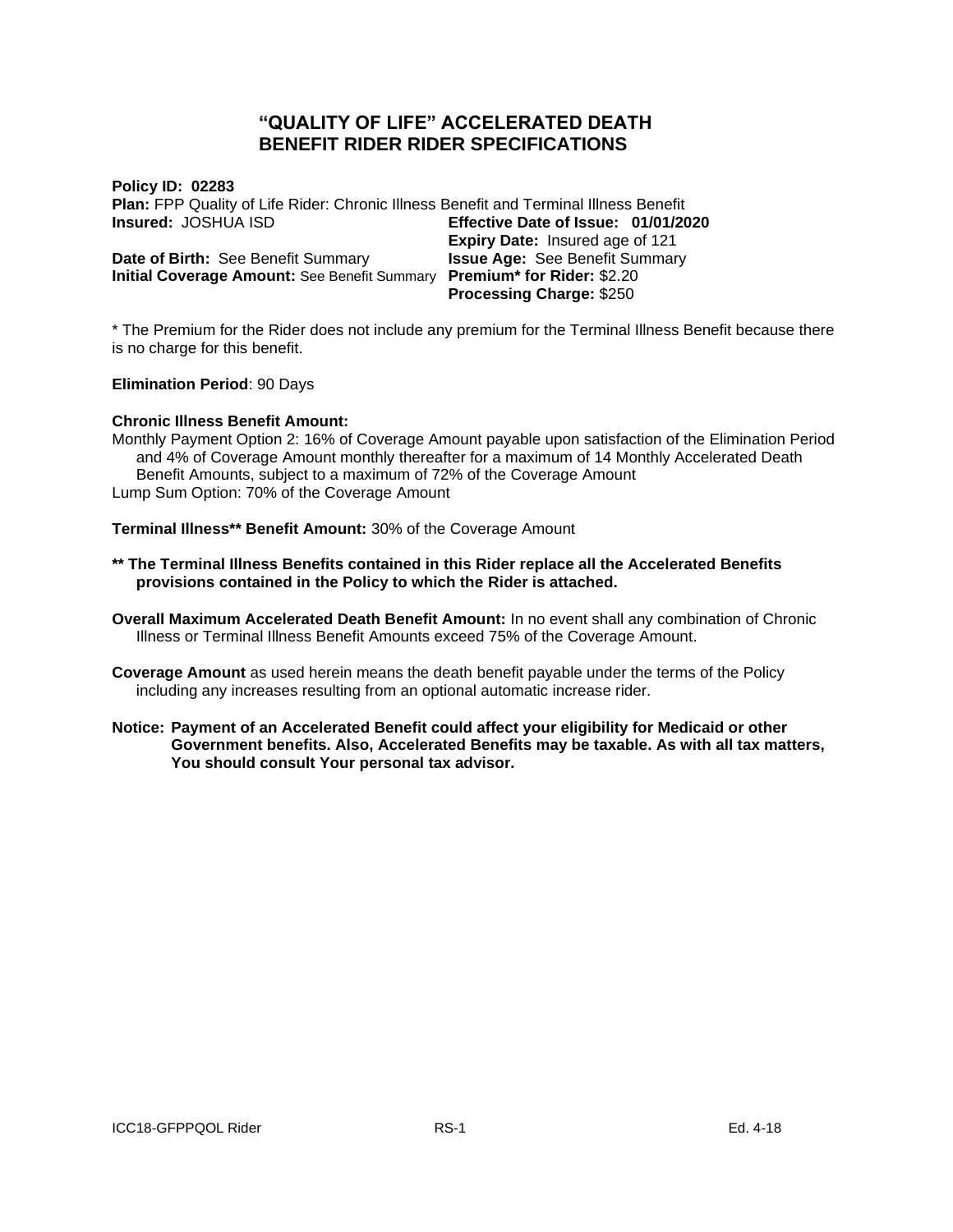

*Administrative Office*: PO Box 83043, Lincoln, NE 68501 • 866-863-9753 • [www.5starlifeinsurance.com](http://www.5starlifeinsurance.com/)

(5 Star Life Insurance Company hereafter called "the Company," "We," "Us," or "Our")

### **"QUALITY OF LIFE" ACCELERATED DEATH BENEFIT FOR CHRONIC ILLNESS OR TERMINAL ILLNESS DISCLOSURE STATEMENT**

#### **IMPORTANT NOTICES TO OWNER**

- **(1) This is an optional Rider that provides an Accelerated Death Benefit for Chronic Illness or Terminal Illness.**
- **(2) The underlying policy is a Term to Age 121 life insurance policy that does not include COI (cost of insurance) charges, loans, non-forfeiture values or liens.**
- **(3) The Coverage Amount will be reduced if an Accelerated Death Benefit is paid.**
- **(4) The payment of the Overall Maximum Death Benefit Amount of 75% will cause termination of this Rider but the Policy will remain in force subject to its conditions and the reduced Coverage Amount.**
- **(5) Although the Accelerated Death Benefits for Chronic Illness and Terminal Illness are intended to qualify for favorable tax treatment there are circumstances when receipt of an accelerated benefit payment may be taxable. Receipt of this benefit may adversely affect Your eligibility for Medicaid or other government benefits or entitlements and may have income tax consequences. You should consult Your personal tax advisor and the Social Security Administration as well as other applicable social service agencies before requesting this benefit.**
- **(6) This Rider does not provide coverage for confinement in a nursing home facility or long term care benefits.**

#### **DESCRIPTION OF BENEFITS**

An Accelerated Death Benefit is an advance of a portion of the Policy's Coverage Amount prior to the Insured's death due to a diagnosis of a Terminal Illness by a Physician or certification by a Licensed Health Care Professional that the Insured has a Chronic Illness.

#### **DEFINITIONS**

The following definitions are described in more detail in the Rider.

**Activities of Daily Living** means an activity that occurs every day such as: eating, toileting, transferring, bathing, dressing, continence.

#### **Chronic Illness** means:

- (1) the permanent inability to perform, without Substantial Human Assistance, at least two Activities of Daily Living; and
- (2) for periodic payments, that within the preceding 12-month benefit period a Licensed Health Care Practitioner has certified that the Insured meets the definition of a Chronically Ill Individual; and
- (3) for permanent Severe Cognitive impairment and similar forms of dementia, that Substantial Supervision is required.

**Chronically Ill Individual** means an Insured who has been certified by a Licensed Health Care Practitioner as:

- (1) being Unable to Perform, without Substantial Human Assistance, at least two Activities of Daily Living for a period of at least 90 days due to a loss of functional capacity; or
- (2) requiring Substantial Supervision to protect the Insured from threats to his or her health and safety due to Severe Cognitive Impairment.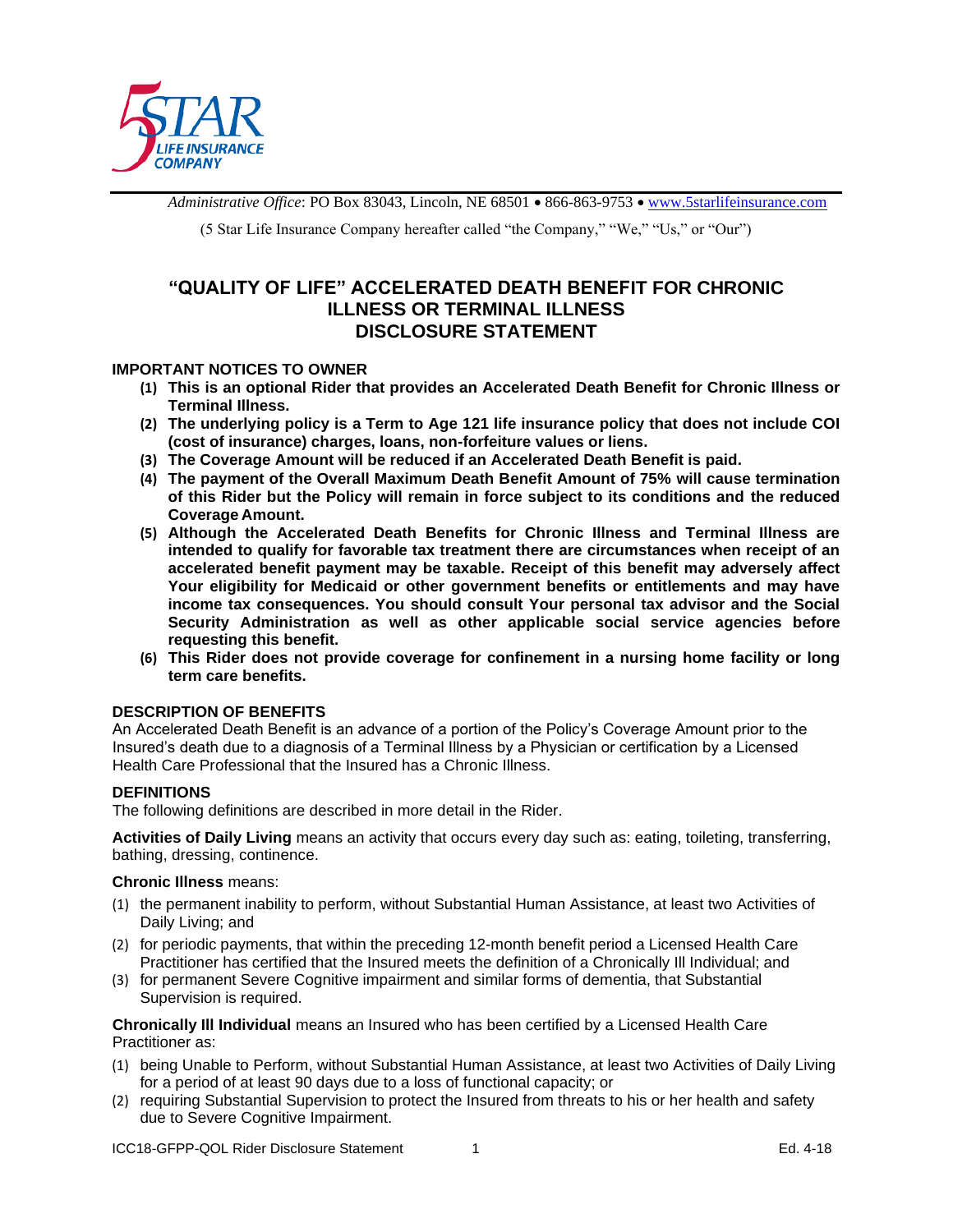**Chronic Illness Benefit Amount** means the percentage of the Coverage Amount that is payable as shown in the Additional Policy Specifications page.

**Coverage Amount** means the death benefit payable under the terms of the Policy including any increases resulting from an optional automatic increase rider.

**Elimination Period** means the consecutive number of days that the Chronically Ill Individual must meet as described in the Conditions for Eligibility for Chronic Illness benefits.

**Maximum Accelerated Death Benefit Amount** means the specific percentage maximum for either the Terminal Illness or the Chronic Illness benefit that is shown in the Additional Policy Specifications page.

**Overall Maximum Accelerated Death Benefit Amount** means the 75% percentage of the Coverage Amount maximum that is applicable to the combination of Chronic Illness and Terminal Illness Benefit Amounts that are payable under this Rider.

**Processing Charge** means the processing charge up to a maximum of \$250 that may be charged at the time an Accelerated Death Benefit Amount becomes payable and, if charged, will be deducted directly from that amount. If charged, the processing charge will only be charged once in the event that the Insured becomes eligible for more than one acceleration.

**Terminal Illness** means a medical condition that is reasonably expected to result in a drastically limited life span for the Insured of 12 months or less.

**Terminal Illness Benefit Amount** means the percentage of the Coverage Amount that is payable as shown in the Additional Policy Specifications page.

#### **PREMIUMS AND WAIVER OF PREMIUMS**

The premium for the Rider will be shown on the Endorsement for Rider Specifications page. There is no extra premium for the Terminal Illness benefit. However, upon Our approval of an acceleration of the Coverage Amount to be paid as described in the Rider, We will waive the premiums due for the Coverage Amount provided by the Policy, including the premiums for all optional riders attached to the Policy. If the qualifying events for the accelerated benefits described in the Rider no longer apply, then the premium payments will be reduced proportionally to the reduction in Coverage Amount.

#### **FORM OF PAYMENTS**

Benefit payments may be made as a lump sum or as a series of periodic payments as set forth on the Endorsement for Rider Specifications page.

#### **EFFECT ON THE POLICY BENEFITS IF BENEFITS ARE PAID**

**Adjusted Coverage Amount Due to Acceleration:** The Coverage Amount that is payable at the death of the Insured will be reduced by the total of all Chronic Illness and/or Terminal Illness benefit payments paid to the Owner but in no event by more than the specific Chronic Illness benefit or Terminal Illness benefit maximums or the Overall Maximum Accelerated Death Benefit Amount. If the Insured dies while the Policy is in force, the remaining Coverage Amount proceeds will be paid to the Beneficiary. No further payments under this Benefit will be made to the Owner.

**A statement entitled "Statement of Effect of Acceleration of Benefits" showing the effect of the acceleration of payment on the Coverage Amount and the premium and showing the Processing Charge (if payable) will be provided.**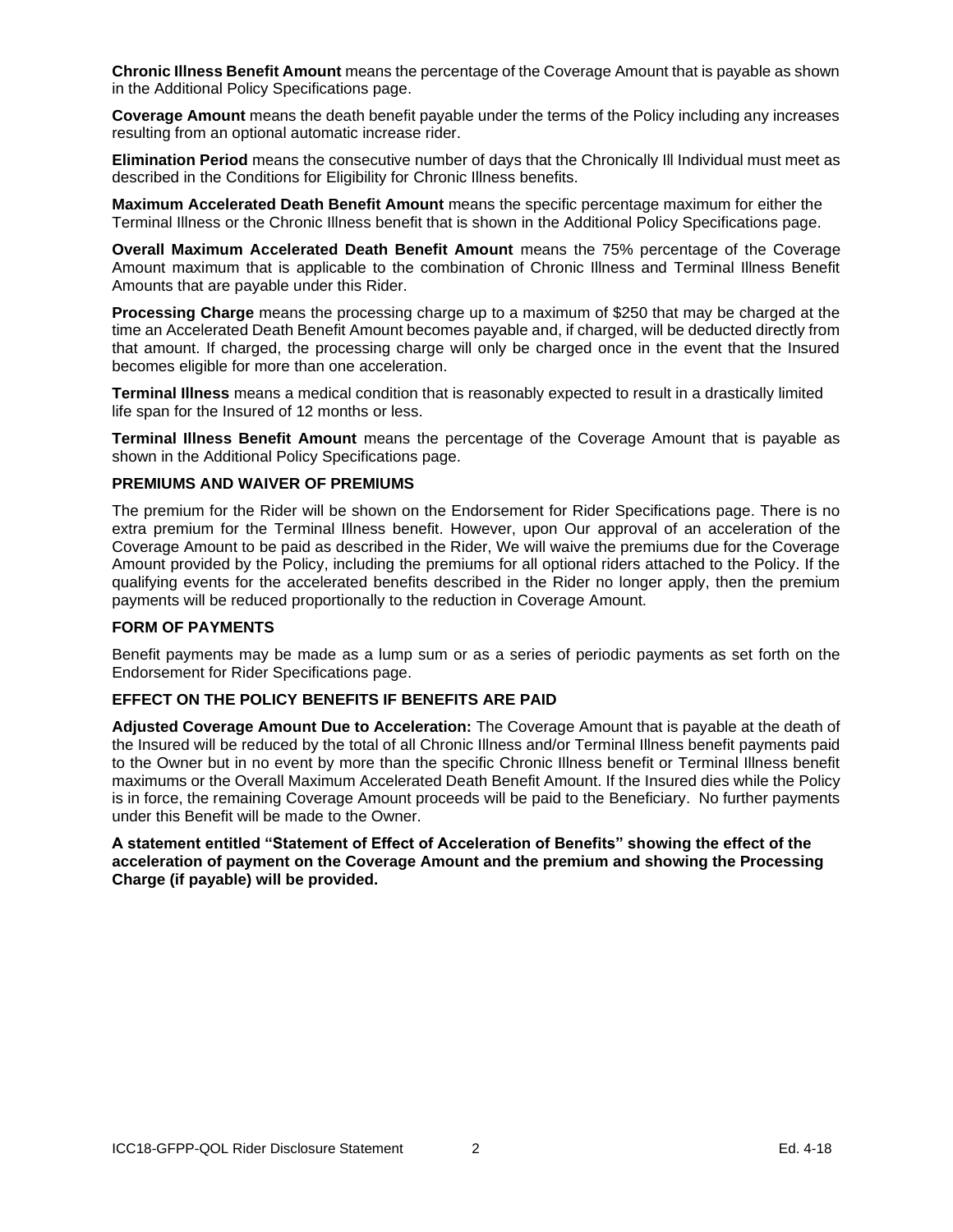Here is an example of the effect of a 30% lump sum option (less the \$250 Processing Charge) for an accelerated benefit payment for a terminal illness on the remaining life insurance benefit:

| Coverage Amount                                        | \$10,000  |
|--------------------------------------------------------|-----------|
| Processing Charge                                      | (\$250)   |
| Amount of Accelerated<br><b>Benefit</b>                | (\$2,750) |
| Remaining Coverage Amount<br><b>After Acceleration</b> | \$7,000   |

Here is an example of the effect of a 70% lump sum option (less the \$250 Processing Charge) for an accelerated benefit payment for a chronic illness on the remaining life insurance benefit:

| Coverage Amount                                        | \$10,000  |
|--------------------------------------------------------|-----------|
| Processing Charge                                      | (\$250)   |
| Amount of Accelerated<br><b>Benefit</b>                | (\$6,750) |
| Remaining Coverage Amount<br><b>After Acceleration</b> | \$3,000   |

Here is an example of the effect of an accelerated benefit payment for a chronic illness benefit on the remaining life insurance benefit if paid on the monthly payment option of 12% upon satisfaction of the Elimination Period (less \$250 Processing Charge) and 3% thereafter for 21 months:

| Coverage Amount                                                     | \$10,000  |
|---------------------------------------------------------------------|-----------|
| Processing Charge                                                   | (\$250)   |
| Amount of Accelerated<br><b>Benefit</b>                             | (\$7,250) |
| <b>Remaining Coverage</b><br>Amount After 22 Months<br>Acceleration | \$2,500   |

Here is an example of the effect of an accelerated benefit payment for a chronic illness benefit on the remaining life insurance benefit if paid on the monthly payment option of 16% upon satisfaction of the Elimination Period (less \$250 Processing Charge) and 4% thereafter for 15 months.

| Coverage Amount<br>Processing Charge<br>Amount of Accelerated<br><b>Benefit</b> | \$10,000<br>(\$250)<br>(\$6,950) |
|---------------------------------------------------------------------------------|----------------------------------|
| <b>Remaining Coverage</b><br>Amount After 15 Months<br>Acceleration             | \$2,800                          |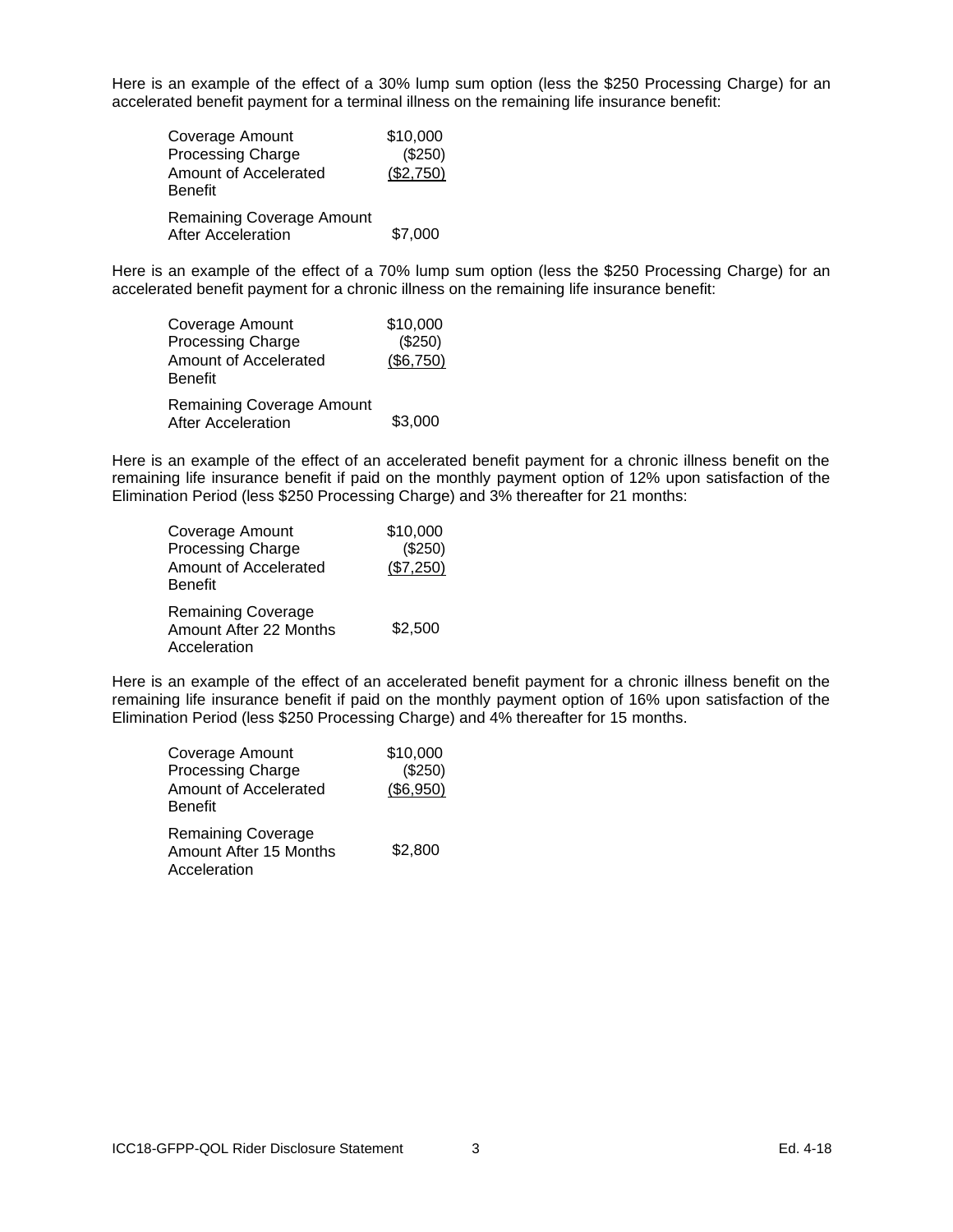

#### *IMPORTANT INFORMATION ABOUT COVERAGE UNDER THE TEXAS LIFE AND HEALTH INSURANCE GUARANTY ASSOCIATION (For insurers declared insolvent or impaired on or after September 1, 2011)*

Texas law establishes a system to protect Texas policyholders if their life or health insurance company fails. The Texas Life and Health Insurance Guaranty Association ("the Association") administers this protection system. Only the policyholders of insurance companies that are members of the Association are eligible for this protection which is subject to the terms, limitations, and conditions of the Association law. (The law is found in the *Texas Insurance Code*, Chapter 463.)

#### **It is possible that the Association may not protect all or part of your policy because of statutory limitations.**

#### **Eligibility for Protection by the Association**

When a member insurance company is found to be insolvent and placed under any order of liquidation by a court or designated as impaired by the Texas Commissioner of Insurance, the Association provides coverage to policyholders who are:

- Residents of Texas **(regardless of where the policyholder lived when the policy was issued)**
- Residents of other states, ONLY if the following conditions are met:
	- 1. The policyholder has a policy with a company domiciled in Texas;
	- 2. The policyholder's state of residence has a similar guaranty association; and
	- 3. The policyholder is *not eligible* for coverage by the guaranty association of the policyholder's state of residence.

#### **Limits of Protection by the Association**

#### **Accident, Accident and Health, or Health Insurance:**

• For each individual covered under one or more policies: up to a total of \$500,000 for basic hospital, medical-surgical, and major medical insurance, \$300,000 for disability or long term care insurance, or \$200,000 for other types of health insurance.

#### **Life insurance:**

- Net cash surrender value or net cash withdrawal value up to a total of \$100,000 under one or more policies on a single life; or
- Death benefits up to a total of \$300,000 under one or more policies on a single life; or
- Total benefits up to a total of \$5,000,000 to any owner of multiple non-group life policies.

#### **Individual Annuities:**

• Present value of benefits up to a total of \$250,000 under one or more contracts on any one life.

#### **Group Annuities:**

- Present value of allocated benefits up to a total of \$250,000 on any one life; or
- Present value of unallocated benefits up to a total of \$5,000,000 for one contractholder regardless of the number of contracts.

#### **Aggregate Limit:**

• \$300,000 on any one life with the exception of the \$500,000 health insurance limit, the \$5,000,000 multiple owner life insurance limit, and the \$5,000,000 unallocated group annuity limit.

These limits are applied for each insolvent insurance company.

**Insurance companies and agents are prohibited by law from using the existence of the Association for the purpose of sales, solicitation, or inducement to purchase any form of insurance. When you are selecting an insurance company, you should not rely on Association coverage. For additional questions on Association protection or general information about an insurance company, please use the following contact information.**

Texas Life and Health Insurance Guaranty Association 515 Congress Avenue, Suite 1875 Austin, Texas 78701 800-982-6362 or www.txlifega.org Texas Department of Insurance P.O. Box 149104 Austin, Texas 78714-9104 800-252-3439 or www.tdi.texas.gov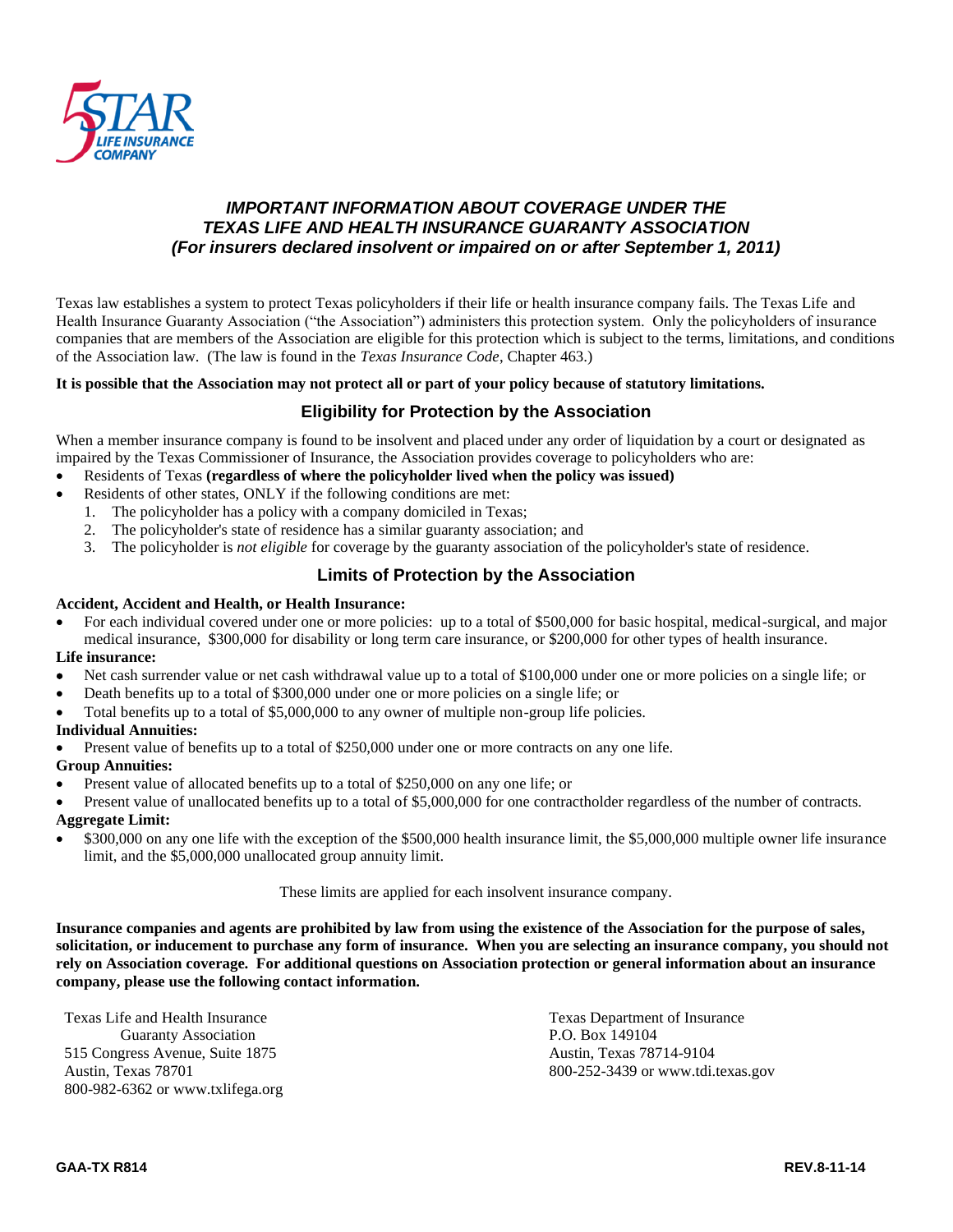

## LIFE INSURANCE BUYER'S GUIDE

This guide can help you when you shop for life insurance. It discusses how to:

- Find a Policy That Meets Your Needs and Fits Your Budget.
- Decide How Much Insurance You Need.
- Make Informed Decisions When You Buy a Policy.

*Prepared by the National Association of Insurance Commissioners*<sup>1</sup>

This guide does not endorse any company or policy.

Reprinted by:

5 Star Life Insurance Company Compliance Department 909 North Washington Street Alexandria, Virginia 22314

June 2, 2016

<sup>&</sup>lt;sup>1</sup> The National Association of Insurance Commissioners is an association of state insurance regulatory officials. This association helps the various insurance *departments to coordinate insurance laws for the benefit of all consumers.*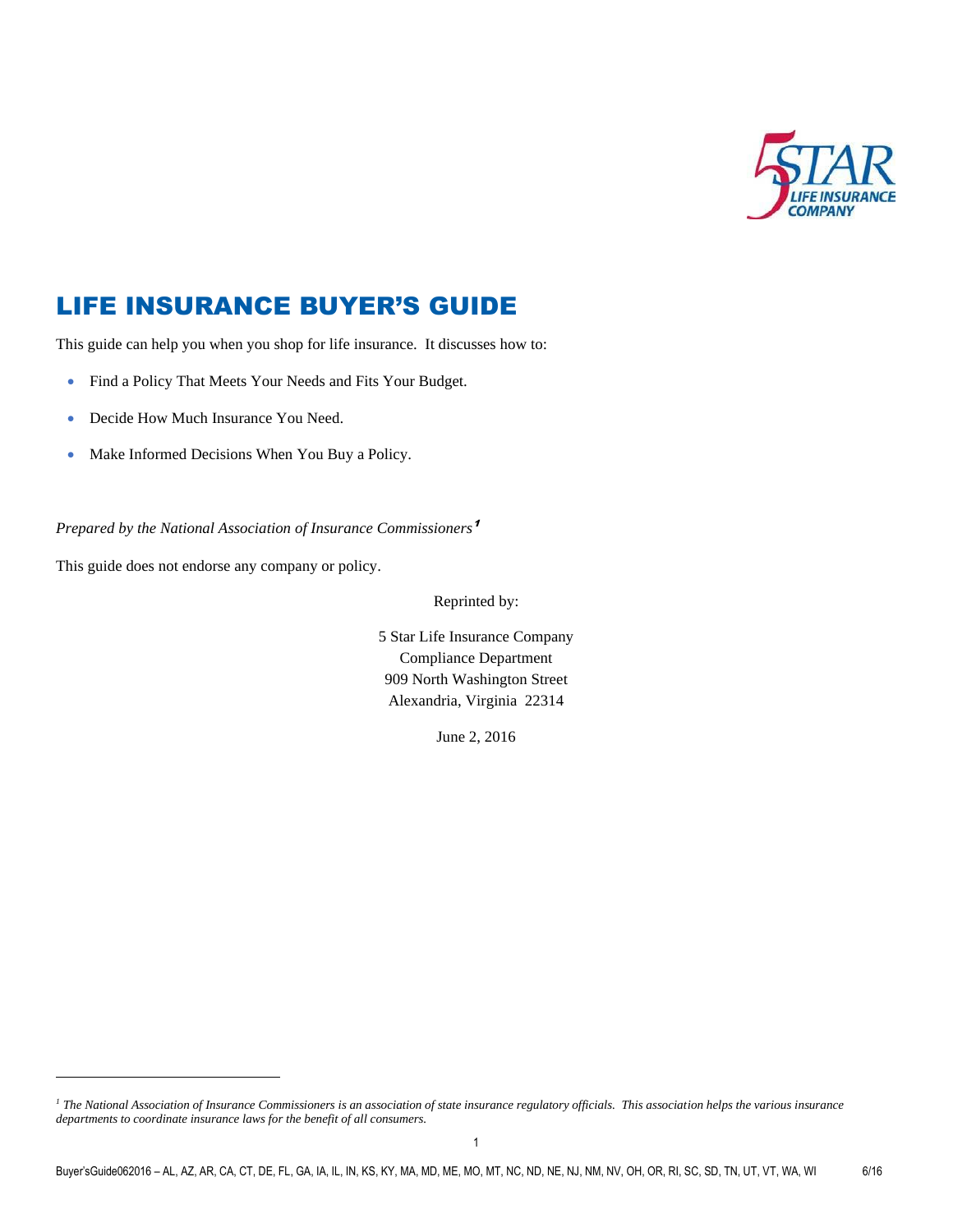## **TABLE OF CONTENTS**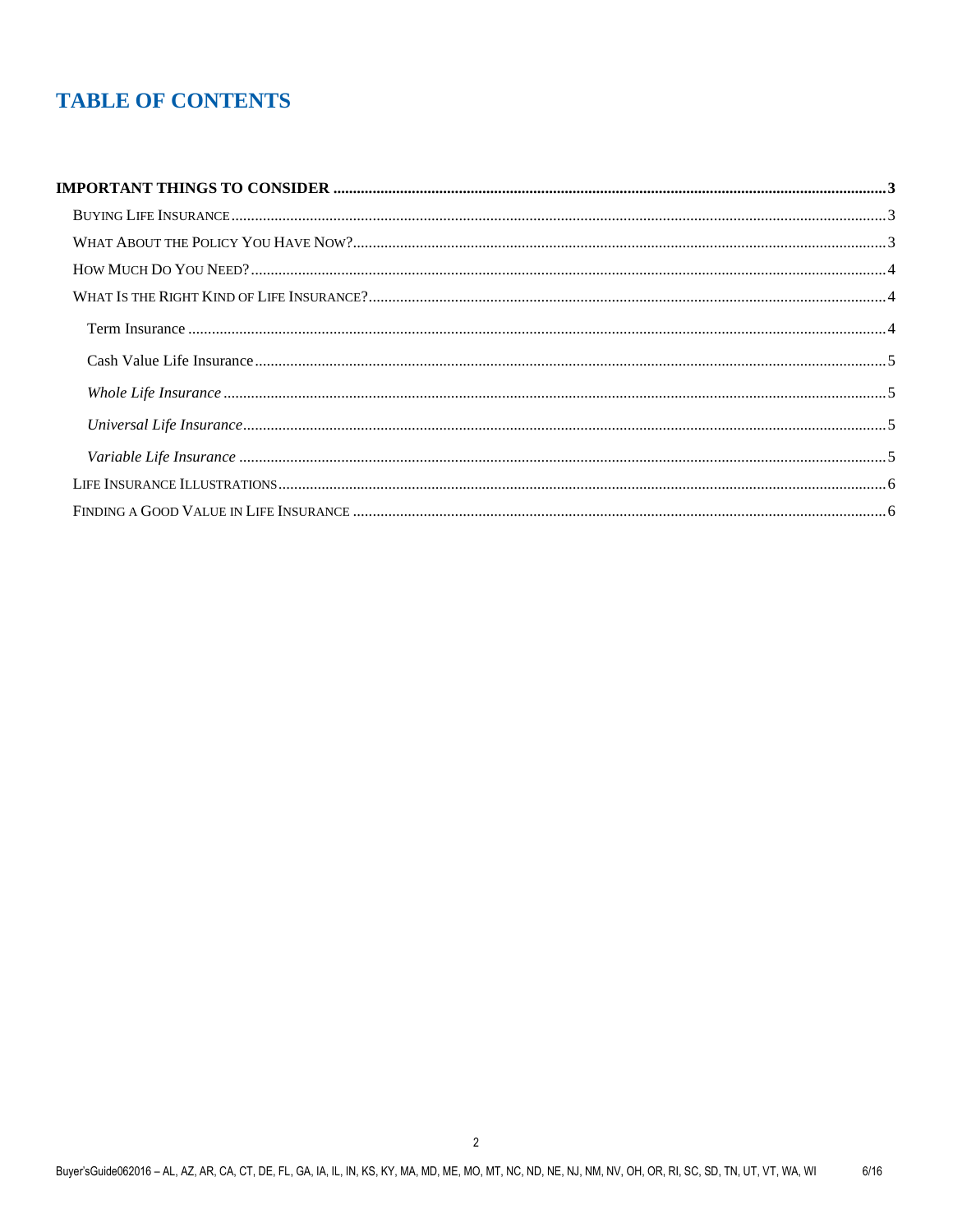## <span id="page-34-0"></span>**IMPORTANT THINGS TO CONSIDER**

- 1. Review your own insurance needs and circumstances. Choose the kind of policy that has benefits that most closely fit your needs. Ask an agent or company to help you.
- 2. Be sure that you can handle premium payments. Can you afford the initial premium? If the premium increases later and you still need insurance, can you still afford it?
- 3. Don't sign an insurance application until you review it carefully to be sure all the answers are complete and accurate.
- 4. Don't buy life insurance unless you intend to stick with your plan. It may be very costly if you quit during the early years of the policy.
- 5. Don't drop one policy and buy another without a thorough study of the new policy and the one you have now. Replacing your insurance may be costly.
- 6. Read your policy carefully. Ask your agent or company about anything that is not clear to you.
- 7. Review your life insurance program with your agent or company every few years to keep up with changes in your income and your needs.

#### <span id="page-34-1"></span>**Buying Life Insurance**

When you buy life insurance, you want coverage that fits your needs.

**First**, decide how much you need--and for how long--and what you can afford to pay. Keep in mind the major reason you buy life insurance is to cover the financial effects of unexpected or untimely death. Life insurance can also be one of many ways you plan for the future.

**Next**, learn what kinds of policies will meet your needs and pick the one that best suits you.

**Then**, choose the combination of policy premium and benefits that emphasizes protection in case of early death, or benefits in case of long life, or a combination of both.

It makes good sense to ask a life insurance agent or company to help you. An agent can help you review your insurance needs and give you information about the available policies. If one kind of policy doesn't seem to fit your needs, ask about others.

This guide provides only basic information. You can get more facts from a life insurance agent or company or from your public library.

#### <span id="page-34-2"></span>**What About the Policy You Have Now?**

If you are thinking about dropping a life insurance policy, here are some things you should consider:

- If you decide to replace your policy, don't cancel your old policy until you have received the new one. You then have a minimum period to review your new policy and decide if it is what you wanted.
- It may be costly to replace a policy. Much of what you paid in the early years of the policy you have now, paid for the company's cost of selling and issuing the policy. You may pay this type of cost again if you buy a new policy.
- Ask your tax advisor if dropping your policy could affect your income taxes.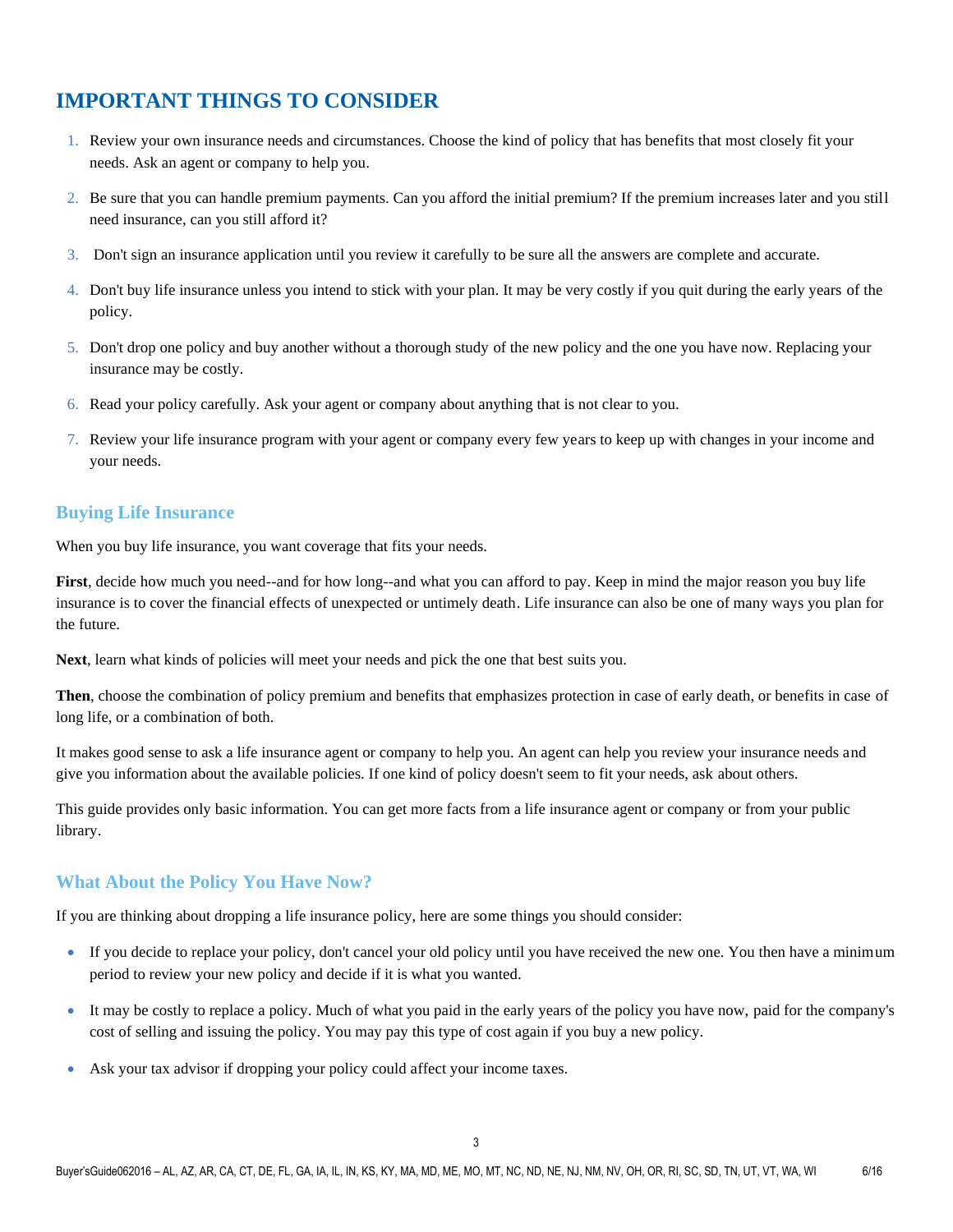- If you are older or your health has changed, premiums for the new policy will often be higher. You will not be able to buy a new policy if you are not insurable.
- You may have valuable rights and benefits in the policy you now have that are not in the new one.
- If the policy you have now no longer meets your needs, you may not have to replace it. You might be able to change your policy or add to it to get the coverage or benefits you now want.
- At least in the beginning, a policy may pay no benefits for some causes of death covered in the policy you have now.

In all cases, if you are thinking of buying a new policy, check with the agent or company that issued you the one you have now. When you bought your old policy, you may have seen an illustration of the benefits of your policy. Before replacing your policy, ask your agent or company for an updated illustration. Check to see how the policy has performed and what you might expect in the future, based on the amounts the company is paying now.

#### <span id="page-35-0"></span>**How Much Do You Need?**

Here are some questions to ask yourself:

- How much of the family income do I provide? If I were to die early, how would my survivors, especially my children, get by? Does anyone else depend on me financially, such as a parent, grandparent, brother or sister?
- Do I have children for whom I'd like to set aside money to finish their education in the event of my death?
- How will my family pay final expenses and repay debts after my death?
- Do I have family members or organizations to whom I would like to leave money?
- Will there be estate taxes to pay after my death?
- How will inflation affect future needs?

As you figure out what you have to meet these needs, count the life insurance you have now, including any group insurance where you work or veteran's insurance. Don't forget Social Security and pension plan survivor's benefits. Add other assets you have: savings, investments, real estate and personal property. Which assets would your family sell or cash in to pay expenses after your death?

#### <span id="page-35-1"></span>**What Is the Right Kind of Life Insurance?**

All policies are not the same. Some give coverage for your lifetime and others cover you for a specific number of years. Some build up cash values and others do not. Some policies combine different kinds of insurance, and others let you change from one kind of insurance to another. Some policies may offer other benefits while you are still living. Your choice should be based on your needs and what you can afford.

There are two basic types of life insurance: *term insurance* and *cash value insurance*. Term insurance generally has lower premiums in the early years, but does not build up cash values that you can use in the future. You may combine cash value life insurance with term insurance for the period of your greatest need for life insurance to replace income.

#### <span id="page-35-2"></span>**Term Insurance**

Term Insurance covers you for a term of one or more years. It pays a death benefit only if you die in that term. Term insurance generally offers the largest insurance protection for your premium dollar. It generally does not build up cash value.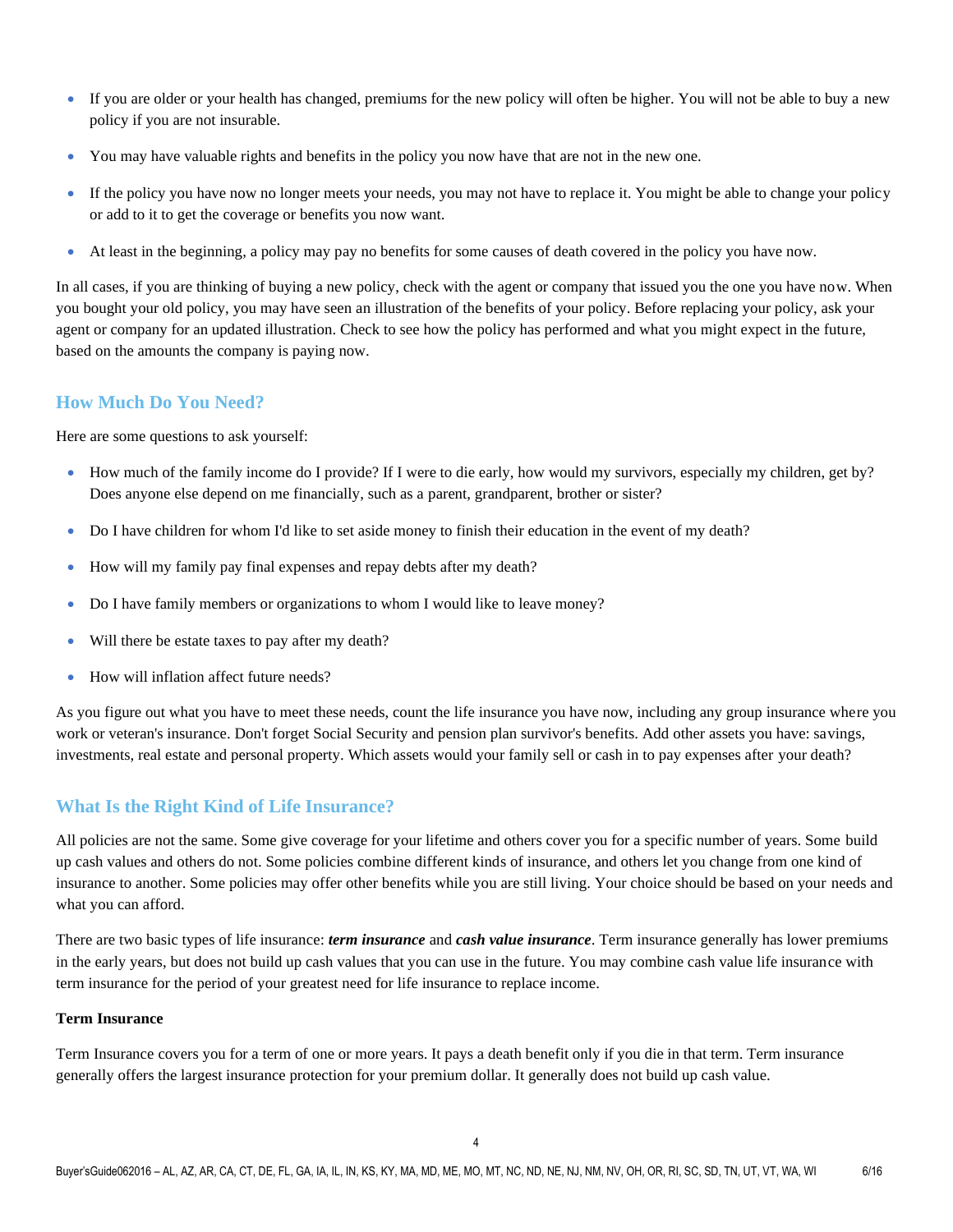You can renew most term insurance policies for one or more terms even if your health has changed. Each time you renew the policy for a new term, premiums may be higher. Ask what the premiums will be if you continue to renew the policy. Also ask if you will lose the right to renew the policy at some age. For a higher premium, some companies will give you the right to keep the policy in force for a guaranteed period at the same price each year. At the end of that time you may need to pass a physical examination to continue coverage, and premiums may increase.

You may be able to trade many term insurance policies for a cash value policy during a conversion period--even if you are not in good health. Premiums for the new policy will be higher than you have been paying for the term insurance.

#### <span id="page-36-0"></span>**Cash Value Life Insurance**

Cash Value Life Insurance is a type of insurance where premiums charged are higher at the beginning than they would be for the same amount of term insurance. The part of the premium that is not used for the cost of insurance is invested by the company and builds up a cash value that may be used in a variety of ways. You may borrow against a policy's cash value by taking a policy loan. If you don't pay back the loan and the interest on it, the amount you owe will be subtracted from the benefits when you die or from the cash value if you stop paying premiums and take out the remaining cash value. You can also use your cash value to keep insurance protection for a limited time or to buy a reduced amount without having to pay more premiums. You also can use the cash value to increase your income in retirement or to help pay for needs such as a child's tuition without canceling the policy. However, to build up this cash value, you must pay higher premiums in the earlier years of the policy. Cash value life insurance may be one of several types; whole life, universal life and variable life are all types of cash value insurance.

#### <span id="page-36-1"></span>*Whole Life Insurance*

Whole Life Insurance covers you for as long as you live if your premiums are paid. You generally pay the same amount in premiums for as long as you live. When you first take out the policy, premiums can be several times higher than you would pay initially for the same amount of term insurance. But they are smaller than the premiums you would eventually pay if you were to keep renewing a term policy until your later years.

Some whole life policies let you pay premiums for a shorter period such as 20 years, or until age 65. Premiums for these policies are higher since the premium payments are made during a shorter period.

#### <span id="page-36-2"></span>*Universal Life Insurance*

Universal Life Insurance is a kind of flexible policy that lets you vary your premium payments. You can also adjust the face amount of your coverage. Increases may require proof that you qualify for the new death benefit. The premiums you pay (less expense charges) go into a policy account that earns interest. Charges are deducted from the account. If your yearly premium payment plus the interest your account earns is less than the charges, your account value will become lower. If it keeps dropping, eventually your coverage will end. To prevent that, you may need to start making premium payments, or increase your premium payments, or lower your death benefits. Even if there is enough in your account to pay the premiums, continuing to pay premiums yourself means that you build up more cash value.

#### <span id="page-36-3"></span>*Variable Life Insurance*

Variable Life Insurance is a kind of insurance where the death benefits and cash values depend on the investment performance of one or more separate accounts, which may be invested in mutual funds or other investments allowed under the policy. Be sure to get the prospectus from the company when buying this kind of policy and STUDY IT CAREFULLY. You will have higher death benefits and cash value if the underlying investments do well. Your benefits and cash value will be lower or may disappear if the investments you chose didn't do as well as you expected. You may pay an extra premium for a guaranteed death benefit.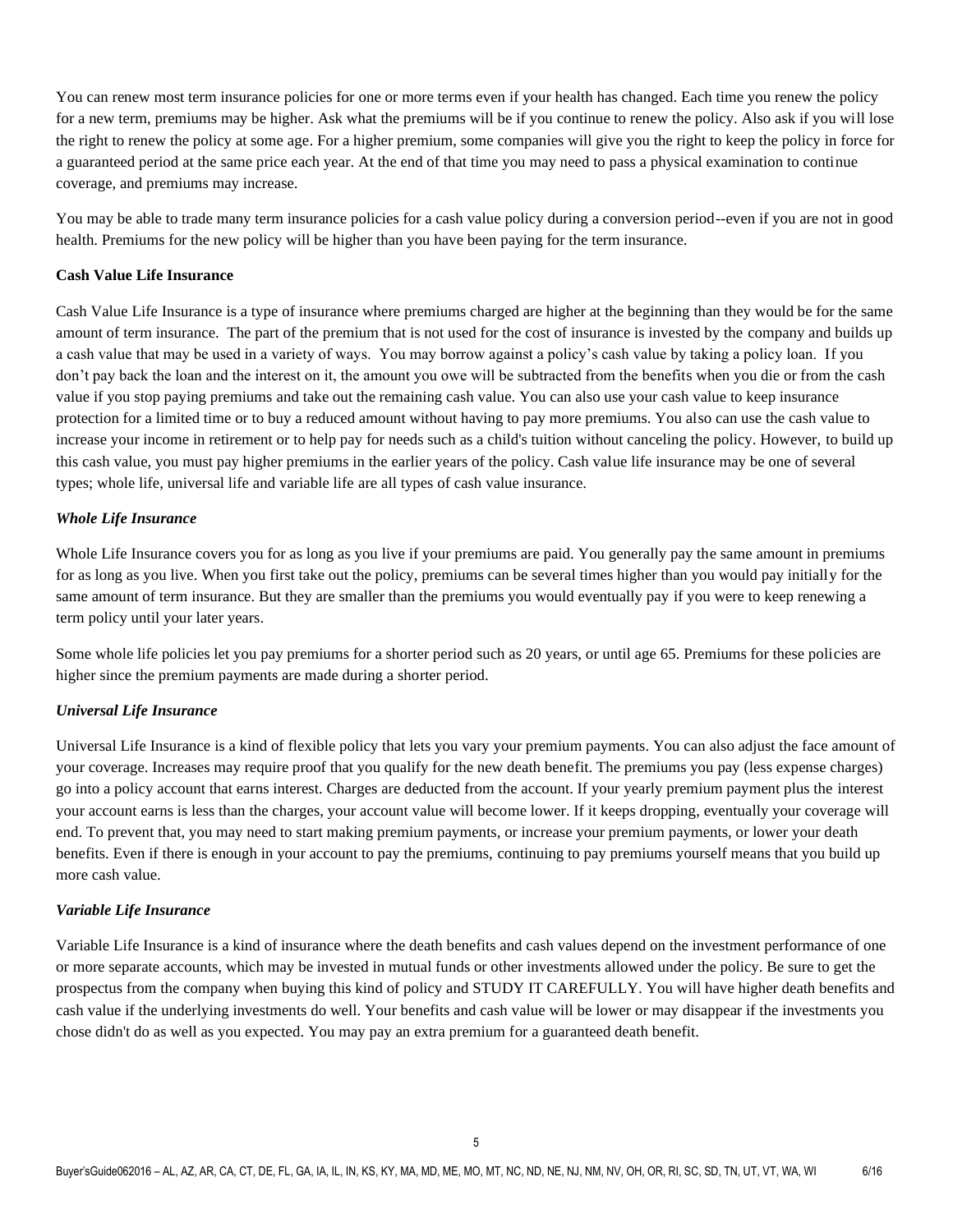#### <span id="page-37-0"></span>**Life Insurance Illustrations**

You may be thinking of buying a policy where cash values, death benefits, dividends or premiums may vary based on events or situations the company does not guarantee (such as interest rates). If so, you may get an illustration from the agent or company that helps explain how the policy works. The illustration will show how the benefits that are not guaranteed will change as interest rates and other factors change. The illustration will show you what the company guarantees. It will also show you what *could* happen in the future. Remember that nobody knows what will happen in the future. You should be ready to adjust your financial plans if the cash value doesn't increase as quickly as shown in the illustration. You will be asked to sign a statement that says you understand that some of the numbers in the illustration are not guaranteed.

#### <span id="page-37-1"></span>**Finding a Good Value in Life Insurance**

After you have decided which kind of life insurance is best for you, compare similar policies from different companies to find which one is likely to give you the best value for your money. A simple comparison of the premiums is not enough. There are other things to consider. For example:

- Do premiums or benefits vary from year to year?
- How much do the benefits build up in the policy?
- What part of the premiums or benefits is not guaranteed?

Remember that no one company offers the lowest cost at *all* ages for *all* kinds and amounts of insurance. You should also consider other factors:

- How quickly does the cash value grow? Some policies have low cash values in the early years that build quickly later on. Other policies have a more level cash value build-up. A year-by-year display of values and benefits can be very helpful. (The agent or company will give you a policy summary or an illustration that will show benefits and premiums for selected years.)
- Are there special policy features that particularly suit your needs?
- How are nonguaranteed values calculated? For example, interest rates are important in determining policy returns. In some companies increases reflect the average interest earnings on all of that company's policies regardless of when issued. In others, the return for policies issued in a recent year, or a group of years, reflects the interest earnings on that group of policies; in this case, amounts paid are likely to change more rapidly when interest rates change.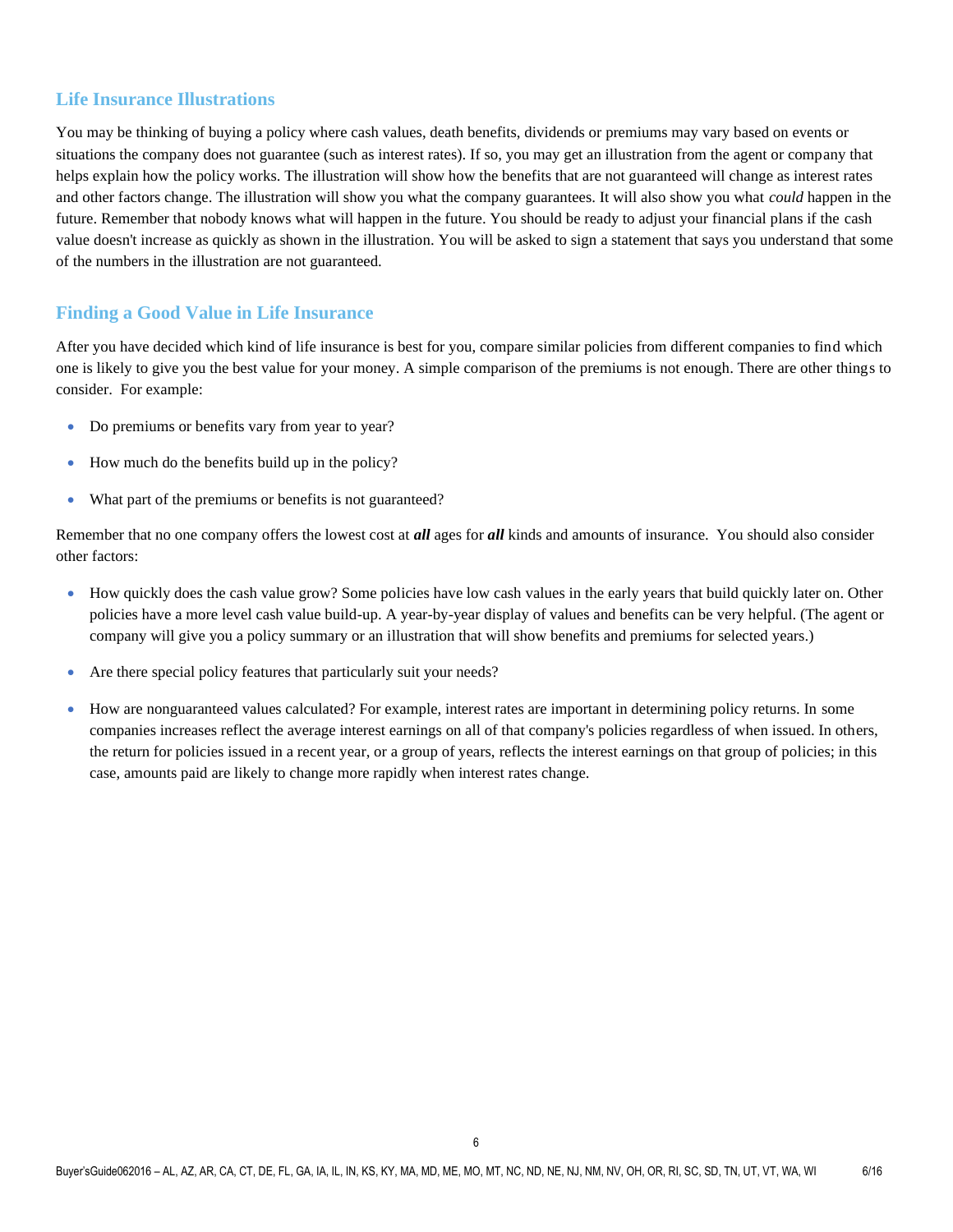# OUR PRIVACY POLICY



## **KNOW THE FACTS**

## **What does 5Star Life do with your personal information?**

| Why?  | Financial companies choose how they share your personal information. Federal law gives consumers<br>the right to limit some, but not all sharing. Federal law also requires us to tell you how we collect, share,<br>and protect your personal information. Please read this notice carefully to understand what we do.           |
|-------|-----------------------------------------------------------------------------------------------------------------------------------------------------------------------------------------------------------------------------------------------------------------------------------------------------------------------------------|
| What? | The types of personal information we collect and share depend on the product or service you have with<br>us. This information can include your:<br>Name<br>Address<br><b>Social Security Number</b><br>Account balances (if any)                                                                                                  |
| How?  | All financial companies need to share customers' personal information to run their everyday business<br>as permitted by law. In the section below, we list the reasons financial companies can share their<br>customers' personal information, the reasons 5Star Life chooses to share and whether you can limit<br>this sharing. |

## **How do we share information and how can you limit sharing?**

|                                                                                                                                                                                       | <b>Does 5Star Life</b><br>share? | <b>Can you limit</b><br>this sharing? |
|---------------------------------------------------------------------------------------------------------------------------------------------------------------------------------------|----------------------------------|---------------------------------------|
| For our everyday business purposes:<br>such as to process your transactions, maintain your accounts, respond to<br>court orders and legal investigations, or report to credit bureaus | Yes.                             | No.                                   |
| For our marketing purposes:<br>to offer products and services provided or endorsed by 5Star Life                                                                                      | Yes.                             | No.                                   |
| For joint marketing:<br>sharing with other financial companies to jointly market the other<br>company's products or services                                                          | Yes.                             | Yes.                                  |
| For our affiliated companies to market to you                                                                                                                                         | Yes.                             | Yes.                                  |
| For non-affiliated companies to market to you                                                                                                                                         | Yes.                             | Yes.                                  |

| To limit our sharing | Mail us at ATTN: Compliance Department, 909 North Washington St, Alexandria,<br>Virginia 22314,<br>Email us at mhunt@afba.com, or<br>Call at (703) 706-5975. |
|----------------------|--------------------------------------------------------------------------------------------------------------------------------------------------------------|
| <b>Questions?</b>    | Use our online form at http://5starlifeinsurance.com/contact/.                                                                                               |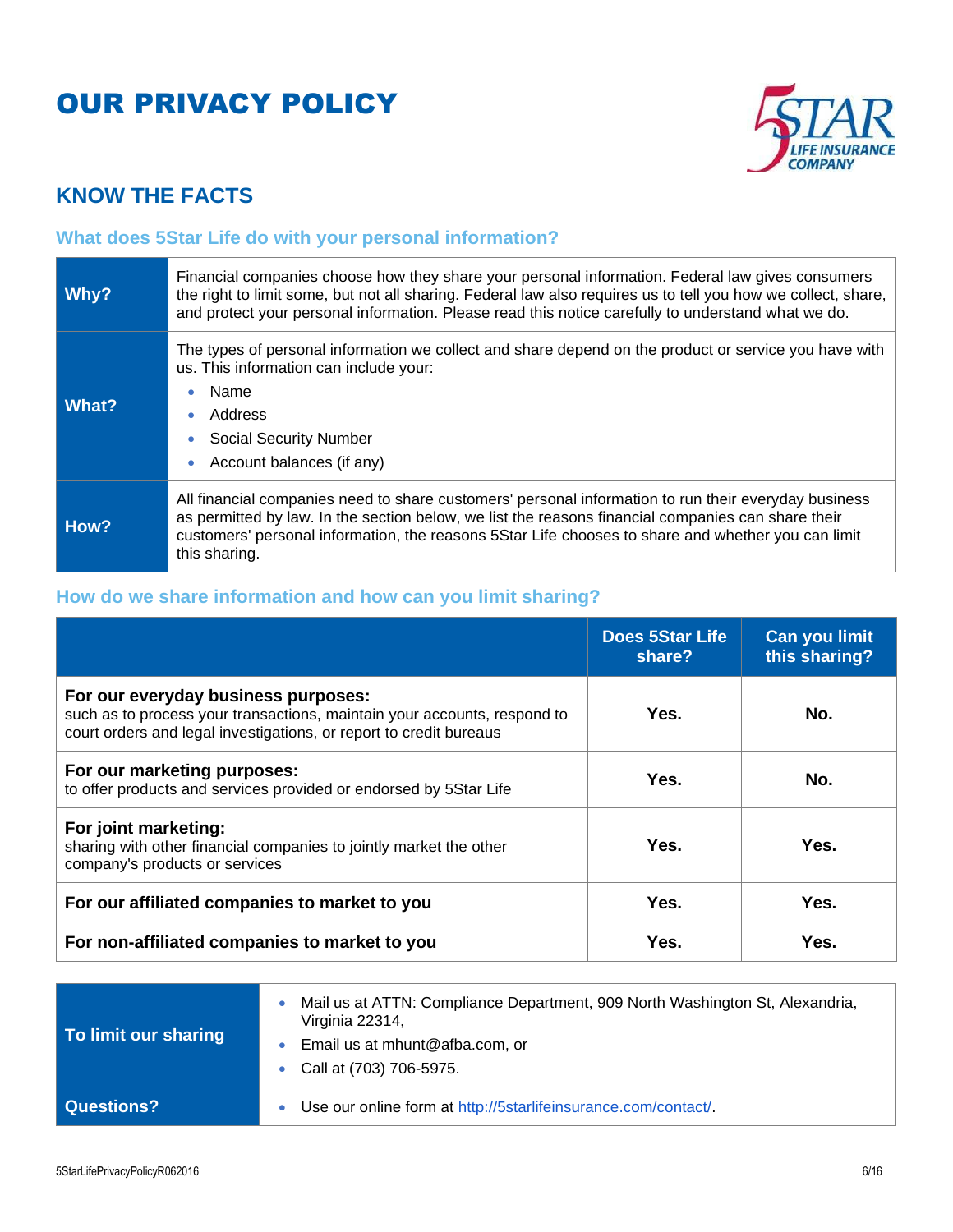| Who we are?                      |                                                                                       |
|----------------------------------|---------------------------------------------------------------------------------------|
| Who is providing this<br>notice? | 5Star Life Insurance Company, an Armed Forces Benefit Association related enterprise. |

| What we do                                                                                |                                                                                                                                                                                                                                                                                                                                                                                                                                                                                                                                                                                                                                                                                                                        |
|-------------------------------------------------------------------------------------------|------------------------------------------------------------------------------------------------------------------------------------------------------------------------------------------------------------------------------------------------------------------------------------------------------------------------------------------------------------------------------------------------------------------------------------------------------------------------------------------------------------------------------------------------------------------------------------------------------------------------------------------------------------------------------------------------------------------------|
| <b>How does 5Star Life</b><br>protect my personal<br>information?                         | To protect your personal information from unauthorized access and use, we use security<br>measures that comply with federal law. These measures include computer safeguards and<br>secured files and buildings.                                                                                                                                                                                                                                                                                                                                                                                                                                                                                                        |
| <b>How does 5Star Life</b><br>collect my personal<br>information?                         | We collect your personal information, for when you apply for one of our products or<br>services.<br>We also collect your personal information when you apply for one of our products or<br>services.                                                                                                                                                                                                                                                                                                                                                                                                                                                                                                                   |
| Why can't I limit all<br>sharing?                                                         | Federal law only gives you the right to limit the following:<br>Sharing for affiliates' everyday business purposes—information about your<br>creditworthiness<br>Affiliates' use of your information to market to you<br>$\bullet$<br>Sharing for non-affiliates to market to you<br>$\bullet$<br>State and territory laws may give you additional rights to limit sharing.<br>For example, if you are a resident of AZ, CA, CT, GA, MA, ME, MN, MT, NJ, NM, NC,<br>OH, OR, or VT, you have the right to opt in to the sharing of any information beyond<br>the legally necessary minimum.<br>All other states and territories allow consumers to <b>opt out</b> of this sharing.<br>5Star Life is not licensed in NY. |
| What happens if I limit<br>sharing for an account<br>I hold jointly with<br>someone else? | Your choices (provided they are the most restrictive of those you hold the account jointly<br>with) will apply to everyone on your account.                                                                                                                                                                                                                                                                                                                                                                                                                                                                                                                                                                            |

| <b>Definitions</b> |                                                                                                                                          |
|--------------------|------------------------------------------------------------------------------------------------------------------------------------------|
| <b>Affiliates</b>  | Companies related to 5Star Life by common ownership or control. They can be financial and<br>nonfinancial companies.                     |
| Non-affiliates     | Companies not related to 5Star Life by common ownership or control. They can be financial<br>and nonfinancial companies.                 |
| Joint marketing    | A formal agreement between nonaffiliated financial companies that together market 5Star<br>Life's financial products or services to you. |